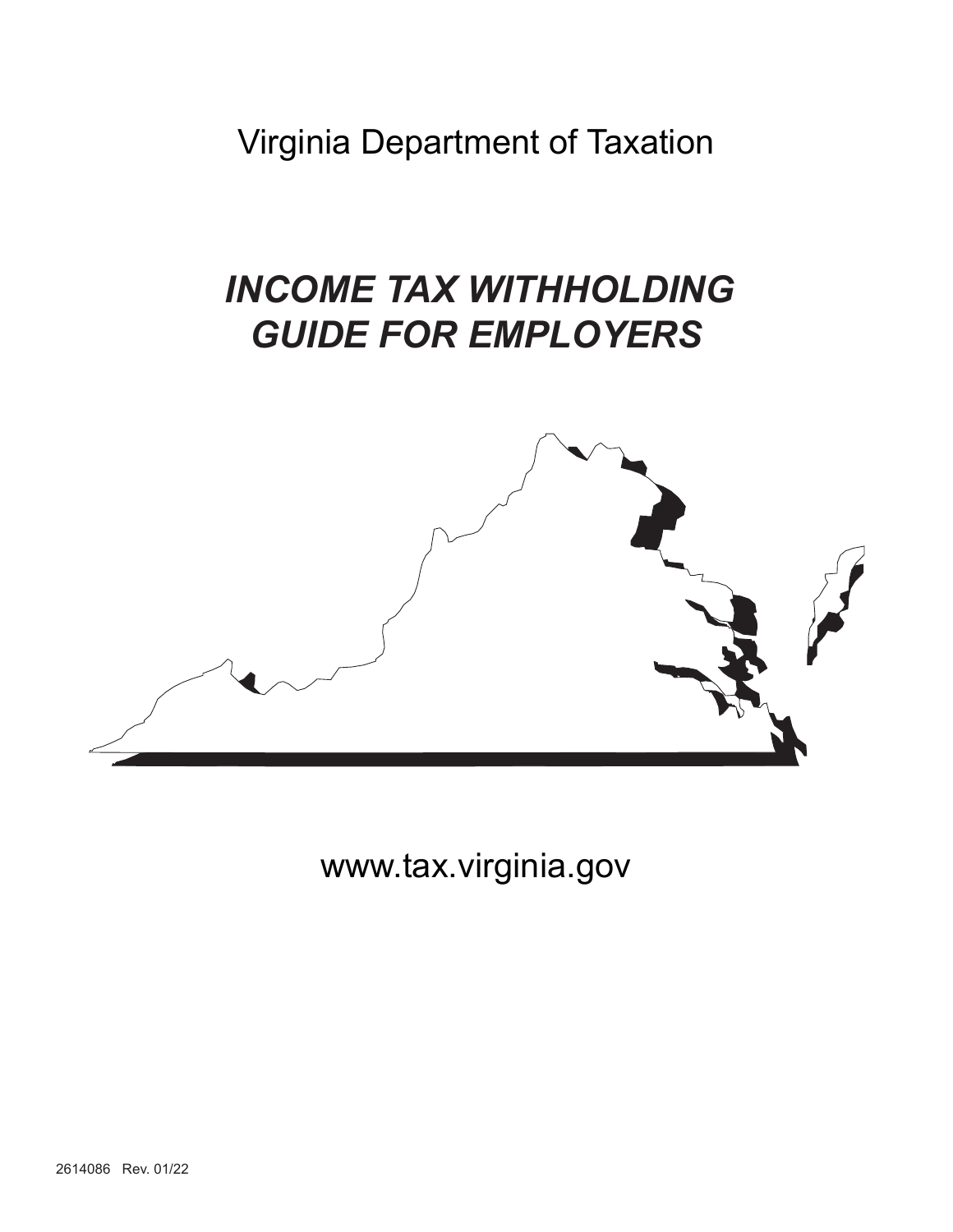# **Table of Contents**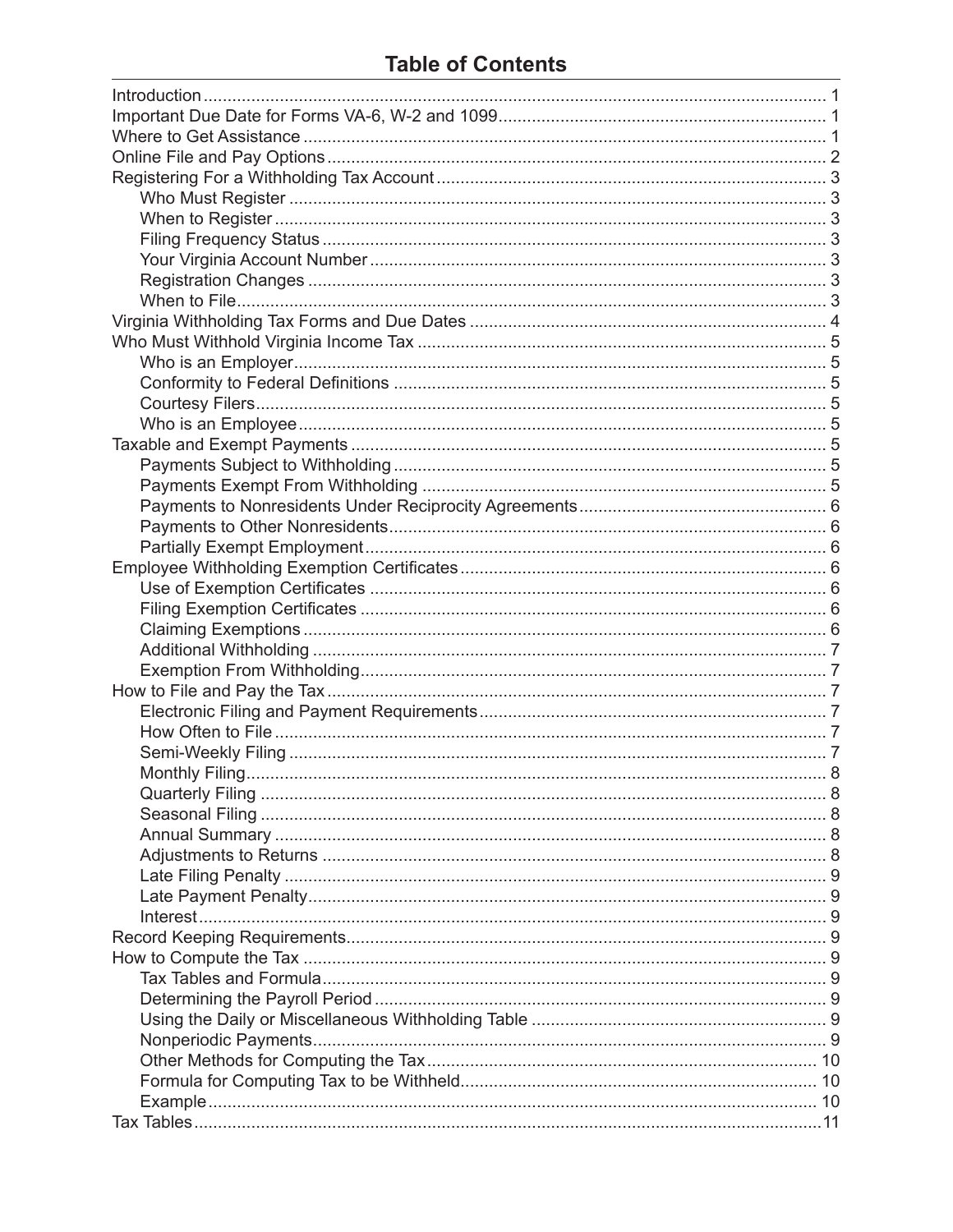# **Introduction**

This publication contains general information regarding the withholding of Virginia income tax from wages. You should use this booklet as a reference guide, not as a substitute for the complete tax law provided by the *Code of Virginia* or the regulations and public documents published by the Department.

# **Important Due Date for Forms VA-6, W-2, and 1099**

The due date for the Employer's Annual Summary of Virginia Income Tax Withheld (Form VA-6 or Form VA-6H) along with required wage statements (Forms W-2 and 1099) is January 31. If a business closes, these forms must be filed within 30 days after the last month in which wages were paid.

# **Where to Get Assistance**

## **Visit our website at www.tax.virginia.gov to:**

- download forms and instructions
- get filing information
- review answers to frequently asked questions
- e-mail the Department your questions

## **Call our Central Office.**

The telephone number is **(804) 367-8037.**

Tenemos servicios disponible en Español.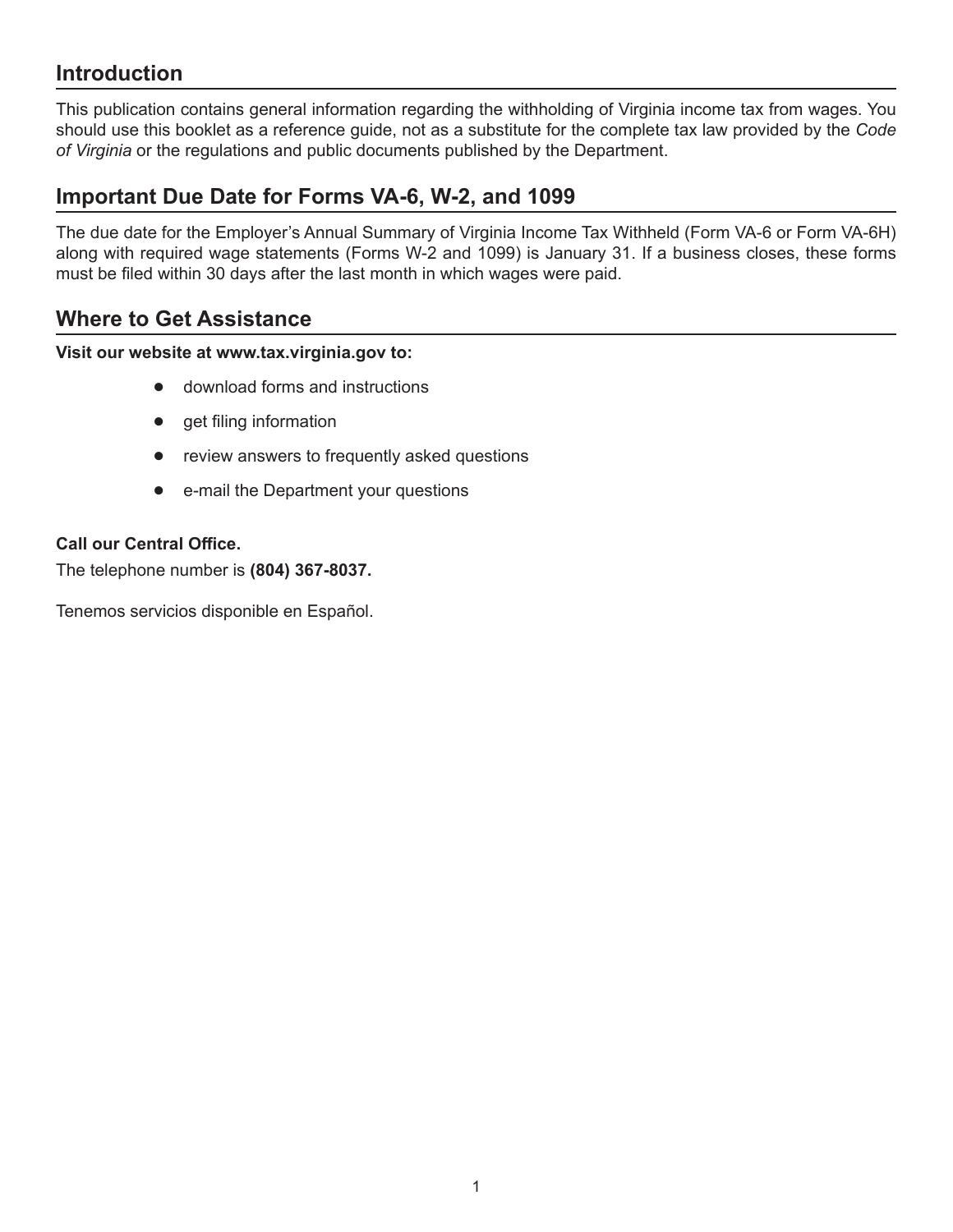The Virginia Department of Taxation offers three free online filing and ACH Debit payment options. Each option allows you to schedule your payment on a date that you specify and provides immediate filing and payment confirmation. If you prefer to make payments by ACH Credit, use Business Online Services or Web Upload to submit the required reconciliation Forms VA-6 and/or VA-16, as applicable. See below for details.

- **1. eForms** an easy option for all taxpayers. Whether you have little to no computer experience or you are an expert, eForms is the easiest and fastest way to file and pay electronically.
	- Prepare your return without having to enroll or login
	- Fill in the fields on a return that looks just like the paper return, with eForms performing some of the calculations for you
	- Save time by storing your account and banking information for your next filing
	- Go to **www.tax.virginia.gov/eforms**
- **2. Online Services for Businesses**  for the taxpayer who wants to do more than file and pay electronically. From updating contact and address information to adding new business locations, Business Online Services provides full service online account maintenance.
	- Enroll and login with the user ID and password that you select
	- Save time by storing your account and banking information for your next filing
	- File returns and make payments electronically, with Business Online Services performing the calculations for you
	- View up to 14 months of your filing history
	- Form W-2 filing is not available through Business Online Services
	- Go to **www.business.tax.virginia.gov**
- **3. Web Upload**  for the taxpayer with computer experience. With this option, you can send tax return and payment files from your computer directly to the Department.
	- Enroll and login with the user ID and password that you select
	- Use a variety of file types, including Excel
	- View up to 24 months of uploaded file information
	- Form W-2 filing is available through Web Upload
	- Go to **www.tax.virginia.gov/webupload**
- **4. ACH Credit**  Used to make electronic payments directly into the state's bank account.
	- You must contact your financial institution and make arrangements to credit the state's bank account with funds from your bank account.
	- Your financial institution will advise you of ACH origination services offered and any associated costs.

# **All of the Department's online services are free, easy to use, secure, and available 24/7 at www.tax.virginia.gov**.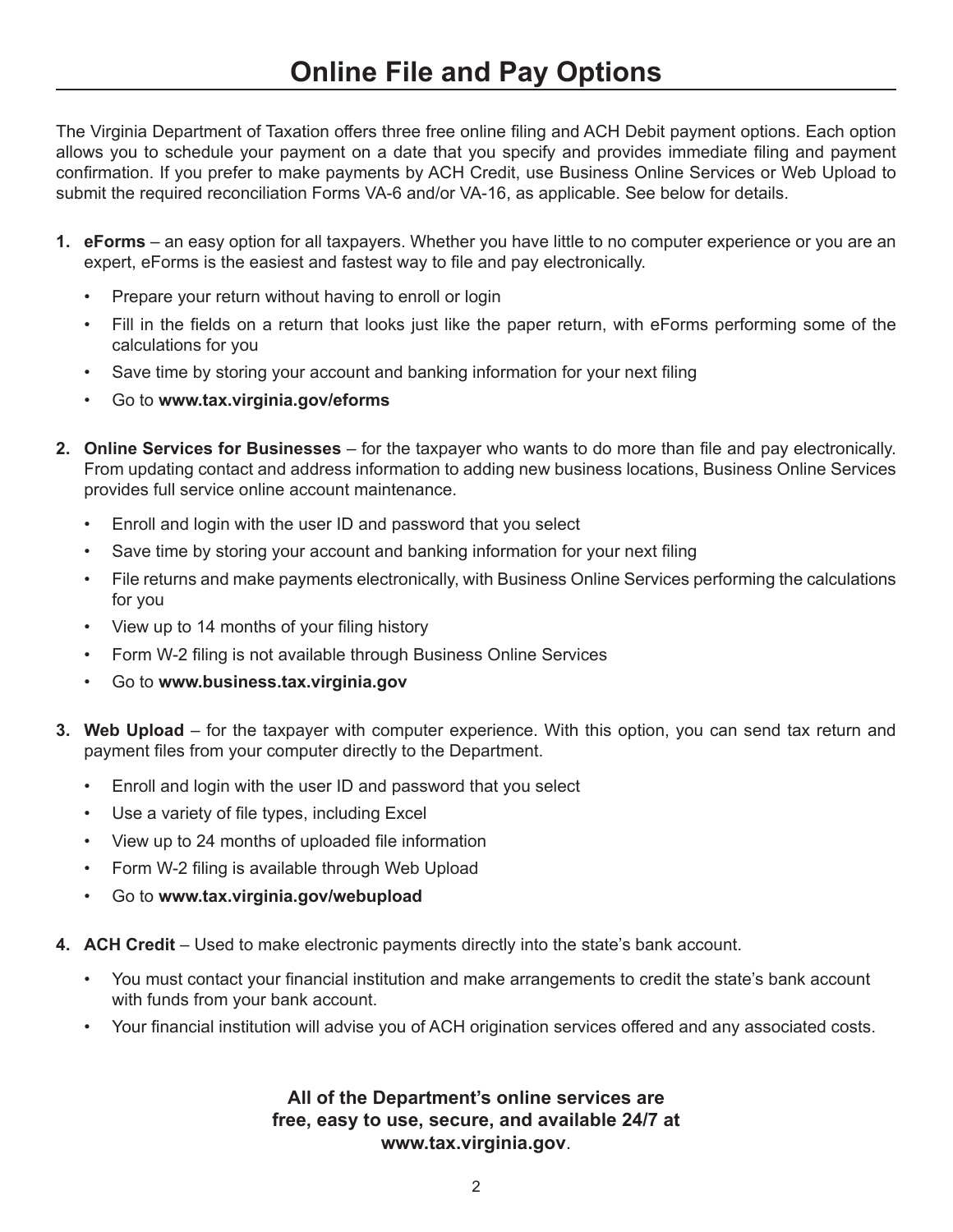# **Registering for a Withholding Tax Account**

## **Who Must Register**

You must have a Virginia withholding account if you have an employee who is earning income while in Virginia. This includes a person or business that pays wages or salaries for services performed in Virginia or pays pensions or annuities to Virginia residents.

Visit our website at **www.tax.virginia.gov/ireg** to register your business. You may also register with the Virginia Employment Commission (VEC) at the same time you register your business online with the Department.

Registering online has many advantages. It is fast, easy, secure, and most of all reduces errors. You also have the ability to save your registration and complete it at a later time.

If you prefer to register on paper, complete Form R-1 (Registration Application). For faster processing, provide all of the requested information.

#### **When to Register**

You should register your business before you begin withholding wages. If you have not registered by the date that your first tax payment is due, send the payment with Form R-1 and a letter explaining what period the payment covers.

#### **Filing Frequency Status**

| If your estimated total<br>withholding is: | You are required to<br>file: |
|--------------------------------------------|------------------------------|
| Less than \$300 per quarter                | quarterly                    |
| \$300 to \$2,999 per quarter               | monthly                      |
| \$3,000 or more per quarter                | semi-weekly                  |

After you have registered, your account will be reviewed each year and your filing status adjusted accordingly. If your filing frequency changes, you will receive a letter of notification for the appropriate filing frequency. Filing status changes are effective on January 1 of each year and remain in effect until the following January 1.

For businesses that are operating on a seasonal basis or paying wages or salaries only during certain months of the year, complete the "Seasonal Business" section when registering using iReg or on Form R-1. Your business will be assigned a seasonal filing status.

#### **Your Virginia Account Number**

The Virginia account number assigned by the Department will serve as the identification number for your withholding tax account and for your other major business tax accounts. Please use your account number on any returns, checks, or correspondence that you send to us.

Because your registration information also includes your Federal Employer's Identification Number (FEIN), it is helpful if you also include that number on forms and correspondence. If the Internal Revenue Service assigns a new FEIN to your business because of a reorganization, change in business type, or change of ownership, you must file Form R-1 and obtain a new Virginia account number.

You should have only one Virginia account number. If you have more than one account number and do not know which one is correct, please contact us at **(804) 367-8037**. If you acquire another employer's business, do not use that employer's account number. Instead, complete Form R-1 and file it with a statement explaining the change in ownership.

## **Registration Changes**

Report all changes to your business by updating your account online at **www.business.tax.virginia.gov**. You can make any of the following changes:

- **•** Update Addresses
- **•** End Liability for a Specific Tax Type
- Update Contacts
- Add a new Tax Type to an Existing Account
- c Close your Business

If you prefer to submit changes on paper, submit Form R-3, which can be downloaded from the Department's website at **www.tax.virginia.gov**.

Do not use Form R-3 to report a name change that results from a change in ownership. Instead, file Form R-3 to close the former owner's account and file Form R-1 to obtain a Virginia account number for the new owner. In the case of a corporate merger, a copy of the merger statement should be attached to Form R-3.

## **When to File**

For timely filing, your return must be postmarked or received on or before the due date.

**Electronic Filing -** Use eForms, Business Online Services, and Web Upload. When filing online, your return and payment will be received immediately and you can schedule your payment to be debited on a future date. Be sure to file by the due date to avoid late filing penalties and interest.

**Filing by Mail -** When a payment or return is submitted by mail or commercial delivery service, it will be considered timely provided that either the envelope shows a postmark or bears a confirmation of shipment on or before midnight of the day the return is required to be filed.

Visit the Department's website, **www.tax.virginia.gov**, to learn more.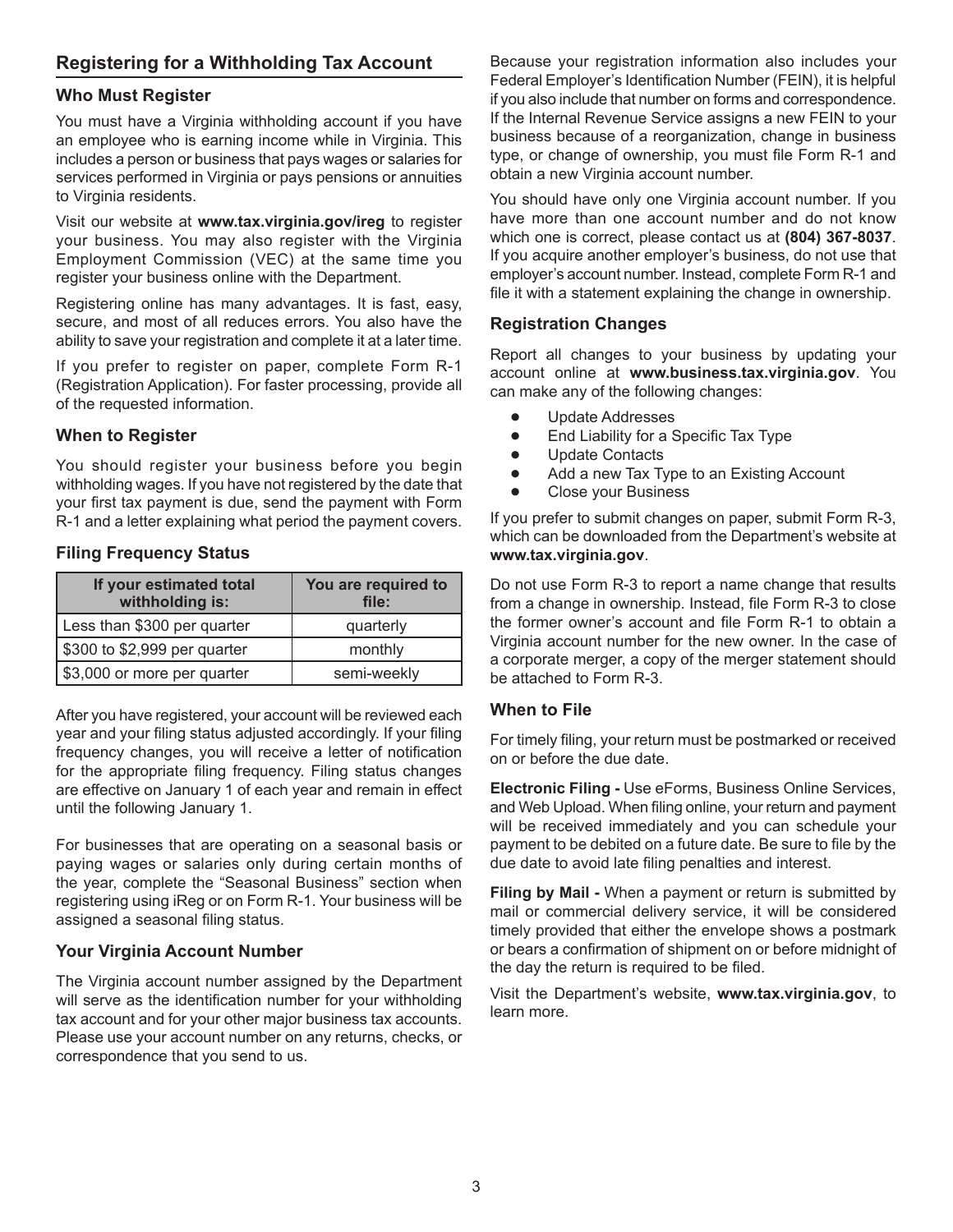# **Virginia Withholding Tax Forms and Due Dates**

| <b>Form</b>  | <b>Title and Description</b>                                                                                                                                                                                                                                                                                                                                                                                          |
|--------------|-----------------------------------------------------------------------------------------------------------------------------------------------------------------------------------------------------------------------------------------------------------------------------------------------------------------------------------------------------------------------------------------------------------------------|
|              | <b>EMPLOYER FORMS</b>                                                                                                                                                                                                                                                                                                                                                                                                 |
| iReg         | <b>Online Registration</b>                                                                                                                                                                                                                                                                                                                                                                                            |
|              | Used to register your business for withholding tax online at our website - www.tax.virginia.gov.                                                                                                                                                                                                                                                                                                                      |
| $R-1$        | <b>Registration Application</b>                                                                                                                                                                                                                                                                                                                                                                                       |
|              | Used to register your business for withholding tax.                                                                                                                                                                                                                                                                                                                                                                   |
| $R-1H$       | <b>Household Employer Registration Form</b>                                                                                                                                                                                                                                                                                                                                                                           |
|              | Used by employers of household service employees to register for withholding tax.                                                                                                                                                                                                                                                                                                                                     |
| $R-3$        | <b>Registration Change Request</b>                                                                                                                                                                                                                                                                                                                                                                                    |
|              | Used to report a change of name or address, or to notify the Department that an employer is no longer<br>liable for withholding. File before the effective date of the change. If you do not have Form R-3, send a<br>letter to the Department.                                                                                                                                                                       |
| $VA-5$       | <b>Employer's Return of Virginia Income Tax Withheld</b>                                                                                                                                                                                                                                                                                                                                                              |
|              | Used by quarterly, monthly and seasonal filers. Quarterly returns are due on April 30, July 31, October 31,<br>and January 31. Monthly returns are due by the 25th day of the following month. Seasonal returns are due<br>on the same dates as monthly returns, for each month that the business has employees.                                                                                                      |
| $VA-15$      | <b>Employer's Payment of Virginia Income Tax Withheld</b>                                                                                                                                                                                                                                                                                                                                                             |
|              | Used by semi-weekly filers. Payments are due within three banking days of any federal cutoff date (generally<br>Tuesdays and Fridays) if the accumulated tax liability exceeds \$500. If the due date falls within three days<br>of the due date for Form VA-16, the payment must be made with the Form VA-16 submission.                                                                                             |
| <b>VA-16</b> | Employer's Payments Quarterly Reconciliation and Return of Virginia Income Tax Withheld                                                                                                                                                                                                                                                                                                                               |
|              | Used by semi-weekly filers to reconcile payments for each calendar quarter.                                                                                                                                                                                                                                                                                                                                           |
| <b>VA-6</b>  | <b>Employer's Annual Reconciliation of Virginia Income Tax Withheld</b>                                                                                                                                                                                                                                                                                                                                               |
|              | Annual or final summary of payments for the year. Form VA-6 is due by January 31 each year or within 30<br>days after the last payment of wages.                                                                                                                                                                                                                                                                      |
|              | Forms W-2 must be sent electronically using Web Upload. Forms W-2, W-2G, or 1099 information must be<br>submitted if Virginia income tax withheld is reflected on the statements. Note: Form W-2 and Form VA-6<br>information are two separate statements. Uploading Form W-2 data to Web Upload will NOT automatically<br>create your Form VA-6. See instructions for filing electronically at www.tax.virginia.gov. |
| VA-6H        | Household Employer's Annual Summary of Virginia Income Tax Withheld                                                                                                                                                                                                                                                                                                                                                   |
|              | For household employers who elect to file their withholding tax returns on an annual basis. When filing Form<br>VA-6H, Wage and Tax Statements (Form W-2) must also be submitted electronically for each employee<br>using Web Upload or eForms.                                                                                                                                                                      |
|              | <b>EMPLOYEE FORMS</b>                                                                                                                                                                                                                                                                                                                                                                                                 |
| $VA-4$       | Virginia Employee's Withholding Exemption Certificate                                                                                                                                                                                                                                                                                                                                                                 |

Used to report the number of exemptions that an employee is entitled to claim. Obtain one Form VA-4 from each employee on the date employment begins.

#### **VA-4P Withholding Exemption Certificate for Recipients of Pension and Annuity Payments**

Used to report the number of exemptions that a pension or annuity for recipients of pension is entitled to claim. Obtain one from each recipient before annuity payments begin.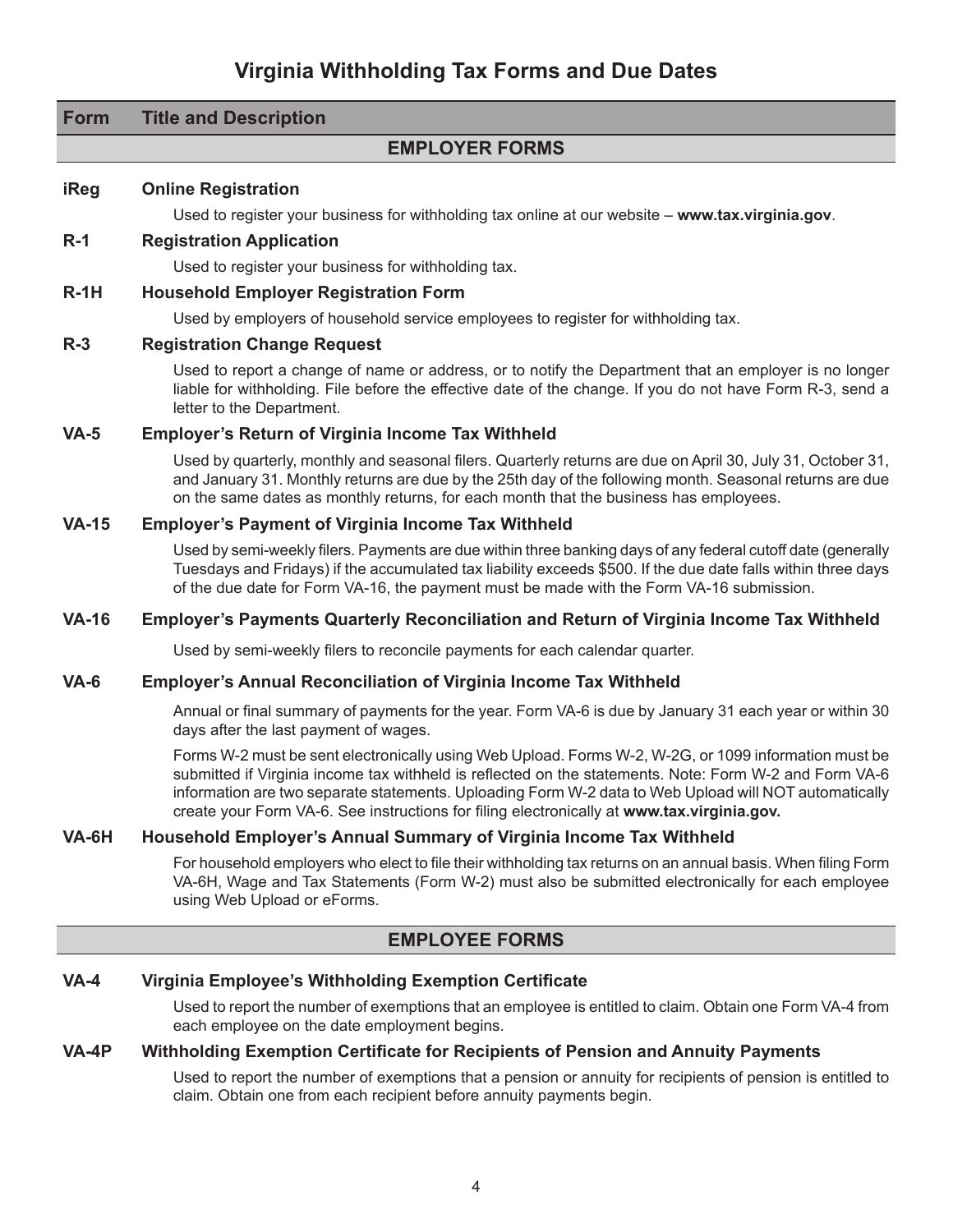## **Who is an Employer**

As a general rule, any person or entity that meets the definition of "employer," which is described below, must withhold Virginia income tax. An employer is generally a person or entity that pays wages to employees for services performed in Virginia or makes pension or annuity payments to residents of Virginia.

#### **The term "employer" includes the following:**

- An individual, fiduciary, partnership, association, joint enterprise, or corporation for whom an employee performs services
- The Commonwealth of Virginia, or any political subdivision thereof, or any agency or instrumentality thereof
- The United States or any agency or instrumentality thereof
- Payors of pensions or annuities to residents of Virginia, except that financial institutions are not considered employers with respect to payments from Individual Retirement Accounts (IRA) or simplified employee pension funds (SEP).

#### **An employer is generally subject to the Virginia withholding requirements if the employer is:**

- A resident of Virginia
- Doing business in Virginia
- Domesticated under the laws of Virginia relating to the domestication of foreign corporations
- Making payments of wages or salaries to employees for services performed in Virginia
- Making pension or annuity payments to residents of Virginia

## **Conformity to Federal Definitions**

The determination of whether an employer-employee relationship exists for purposes of Virginia withholding requirements is made under federal law (Treas. Reg. § 31.3401(c)-1). Anyone classified as an employer for federal purposes is also an employer for Virginia purposes.

## **Courtesy Filers**

An employer who is not otherwise subject to the Virginia withholding requirements, but wishes to withhold Virginia income tax as a courtesy to employees who reside in Virginia, may register for an account number. Once registered, the employer will be subject to the same filing requirements as all other Virginia employers.

## **Who is an Employee**

## **The term "employee" includes:**

An individual (resident or nonresident) who performs or performed services in Virginia for wages

- A resident of Virginia who performs or performed services outside Virginia for wages
- An officer, employee, or elected official of the United States, or any other state or territory, or any political subdivision thereof, or the District of Columbia, or any instrumentality or agency of the governments listed
- An officer of a corporation
- A resident of Virginia who receives pension or annuity payments

#### **An employee is generally subject to Virginia income tax withholding if any of the following conditions are met:**

- The individual receives taxable wages for services performed in Virginia and is not eligible for an exemption from withholding
- The individual is a resident of Virginia who receives taxable wages for services performed outside Virginia and does not qualify for an exemption from withholding
- The individual is a resident of Virginia and receives pension or annuity payments or both from which federal income tax has been withheld (except IRA and SEP payments) and is not eligible for an exemption from withholding

See "How to Compute the Tax" for additional information.

# **Taxable and Exempt Payments**

## **Payments Subject to Withholding**

Virginia law conforms to the federal definition of income subject to withholding. Virginia withholding is generally required on any payment for which federal withholding is required. This includes most wages, pensions and annuities, gambling winnings, vacation pay, bonuses, and certain expense reimbursements.

## **Payments Exempt From Withholding**

Payments that are exempt from federal withholding are also exempt from Virginia withholding. In addition, the following payments are exempt from Virginia withholding:

- Payments made for acting in or serving as a crew member for movies, television series, commercials, or promotional films that are filmed totally or partially in Virginia by an employer that conducts business in Virginia for less than 90 days and that edits, processes, and markets the completed project outside Virginia
- Payments made from an IRA or SEP
- Payments made to nonresident employees of rail carriers, motor carriers, and water carriers
- Payments made to resident and nonresident merchant seamen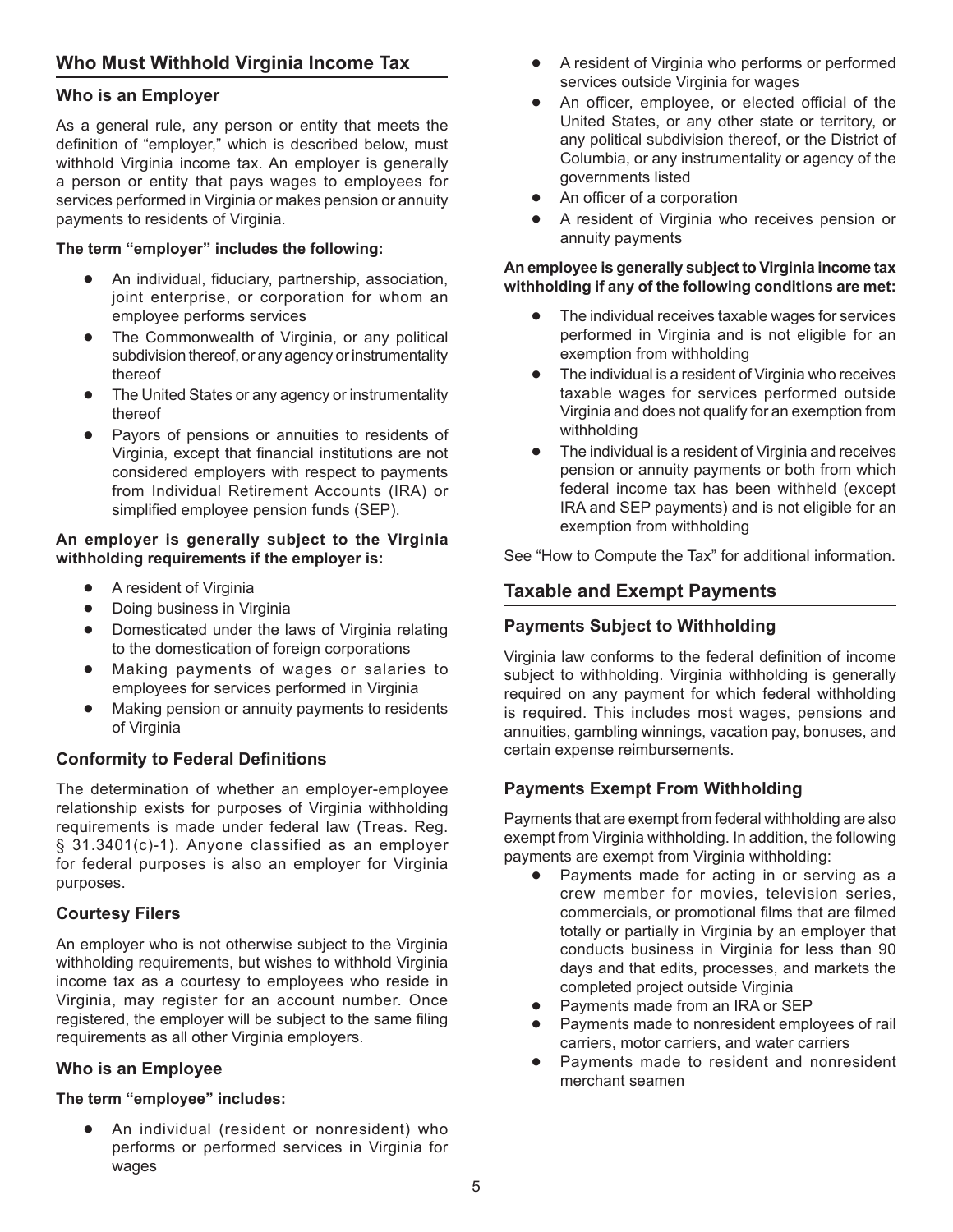## **Payments to Nonresidents Under Reciprocity Agreements**

When you make wage or salary payments to a nonresident for services performed in Virginia, you typically must withhold Virginia income tax in the same manner as you would for a resident.

Virginia has entered into reciprocity agreements with other states for individuals who earn income in states other than their states of residence. The agreements allow those individuals to be taxed only by their state of residence on earned or business income, provided that certain conditions are met. The terms of the agreements eliminate a nonresident's liability for Virginia income tax, as well as the requirement for withholding from payments made for services performed in Virginia.

Current reciprocity agreements affect Virginia withholding requirements for residents of the following states: Kentucky, the District of Columbia, Maryland, West Virginia and Pennsylvania. Withholding provisions for residents of these states who work in Virginia are described below.

#### **Kentucky and the District of Columbia:**

Wage and salary payments to residents of these states are not subject to Virginia withholding if the employees commute daily to a place of employment in Virginia.

#### **Maryland, West Virginia, and Pennsylvania:**

Wage and salary payments made to residents of these states are not subject to Virginia withholding if the employees meet the following conditions:

- The employee maintains a legal domicile in another state and lives in Virginia for less than 183 days of the taxable year (or does not live in Virginia at all)
- The only Virginia source income received during the year was from salaries or wages
- The Virginia source income is subject to taxation by the individual's state of residence

Any nonresident who is exempt from Virginia withholding under a reciprocity agreement must indicate this on the Form VA-4, Employee's Exemption Certificate, filed with his or her employer.

## **Payments to Other Nonresidents**

Payments to the following nonresidents for services performed in Virginia are subject to withholding:

- Residents of non-reciprocity states. This includes residents of neighboring states (Tennessee and North Carolina) for which Virginia has no reciprocity agreement in place, as well as residents of other states who are working in Virginia on a temporary basis.
- Residents of Kentucky, the District of Columbia, Maryland, West Virginia, and Pennsylvania who do not meet the conditions for exemption under Virginia's reciprocity agreements with those states.

## **Partially Exempt Employment**

If an employee performs both taxable and nontaxable services for an employer, the entire payment for those services is subject to Virginia withholding if at least onehalf of the services are taxable. If less than one-half of the employee's time is spent in services not subject to withholding, the entire payment is exempt.

# **Employee Withholding Exemption Certificates**

## **Use of Exemption Certificates**

To compute Virginia withholding tax for payments made to an employee, you need to know the number of personal exemptions that the employee can claim. The employee gives you this information on Form VA-4, Virginia Employee's Income Tax Withholding Exemption Certificate. An employee would also use Form VA-4 to tell an employer that he or she is exempt from Virginia withholding. Recipients of pension and annuity payments use a different certificate, Form VA-4P, to report their exemption information to their payors.

Keep exemption certificates in your records to support your computation of Virginia withholding tax for each employee. Do not send the certificates to the Department.

You must use the Virginia exemption certificates for computing Virginia withholding. Federal certificates (Forms W-4 or W-4P) may not be substituted.

## **Filing Exemption Certificates**

Employees must file Form VA-4 with you when their employment begins. Form VA-4P should be filed before pension or annuity distributions begin. If no Form VA-4 or VA-4P is filed, withhold Virginia income tax as if no exemptions had been claimed. A new Form VA-4 or Form VA-4P must be filed if the employee's allowable number of exemptions changes or if an employee that was previously exempt from Virginia income tax becomes subject to the tax. The form should be filed within ten days of the employee's change in status.

Note: Employers may establish a system to electronically receive Forms VA-4 from employees, provided the system meets Internal Revenue Service requirements as specified in Treas. Reg. § 31.3402(f)(5)-1(c).

## **Claiming Exemptions**

The employee must complete the Personal Exemption Worksheet to determine the allowable number of exemptions for withholding purposes. An employee may not claim more than the number of personal exemptions that he or she is entitled to claim for purposes of filing an individual income tax return, unless the Department has authorized additional exemptions in writing.

In cases where an employee will be claiming a large amount of itemized deductions on his or her income tax return, basing the withholding computation on the usual number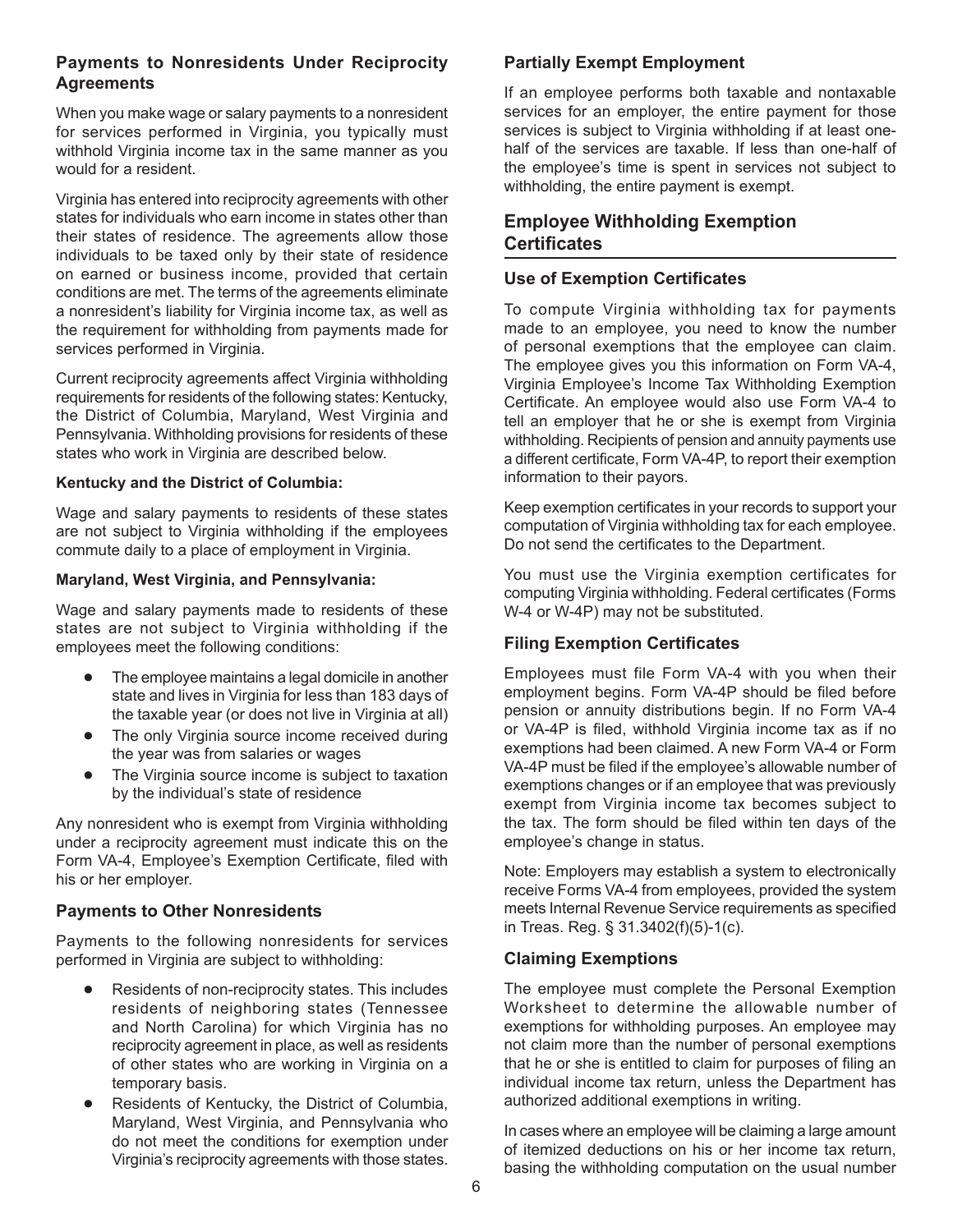of allowable exemptions may result in withholding too much tax. If an employee can show that such withholding has resulted in a refund of \$300 or more for the preceding tax year, he or she may write to the **Department of Taxation, P.O. Box 1115, Richmond, VA 23218-1115** to request permission to claim additional withholding exemptions. The letter should include the employee's name, Social Security number, estimated Virginia taxable income for the year, gross wages per pay period, and number of pay periods.

If you believe that an employee has claimed too many exemptions, please send a copy of the employee's Form VA-4 to the **Department of Taxation, P.O. Box 1115, Richmond, VA 23218-1115**, and request a review of the information. The Department will notify you in writing whether you may accept the Form VA-4 as filed or whether the employee must file a new Form VA-4.

## **Additional Withholding**

If an employee wants to have an additional amount of tax withheld from each paycheck, and you agree to do so, the employee must indicate the additional amount on Form VA-4 or Form VA-4P. If you do not agree to withhold additional tax, the employee may need to make estimated tax payments.

#### **Exemption From Withholding**

An employee is exempt from Virginia withholding if he or she meets any of the conditions listed on Form VA-4 or VA‑4P. The employee must file a new certificate each year to certify the exemption. Be sure to keep copies of any certificate claiming exemption from withholding.

## **How to File and Pay the Tax**

#### **Electronic Filing and Payment Requirements**

All employers are required to submit all returns and payments electronically. The Department offers three filing options: eForms, Business Online Services, and Web Upload. Return and payment information is required to be submitted using these systems or by making payments by ACH Credit.

You can download an Electronic Payment Guide from the Department's website at **www.tax.virginia.gov**.

#### **How Often to File**

Your filing status is determined by the average amount of income tax that you withhold each month. When you register your business for withholding tax, you are asked to estimate this figure so that the Department can assign a filing status. Based on that information, the Department assigns a quarterly, monthly, semi-weekly, or seasonal filing status. In addition, all employers must file an annual summary. You are not responsible for monitoring your monthly tax liability to see if a status change is needed. The Department reviews each account annually and makes any necessary changes. Notices of change in filing status are usually mailed during December of each year and become effective on January 1.

**Liability for Filing -** After you register for a withholding tax account, you must file a return for every period during which the account remains open, even if there is no tax due. If you do not expect to pay wages for an extended period of time, you may want to close the account until you begin paying wages again.

**Extensions of Time for Filing and Payment -** The Department will grant a reasonable extension of time for filing and/or payment when good cause exists. You must apply for an extension in writing before the due date of the applicable return. If the time for payment is extended, the Department will assess interest on the tax due from the original due date through the date of payment.

#### **Semi-Weekly Filing**

If your average monthly liability is \$1,000 or more, the Department will assign a semi-weekly filing status to your account.

If the Virginia income tax withheld as of the close of any federal period is more than \$500, a payment must be made within three banking days. Federal cutoff days for withholding deposits are generally Tuesday and Friday of each week.

At the end of each calendar quarter, you are required to submit a reconciliation on Form VA-16, along with payment of any remaining tax due for the quarter. In addition, if the due date for Form VA-16 falls within three days of the due date of a current month's semi-weekly payment, the current payment is included on Form VA-16. Form VA-16 is due the last day of the month following the close of the quarterly filing period.

**Special Rule for Semi-Weekly Filers -** Semi-weekly filers are required to file a summary for each calendar quarter on Form VA-16. The total payments made for the quarter are subtracted from the actual tax withheld, and any remaining balance due is paid with the return. Semi-weekly filers are subject to a 6% underpayment penalty if at least 90% of the total tax liability for the quarterly period has not been paid within 3 banking days after the close of the semi-weekly deposit period that covers the quarterly period end date.

**Waiver -** Certain employers may request a waiver from Virginiasemi-weeklyincome tax withholding requirements. If the Tax Commissioner grants a waiver, the employer will be allowed to file withholding returns and pay the withholding tax on a monthly basis.

An employer must have no more than five employees who are subject to Virginia income tax withholding and must submit a request in writing to the Department no later than December 15 of the year prior to the year for which a waiver is being requested. To meet the employment requirement, an employer must certify that it employed an average number of no more than five employees during the current year, and that it does not foresee a change in the average number of employees during the upcoming year. The request must also set forth in detail the reasons for the waiver. Waiver requests should be submitted to:

Virginia Department of Taxation, Employer Withholding Waiver Request, P.O. Box 1114, Richmond, Virginia 23218- 1114 or fax to (804) 367-2603.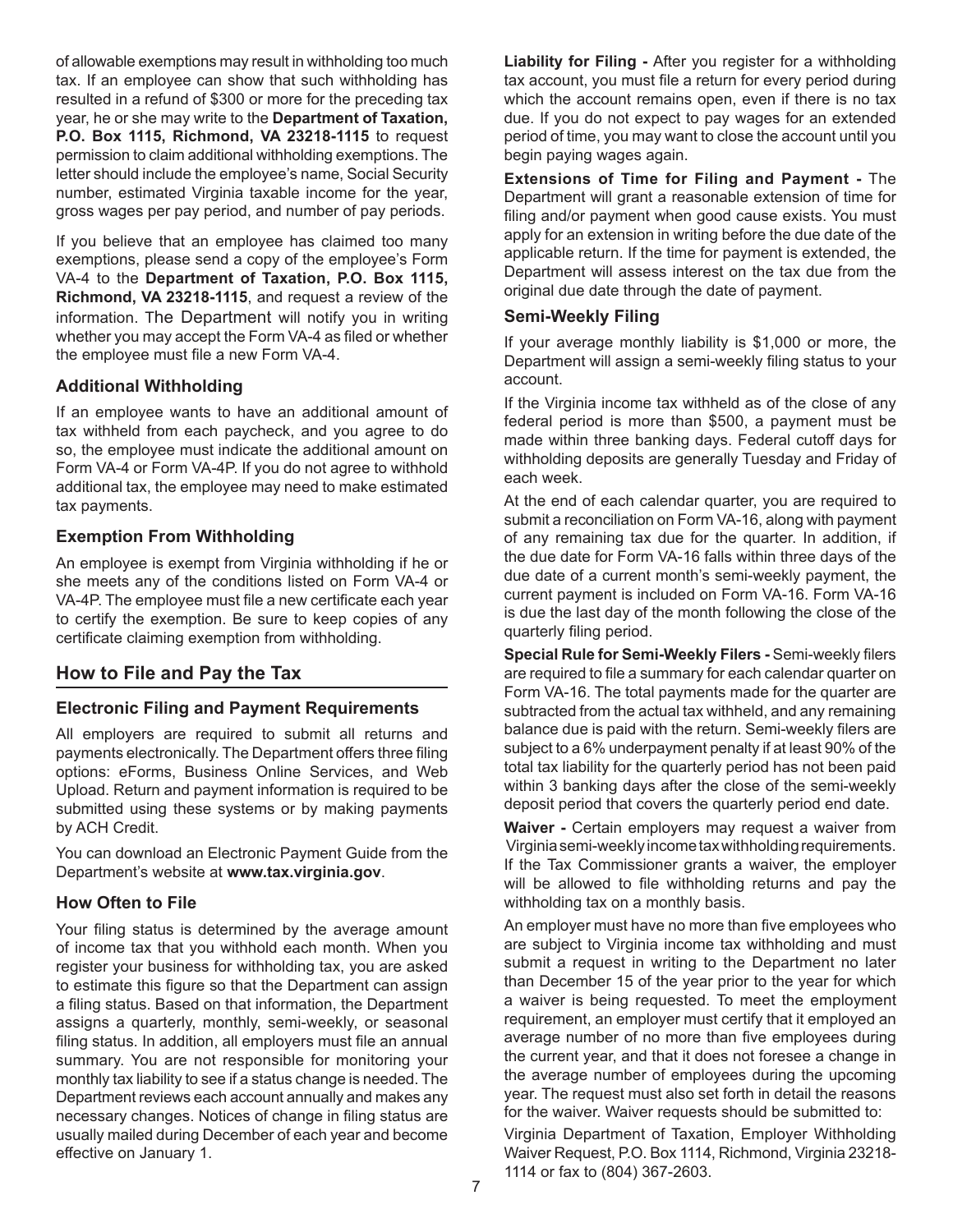The Department will notify the employer in writing whether such request has been granted. If a waiver is granted, the employer will be allowed to file withholding returns and pay the withholding tax on a monthly basis for the following calendar year. Waiver requests must be resubmitted each year by December 15 of the year prior to the year for which a waiver is being requested. For more information, contact the Department at **(804) 367-8037**, or visit the Department's website, **www.tax.virginia.gov**.

## **Monthly Filing**

If your average monthly withholding tax liability is at least \$100 but less than \$1,000, a monthly filing status will be assigned.

Submit Form VA-5 and pay by the 25th day of the following month. A list of the due dates for monthly returns is shown below.

| <b>Month</b> | <b>Due Date</b> | <b>Month</b> | <b>Due Date</b> |
|--------------|-----------------|--------------|-----------------|
| January      | February 25     | July         | August 25       |
| February     | March 25        | August       | September 25    |
| March        | April 25        | September    | October 25      |
| April        | <b>May 25</b>   | October      | November 25     |
| May          | June 25         | November     | December 25     |
| June         | July 25         | December     | January 25      |

Any tax due must be paid at the time you submit Form VA-5. You must submit a return for each month even if there is no tax due.

## **Quarterly Filing**

If the average monthly withholding tax liability is less than \$100, the Department will assign a quarterly filing status to your account. Submit Form VA-5 and pay by the last day of the following month. A list of the due dates for quarterly returns is shown below.

| <b>Quarter Ended</b> | Due Date   |
|----------------------|------------|
| March 31             | April 30   |
| June 30              | July 31    |
| September 30         | October 31 |
| December 31          | January 31 |

You must submit a return for each quarter even if there is no tax due.

## **Seasonal Filing**

As a seasonal filer, you are required to submit returns for the months that you designated when you registered, even if there is no tax due. Seasonal returns are submitted using Form VA-5 and are due on the 25th of the following month for each month that the business has an employee. To change the designated months, write to the **Registration Unit, P.O. Box 1114, Richmond, VA 23218-1114**.

## **Annual Summary**

**Form VA-6 -** Every employer must submit Form VA-6, Annual Summary online using eForms, Business Online Services, or Web Upload at **www.tax.virginia.gov**.

Form VA-6 is due on January 31. If you close your account before the end of the year, you must file Form VA-6 within thirty days of the last month in which you pay wages. All employers must submit their VA-6 electronically.

**Federal Income Statements -** You must submit any federal income statements (Forms W-2 and 1099) that reflect Virginia withholding. Beginning in December 2021, a new Form W-2C layout must be used to correct W-2 information via Web Upload and eForms. Forms W-2, W-2C, 1099- MISC, 1099-NEC, and 1099-R may be submitted using Web Upload or eForms. If you have other federal series forms, such as the Forms W-2G or 1099-INT that reflect Virginia withholding, these must be submitted on paper.

**Web Upload Reporting -** You may file Forms W-2, W-2C, 1099-MISC, 1099-NEC, 1099-R, and 1099-K electronically via the Web Upload system and receive immediate validation/feedback on your submitted data. Files must be formatted according to the SSA's EFW2 and the IRS's Publication 1220. The state code of (51) should be used to indicate Virginia income tax withheld. Details for filing by Web Upload can be found at **tax.virginia.gov/web-upload.**

Note: Submitting Form W-2 information to the Department does not take the place of filing state employment data. That information must be transmitted separately to the VEC.

**eForms -** Virginia's eForms system is a free and secure system using fillable electronic forms to electronically file your wage and tax statements. Use eForms to enter your W-2, W-2C, or 1099 information and submit it electronically to the Department. eForms allow you to file directly from your web browser, all without signing up. Detals for submitting data using eForms can be found at **https:// www.tax.virginia.gov/eforms**.

**Form 1099 Requirements -** You are required to file Forms 1099 with the Department when the forms show Virginia income tax withheld. See Tax Bulletin 20-10 at **tax.virginia. gov** for Form 1099-K reporting requirements.

Since the Department uses employer withholding records to combat refund fraud and identity theft, the delay in receipt of records can impact the processing of individual income tax returns. Without a payer copy on record with the Department, recipients may be contacted to provide additional documentation to substantiate their Virginia withholding claims and refund entitlements.

## **Adjustments to Returns**

If you overpay your withholding tax, you may claim a credit on your return for the next period or request a refund. Refund requests should be mailed to **Department of Taxation, P.O. Box 1115, Richmond, VA 23218-1115**. The Department will allow a refund only if the tax in question was not actually withheld from an employee's wages.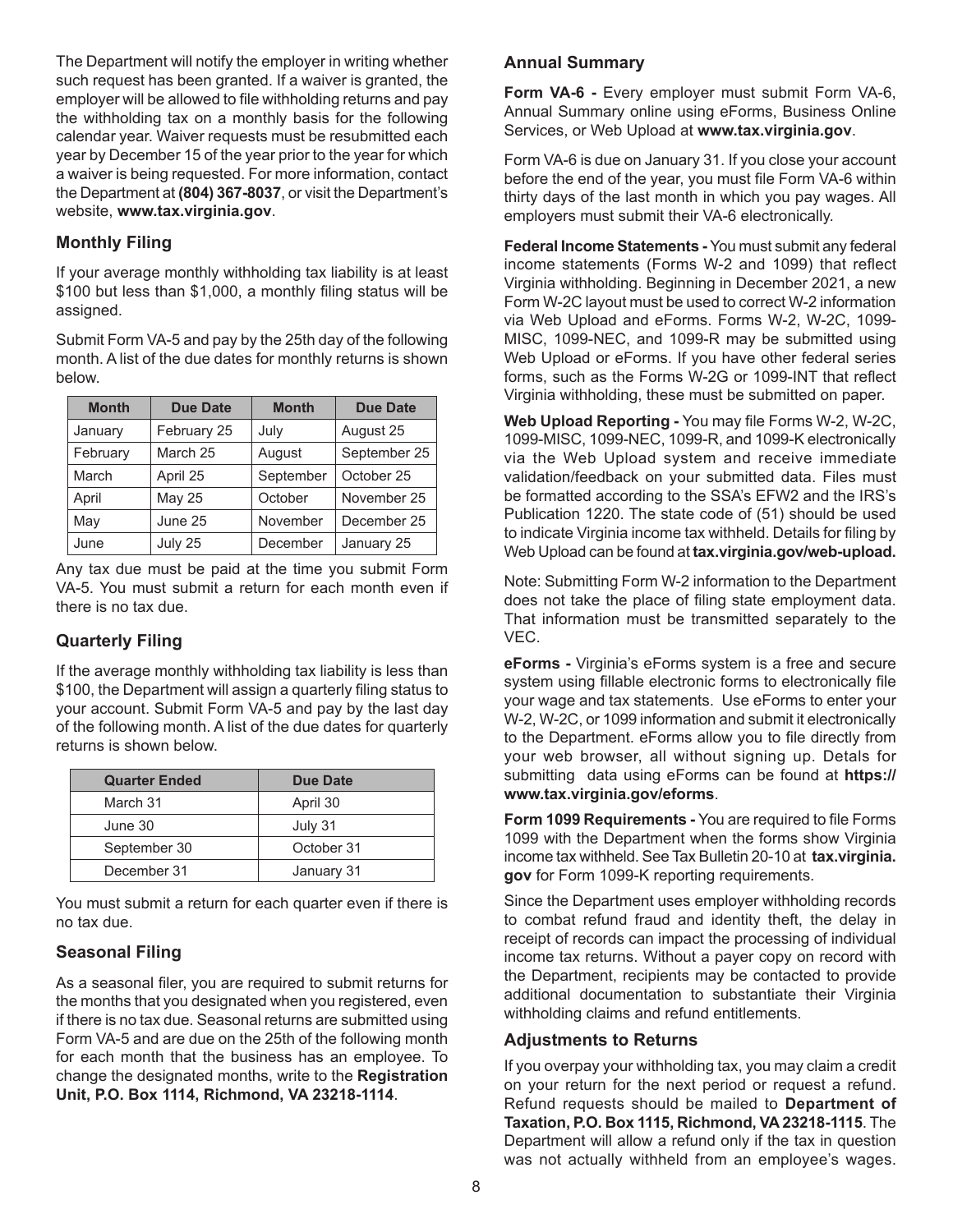Claims for credit or refund must be filed within three years from the due date of the return for the period in which the overpayment occurred. If you underpay your tax, report the underpayment on your next return and attach a detailed explanation. If the underpayment is not discovered until the end of the calendar year, you should pay the tax with your annual summary, Form VA-6.

#### **Late Filing Penalty**

The penalty for filing a withholding return after the due date is 6% of the tax due for every month or part of a month that the return is late. The maximum penalty is 30% of the tax due. The minimum penalty is \$10.00. The minimum penalty applies even if there is no tax due.

## **Late Payment Penalty**

The penalty for late payment of withholding tax is the same as the late filing penalty (6% per month), and the same minimum and maximum amounts apply. However, the late payment penalty does not apply to any month for which the late filing penalty has already been assessed. Therefore, the total combined penalties for late filing and late payment cannot exceed 30% of the tax due, and the minimum penalty of \$10.00 can be assessed only once.

#### **Interest**

If tax is paid after the due date, even with an approved extension, interest is accrued on the tax due from the due date through the date of payment. The interest rate is the federal underpayment rate established under Internal Revenue Code § 6621, plus 2%.

## **Record Keeping Requirements**

Your withholding tax records should include:

- The amounts and dates of wage payments made to each employee
- The amounts and dates of all Virginia income tax withheld from each employee
- The name, address, social security number, and period of employment for each employee
- An exemption certificate (Form VA-4 or VA-4P) for each employee
- Your account number and the amounts and dates of all tax payments made to the Department; and
- A list of employees claiming exemption from withholding, including Social Security numbers

Keep all records for at least three years after the due date to which they relate or the date the tax was paid, whichever is later.

# **How to Compute the Tax**

## **Tax Tables and Formula**

Tables for computing the tax, based on weekly, bi-weekly, semi-monthly, monthly, and daily or miscellaneous pay periods are provided starting on Page 11. To use a table, select the appropriate wage bracket in the left-hand column, then the number of exemptions from the top of the table to arrive at the amount of tax to be withheld. The tax amounts listed in the tables are rounded to the nearest dollar. To compute the exact amount of tax to be withheld, use the formula shown on Page 10.

## **Determining the Payroll Period**

For purposes of computing withholding, "payroll period" means the period of service (daily, weekly, monthly, etc.) for which you normally pay wages. You should use the same period that you use for federal withholding tax purposes. If you have a regular payroll period, use that period for computing the tax, even if your employee does not work for the entire period. If you do not have a regular payroll period in place, compute the tax using the Daily or Miscellaneous Withholding Tax Table. Special instructions for using that table are given below.

For a period of less than one week, you may compute the tax using a weekly payroll period, provided that the employee signs a statement certifying that he or she has not worked for any other employer for wages subject to withholding in that calendar week.

#### **Using the Daily or Miscellaneous Withholding Table**

To compute the tax using the Daily or Miscellaneous Withholding Tax Table:

- (a) Count the number of days in the period covered by the payment, including Saturdays, Sundays, and holidays. If the wages are not related to a specific period of time (for example, commissions paid upon completion of a sale), count the number of days back from the payment date to the latest of the following dates:
	- 1. The last wage payment made to that employee in the same calendar year
	- 2. The date employment began, if that date falls in the same calendar year
	- 3. January 1 of the year in which you are making the payment
- (b) Divide the wage payment by the number of days computed under (a). This amount is the average daily wage.
- (c) Locate the average daily wage amount in the left column of the Daily or Miscellaneous Withholding Tax Table, then compute the daily tax by selecting the appropriate number of exemptions from the top of the table.
- (d) Multiply the daily tax by the number of days computed under (a) to compute the tax for the pay period.

#### **Nonperiodic Payments**

**Pension and Annuity Payments -** If the payment is subject to mandatory federal withholding of 20% or 28% or if payments are not made on a regular basis, withhold Virginia tax at a rate of 4%.

**Vacation Pay and Bonuses -** If vacation pay or bonuses are included with a regular wage payment, add those amounts to the gross wages for the period and withhold tax on the entire total using the withholding tax tables or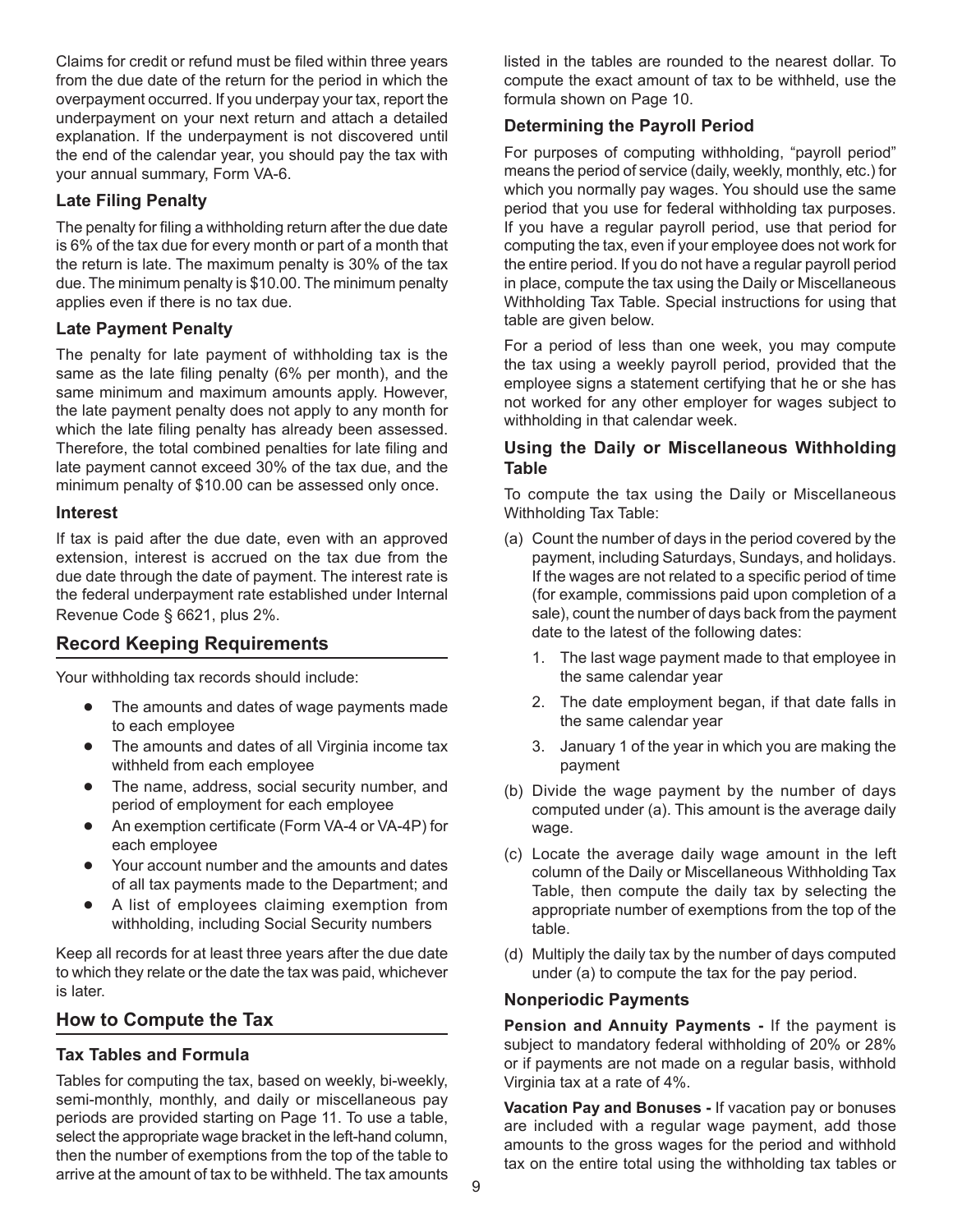formula. If the payments are not included with regular wage payments, compute the tax as described in the "Supplemental Wage Payments" section.

**Supplemental Wage Payments -** Add supplemental payments (such as commissions, overtime, back pay, and certain reimbursements) that are included with a regular wage payment to the gross wages and withhold tax on the entire total, using the withholding tax tables or the formula.

If the supplemental wage payment is made separately, compute the tax as follows:

- (a) Add the supplemental wage payment to the regular wages for the current payroll period or to the wages for the last regular payroll period in the same calendar year.
- (b) Compute the tax on the total from (a) using the withholding tax tables or formula.
- (c) Compute the tax on the regular wages alone.
- (d) Subtract the tax computed in (c) from the tax computed in (b). This is the amount that should be withheld from the supplemental payment.

However, if supplemental wage payments are paid and tax has been withheld from the employee's regular wages, the employer may determine the tax to be withheld by using a flat percentage rate of 5.75%, without allowance for exemption and without reference to any regular payment of wages.

## **Other Methods for Computing the Tax**

Virginia law allows the Tax Commissioner to approve the use of computation methods other than the formula and tables provided in this booklet. To apply for permission to use an alternative method, write to the **Tax Commissioner, Virginia Department of Taxation, P.O. Box 2475, Richmond, VA 23218-2475**. The requested method must result in substantially the same amount of tax withheld as you would compute using the tables or formula.

Because of several differences between Virginia and federal income tax laws, it is not possible to correctly compute the Virginia tax to be withheld by using a method comparable to the federal "percentage method" or by using a set percentage of the federal tax withheld.

## **Formula for Computing Tax to be Withheld**

#### **Legend**

- G = Gross pay for pay period
- $P =$  Number of pay periods per year
- $A =$  Annualized gross pay  $(G \times P)$
- E1 = Personal and Dependent Exemptions
- E2 = Age 65 and Over & Blind Exemptions
- T = Annualized taxable income
- $W =$  Annualized tax to be withheld
- W/H = Tax to be withheld for pay period

#### **Formula**

#### **Effective for taxable years beginning on or after January 1, 2019**

|  |  |  |  | 1. (G)P - [\$4,500 + (E1 X \$930) + (E2 X 800)] = T |
|--|--|--|--|-----------------------------------------------------|
|--|--|--|--|-----------------------------------------------------|

| 2. If <b>T</b> is: |                     | $W$ is:                                               |  |  |  |  |  |  |
|--------------------|---------------------|-------------------------------------------------------|--|--|--|--|--|--|
| Not over \$3,000   |                     | $2\%$ of T                                            |  |  |  |  |  |  |
| Over               | <b>But not Over</b> | Then                                                  |  |  |  |  |  |  |
| \$3,000            | \$5,000             | $$60 + (3\% \text{ of excess over})$<br>$$3,000$ )    |  |  |  |  |  |  |
| \$5,000            | \$17,000            | $$120 + (5\% \text{ of excess over})$<br>$$5,000$ )   |  |  |  |  |  |  |
| \$17,000           |                     | $$720 + (5.75\% \text{ of excess})$<br>over \$17,000) |  |  |  |  |  |  |

#### 3. **W** ÷ **P** = **W/H**

#### **Example**

John claims exemptions for himself, his spouse, and their three children for withholding tax purposes. He is paid on a semi-monthly basis, and his gross wages for this pay period were \$725.

- 1.  $(G)P [$4,500 + ($930)E1] = T$  $($725)24 - $4,500 + ($930)5 = T$  $$17,400 - $9,150 = $8,250$
- 2. T is over \$5,000, but not over \$17,000  $$120 + 5\% \text{ of } $3,250 = W$  $$120 + $162.50 = $282.50$
- 3.  $W \div P = W/H$  $$282.50 \div 24 = $11.77$

The tax to be withheld for the current period is \$11.77.

#### **Pay Period Conversion Table (P)**

| Annual           | $=$ 1  | Semi-monthly $= 24$ |     |         |
|------------------|--------|---------------------|-----|---------|
| Semiannual $= 2$ |        | Bi-weekly           | $=$ | -26     |
| Quarterly        | $= 4$  | Weekly              |     | $= 52$  |
| Monthly          | $= 12$ | Daily               |     | $= 300$ |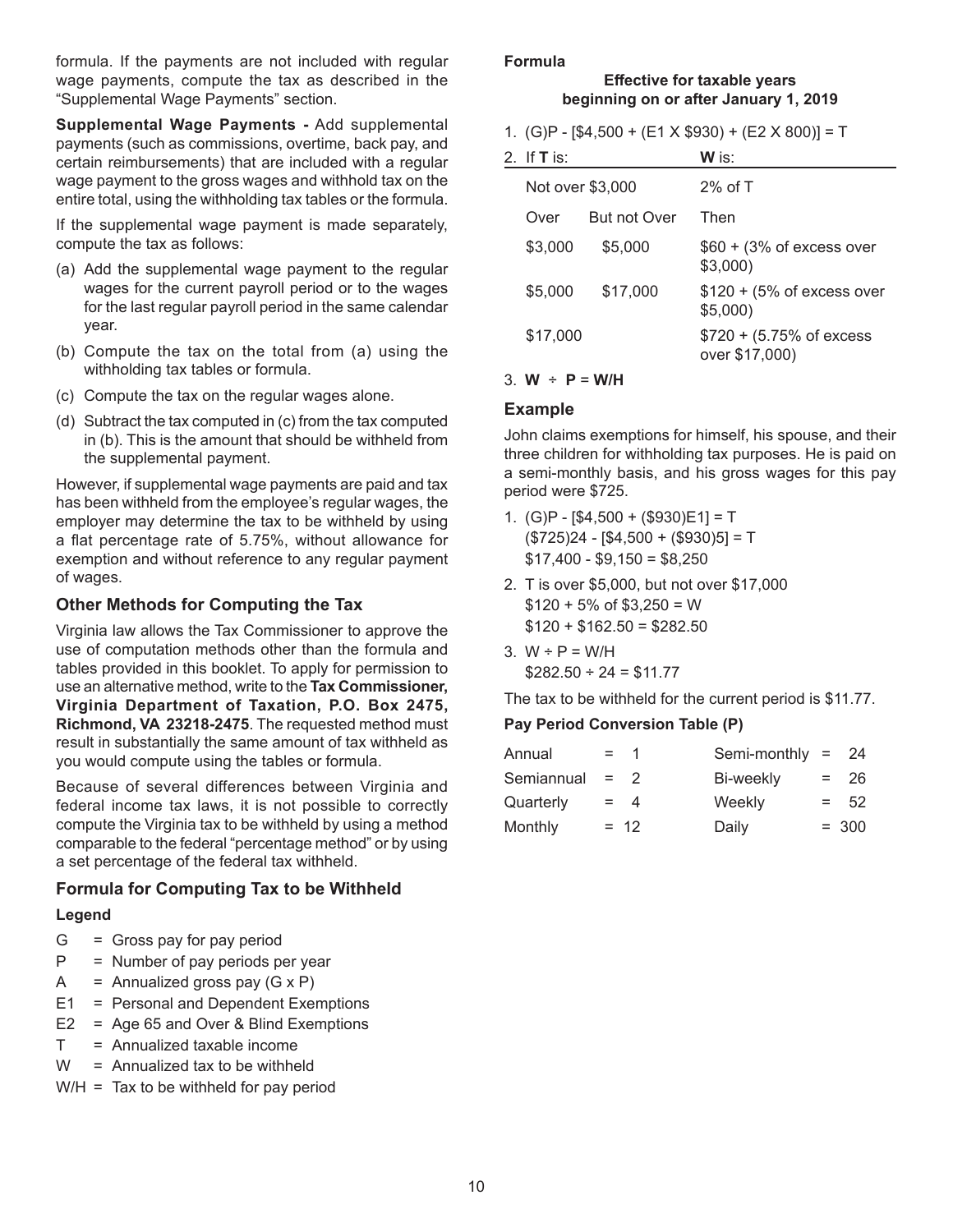# **Withholding Tables for 2019 and After**

The amounts in the tables are approximate. Use the formula on Page 10 for exact amounts.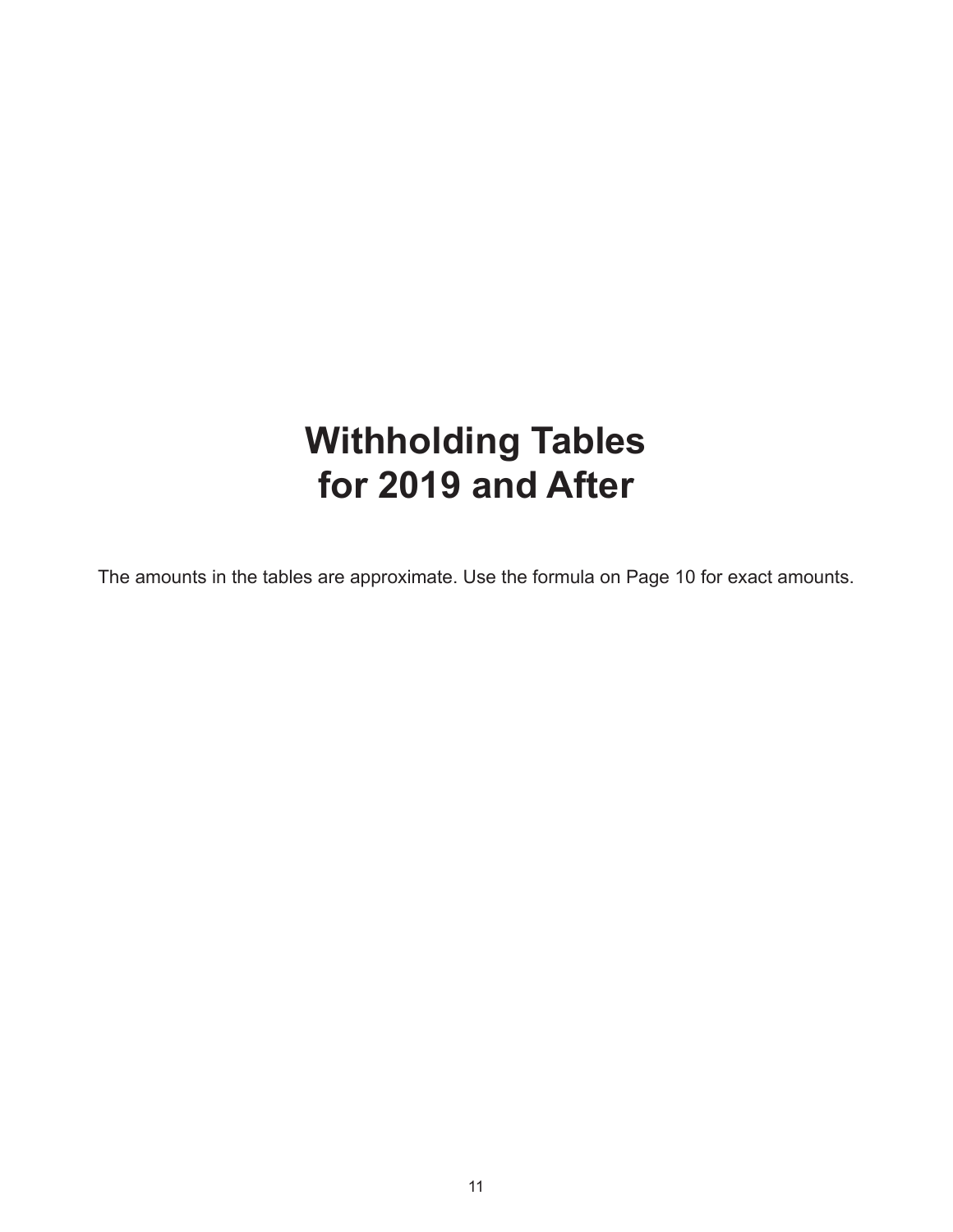#### **Daily Payroll Period Virginia Income Tax Withholding Table For Wages Paid After December 31, 2018**

| IF WAGES ARE- AND THE TOTAL NUMBER OF PERSONAL EXEMPTIONS CLAIMED ON FORM VA-4 OR VA-4P IS- |                 |              |              |                |              |                |              |                                                         |                |              |              |              |
|---------------------------------------------------------------------------------------------|-----------------|--------------|--------------|----------------|--------------|----------------|--------------|---------------------------------------------------------|----------------|--------------|--------------|--------------|
| At Least                                                                                    | <b>But Less</b> | $\mathbf 0$  | $\mathbf{1}$ | $\overline{2}$ | 3            | $\overline{4}$ | 5            | 6                                                       | $\overline{7}$ | 8            | 9            | 10 and       |
|                                                                                             | Than            |              |              |                |              |                |              | THE AMOUNT OF STATE INCOME TAX TO BE WITHHELD SHALL BE- |                |              |              | over         |
| \$0                                                                                         | \$15            | 0.00         | 0.00         | 0.00           | 0.00         | 0.00           | 0.00         | 0.00                                                    | 0.00           | 0.00         | 0.00         | 0.00         |
| 15                                                                                          | 16              | 0.02         | 0.00         | 0.00           | 0.00         | 0.00           | 0.00         | 0.00                                                    | 0.00           | 0.00         | 0.00         | 0.00         |
| 16                                                                                          | 17              | 0.04         | 0.00         | 0.00           | 0.00         | 0.00           | 0.00         | 0.00                                                    | 0.00           | 0.00         | 0.00         | 0.00         |
| 17                                                                                          | 18              | 0.06         | 0.00         | 0.00           | 0.00         | 0.00           | 0.00         | 0.00                                                    | 0.00           | 0.00         | 0.00         | 0.00         |
| 18                                                                                          | 19              | 0.08         | 0.02         | 0.00           | 0.00         | 0.00           | 0.00         | 0.00                                                    | 0.00           | 0.00         | 0.00         | 0.00         |
| 19                                                                                          | 20              | 0.10         | 0.04         | 0.00           | 0.00         | 0.00           | 0.00         | 0.00                                                    | 0.00           | 0.00         | 0.00         | 0.00         |
| 20                                                                                          | 21              | 0.12         | 0.06         | 0.00           | 0.00         | 0.00           | 0.00         | 0.00                                                    | 0.00           | 0.00         | 0.00         | 0.00         |
| 21                                                                                          | 22              | 0.14         | 0.08         | 0.02           | 0.00         | 0.00           | 0.00         | 0.00                                                    | 0.00           | 0.00         | 0.00         | 0.00         |
| 22                                                                                          | 23              | 0.16         | 0.10         | 0.04           | 0.00         | 0.00           | 0.00         | 0.00                                                    | 0.00           | 0.00         | 0.00         | 0.00         |
| 23                                                                                          | 24              | 0.18         | 0.12         | 0.06           | 0.00         | 0.00           | 0.00         | 0.00                                                    | 0.00           | 0.00         | 0.00         | 0.00         |
| 24                                                                                          | 25              | 0.20         | 0.14         | 0.08           | 0.01         | 0.00           | 0.00         | 0.00                                                    | 0.00           | 0.00         | 0.00         | 0.00         |
| 25                                                                                          | 26              | 0.23         | 0.16         | 0.10           | 0.03         | 0.00           | 0.00         | 0.00                                                    | 0.00           | 0.00         | 0.00         | 0.00         |
| 26                                                                                          | 27              | 0.26         | 0.18         | 0.12           | 0.05         | 0.00           | 0.00         | 0.00                                                    | 0.00           | 0.00         | 0.00         | 0.00         |
| 27                                                                                          | 28              | 0.29         | 0.20         | 0.14           | 0.07         | 0.01           | 0.00         | 0.00                                                    | 0.00           | 0.00         | 0.00         | 0.00         |
| 28                                                                                          | 29              | 0.32         | 0.23         | 0.16           | 0.09         | 0.03           | 0.00         | 0.00                                                    | 0.00           | 0.00         | 0.00         | 0.00         |
| 29                                                                                          | 30              | 0.35         | 0.26         | 0.18           | 0.11         | 0.05           | 0.00         | 0.00                                                    | 0.00           | 0.00         | 0.00         | 0.00         |
| 30                                                                                          | 32              | 0.42         | 0.32         | 0.22           | 0.15         | 0.09           | 0.03         | 0.00                                                    | 0.00           | 0.00         | 0.00         | 0.00         |
| 32                                                                                          | 34              | 0.52         | 0.38         | 0.28           | 0.19         | 0.13           | 0.07         | 0.01                                                    | 0.00           | 0.00         | 0.00         | 0.00         |
| 34                                                                                          | 36              | 0.62         | 0.46         | 0.34           | 0.25         | 0.17           | 0.11         | 0.05                                                    | 0.00           | 0.00         | 0.00         | 0.00         |
| 36                                                                                          | 38              | 0.72         | 0.56         | 0.41           | 0.31         | 0.22           | 0.15         | 0.09                                                    | 0.03           | 0.00         | 0.00         | 0.00         |
| 38                                                                                          | 40              | 0.82         | 0.66         | 0.51           | 0.37         | 0.28           | 0.19         | 0.13                                                    | 0.07           | 0.00         | 0.00         | 0.00         |
| 40                                                                                          | 42              | 0.92         | 0.76         | 0.61           | 0.45         | 0.34           | 0.25         | 0.17                                                    | 0.11           | 0.04         | 0.00         | 0.00         |
| 42                                                                                          | 44              | 1.02         | 0.86         | 0.71           | 0.55         | 0.40           | 0.31         | 0.21                                                    | 0.15           | 0.08         | 0.02         | 0.00         |
| 44<br>46                                                                                    | 46              | 1.12<br>1.22 | 0.96         | 0.81<br>0.91   | 0.65         | 0.50<br>0.60   | 0.37<br>0.44 | 0.27                                                    | 0.19<br>0.24   | 0.12         | 0.06<br>0.10 | 0.00<br>0.04 |
| 48                                                                                          | 48<br>50        | 1.32         | 1.06<br>1.16 | 1.01           | 0.75<br>0.85 | 0.70           | 0.54         | 0.33<br>0.39                                            | 0.30           | 0.16<br>0.21 | 0.14         | 0.08         |
| 50                                                                                          | 52              | 1.42         | 1.26         | 1.11           | 0.95         | 0.80           | 0.64         | 0.49                                                    | 0.36           | 0.27         | 0.18         | 0.12         |
| 52                                                                                          | 54              | 1.52         | 1.36         | 1.21           | 1.05         | 0.90           | 0.74         | 0.59                                                    | 0.43           | 0.33         | 0.23         | 0.16         |
| 54                                                                                          | 56              | 1.62         | 1.46         | 1.31           | 1.15         | 1.00           | 0.84         | 0.69                                                    | 0.53           | 0.39         | 0.29         | 0.20         |
| 56                                                                                          | 58              | 1.72         | 1.56         | 1.41           | 1.25         | 1.10           | 0.94         | 0.79                                                    | 0.63           | 0.48         | 0.35         | 0.26         |
| 58                                                                                          | 60              | 1.82         | 1.66         | 1.51           | 1.35         | 1.20           | 1.04         | 0.89                                                    | 0.73           | 0.58         | 0.42         | 0.32         |
| 60                                                                                          | 62              | 1.92         | 1.76         | 1.61           | 1.45         | 1.30           | 1.14         | 0.99                                                    | 0.83           | 0.68         | 0.52         | 0.38         |
| 62                                                                                          | 64              | 2.02         | 1.86         | 1.71           | 1.55         | 1.40           | 1.24         | 1.09                                                    | 0.93           | 0.78         | 0.62         | 0.47         |
| 64                                                                                          | 66              | 2.12         | 1.96         | 1.81           | 1.65         | 1.50           | 1.34         | 1.19                                                    | 1.03           | 0.88         | 0.72         | 0.57         |
| 66                                                                                          | 68              | 2.22         | 2.06         | 1.91           | 1.75         | 1.60           | 1.44         | 1.29                                                    | 1.13           | 0.98         | 0.82         | 0.67         |
| 68                                                                                          | 70              | 2.32         | 2.16         | 2.01           | 1.85         | 1.70           | 1.54         | 1.39                                                    | 1.23           | 1.08         | 0.92         | 0.77         |
| 70                                                                                          | 72              | 2.42         | 2.26         | 2.11           | 1.95         | 1.80           | 1.64         | 1.49                                                    | 1.33           | 1.18         | 1.02         | 0.87         |
| 72                                                                                          | 74              | 2.53         | 2.36         | 2.21           | 2.05         | 1.90           | 1.74         | 1.59                                                    | 1.43           | 1.28         | 1.12         | 0.97         |
| 74                                                                                          | 76              | 2.65         | 2.47         | 2.31           | 2.15         | 2.00           | 1.84         | 1.69                                                    | 1.53           | 1.38         | 1.22         | 1.07         |
| 76                                                                                          | 78              | 2.76         | 2.59         | 2.41           | 2.25         | 2.10           | 1.94         | 1.79                                                    | 1.63           | 1.48         | 1.32         | 1.17         |
| 78                                                                                          | 80              | 2.88         | 2.70         | 2.52           | 2.35         | 2.20           | 2.04         | 1.89                                                    | 1.73           | 1.58         | 1.42         | 1.27         |
| 80                                                                                          | 82              | 2.99         | 2.82         | 2.64           | 2.46         | 2.30           | 2.14         | 1.99                                                    | 1.83           | 1.68         | 1.52         | 1.37         |
| 82                                                                                          | 84              | 3.11         | 2.93         | 2.75           | 2.57         | 2.40           | 2.24         | 2.09                                                    | 1.93           | 1.78         | 1.62         | 1.47         |
| 84                                                                                          | 86              | 3.22         | 3.05         | 2.87           | 2.69         | 2.51           | 2.34         | 2.19                                                    | 2.03           | 1.88         | 1.72         | 1.57         |
| 86                                                                                          | 88              | 3.34         | 3.16         | 2.98           | 2.80         | 2.63           | 2.45         | 2.29                                                    | 2.13           | 1.98         | 1.82         | 1.67         |
| 88                                                                                          | 90              | 3.45         | 3.28         | 3.10           | 2.92         | 2.74           | 2.56         | 2.39                                                    | 2.23           | 2.08         | 1.92         | 1.77         |
| 90                                                                                          | 92              | 3.57         | 3.39         | 3.21           | 3.03         | 2.86           | 2.68         | 2.50                                                    | 2.33           | 2.18         | 2.02         | 1.87         |
| 92                                                                                          | 94              | 3.68         | 3.51         | 3.33           | 3.15         | 2.97           | 2.79         | 2.61                                                    | 2.44           | 2.28         | 2.12         | 1.97         |
| 94                                                                                          | 96              | 3.80         | 3.62         | 3.44           | 3.26         | 3.09           | 2.91         | 2.73                                                    | 2.55           | 2.38         | 2.22         | 2.07         |
| 96                                                                                          | 98              | 3.91         | 3.74         | 3.56           | 3.38         | 3.20           | 3.02         | 2.84                                                    | 2.67           | 2.49         | 2.32         | 2.17         |
| 98                                                                                          | 100             | 4.03         | 3.85         | 3.67           | 3.49         | 3.32           | 3.14         | 2.96                                                    | 2.78           | 2.60         | 2.42         | 2.27         |
| 100                                                                                         | 102             | 4.14         | 3.97         | 3.79           | 3.61         | 3.43           | 3.25         | 3.07                                                    | 2.90           | 2.72         | 2.54         | 2.37         |
| 102                                                                                         | 104             | 4.26         | 4.08         | 3.90           | 3.72         | 3.55           | 3.37         | 3.19                                                    | 3.01           | 2.83         | 2.65         | 2.48         |
| 104                                                                                         | 106             | 4.37         | 4.20         | 4.02           | 3.84         | 3.66           | 3.48         | 3.30                                                    | 3.13           | 2.95         | 2.77         | 2.59         |
| 106                                                                                         | 108             | 4.49         | 4.31         | 4.13           | 3.95         | 3.78           | 3.60         | 3.42                                                    | 3.24           | 3.06         | 2.88         | 2.71         |
| 108                                                                                         | 110             | 4.60         | 4.43         | 4.25           | 4.07         | 3.89           | 3.71         | 3.53                                                    | 3.36           | 3.18         | 3.00         | 2.82         |
| 110                                                                                         | 112             | 4.72         | 4.54         | 4.36           | 4.18         | 4.01           | 3.83         | 3.65                                                    | 3.47           | 3.29         | 3.11         | 2.94         |
| 112                                                                                         | 114             | 4.83         | 4.66         | 4.48           | 4.30         | 4.12           | 3.94         | 3.76                                                    | 3.59           | 3.41         | 3.23         | 3.05         |
| 114                                                                                         | 116             | 4.95         | 4.77         | 4.59           | 4.41         | 4.24           | 4.06         | 3.88                                                    | 3.70           | 3.52         | 3.34         | 3.17         |
| 116                                                                                         | 118             | 5.06         | 4.89         | 4.71           | 4.53         | 4.35           | 4.17         | 3.99                                                    | 3.82           | 3.64         | 3.46         | 3.28         |
| 118                                                                                         | 120             | 5.18         | 5.00         | 4.82           | 4.64         | 4.47           | 4.29         | 4.11                                                    | 3.93           | 3.75         | 3.57         | 3.40         |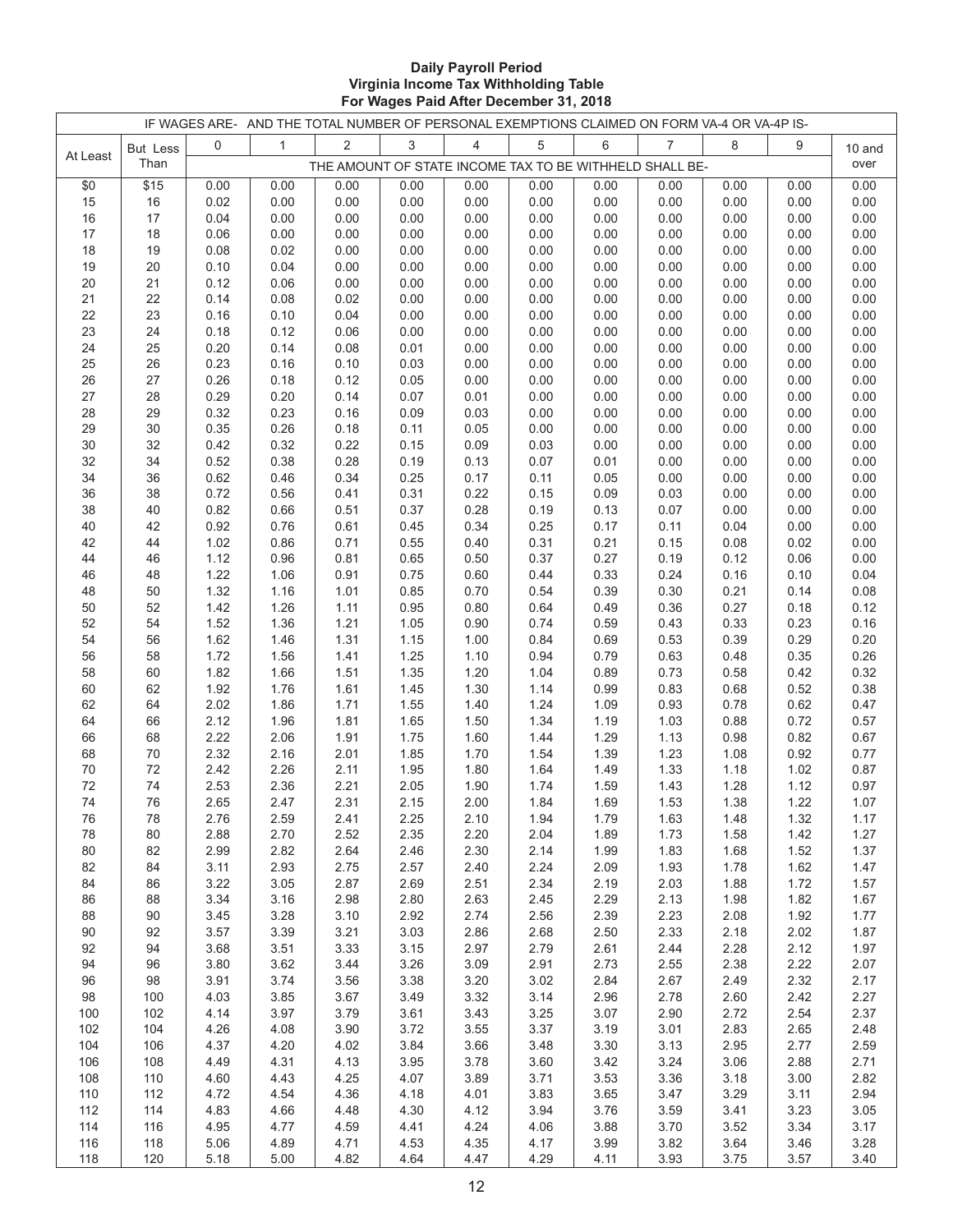#### **Daily Payroll Period Virginia Income Tax Withholding Table For Wages Paid After December 31, 2018**

|            |            |                | IF WAGES ARE- AND THE TOTAL NUMBER OF PERSONAL EXEMPTIONS CLAIMED ON FORM VA-4 OR VA-4P IS- |                |                |                |                                                         |                |                |                |               |              |
|------------|------------|----------------|---------------------------------------------------------------------------------------------|----------------|----------------|----------------|---------------------------------------------------------|----------------|----------------|----------------|---------------|--------------|
|            | But Less   | 0              | $\mathbf{1}$                                                                                | 2              | 3              | $\overline{4}$ | 5                                                       | 6              | $\overline{7}$ | 8              | 9             | 10 and       |
| At Least   | Than       |                |                                                                                             |                |                |                | THE AMOUNT OF STATE INCOME TAX TO BE WITHHELD SHALL BE- |                |                |                |               | over         |
| 120        | 122        | 5.29           | 5.12                                                                                        | 4.94           | 4.76           | 4.58           | 4.40                                                    | 4.22           | 4.05           | 3.87           | 3.69          | 3.51         |
| 122        | 124        | 5.41           | 5.23                                                                                        | 5.05           | 4.87           | 4.70           | 4.52                                                    | 4.34           | 4.16           | 3.98           | 3.80          | 3.63         |
| 124        | 126        | 5.52           | 5.35                                                                                        | 5.17           | 4.99           | 4.81           | 4.63                                                    | 4.45           | 4.28           | 4.10           | 3.92          | 3.74         |
| 126        | 128        | 5.64           | 5.46                                                                                        | 5.28           | 5.10           | 4.93           | 4.75                                                    | 4.57           | 4.39           | 4.21           | 4.03          | 3.86         |
| 128        | 130        | 5.75           | 5.58                                                                                        | 5.40           | 5.22           | 5.04           | 4.86                                                    | 4.68           | 4.51           | 4.33           | 4.15          | 3.97         |
| 130        | 132        | 5.87           | 5.69                                                                                        | 5.51           | 5.33           | 5.16           | 4.98                                                    | 4.80           | 4.62           | 4.44           | 4.26          | 4.09         |
| 132        | 134        | 5.98           | 5.81                                                                                        | 5.63           | 5.45           | 5.27           | 5.09                                                    | 4.91           | 4.74           | 4.56           | 4.38          | 4.20         |
| 134        | 136        | 6.10           | 5.92                                                                                        | 5.74           | 5.56           | 5.39           | 5.21                                                    | 5.03           | 4.85           | 4.67           | 4.49          | 4.32         |
| 136        | 138        | 6.21           | 6.04                                                                                        | 5.86           | 5.68           | 5.50           | 5.32                                                    | 5.14           | 4.97           | 4.79           | 4.61          | 4.43         |
| 138        | 140        | 6.33           | 6.15                                                                                        | 5.97           | 5.79           | 5.62           | 5.44                                                    | 5.26           | 5.08           | 4.90           | 4.72          | 4.55         |
| 140        | 142        | 6.44           | 6.27                                                                                        | 6.09           | 5.91           | 5.73           | 5.55                                                    | 5.37           | 5.20           | 5.02           | 4.84          | 4.66         |
| 142        | 144        | 6.56           | 6.38                                                                                        | 6.20           | 6.02           | 5.85           | 5.67                                                    | 5.49           | 5.31           | 5.13           | 4.95          | 4.78         |
| 144        | 146        | 6.67           | 6.50                                                                                        | 6.32           | 6.14           | 5.96           | 5.78                                                    | 5.60           | 5.43           | 5.25           | 5.07          | 4.89         |
| 146        | 148        | 6.79           | 6.61                                                                                        | 6.43           | 6.25           | 6.08           | 5.90                                                    | 5.72           | 5.54           | 5.36           | 5.18          | 5.01         |
| 148        | 150        | 6.90           | 6.73                                                                                        | 6.55           | 6.37           | 6.19           | 6.01                                                    | 5.83           | 5.66           | 5.48           | 5.30          | 5.12         |
| 150        | 152        | 7.02           | 6.84                                                                                        | 6.66           | 6.48           | 6.31           | 6.13                                                    | 5.95           | 5.77           | 5.59           | 5.41          | 5.24         |
| 152        | 154        | 7.13           | 6.96                                                                                        | 6.78           | 6.60           | 6.42           | 6.24                                                    | 6.06           | 5.89           | 5.71           | 5.53          | 5.35         |
| 154        | 156        | 7.25           | 7.07                                                                                        | 6.89           | 6.71           | 6.54           | 6.36                                                    | 6.18           | 6.00           | 5.82           | 5.64          | 5.47         |
| 156        | 158        | 7.36           | 7.19                                                                                        | 7.01           | 6.83           | 6.65           | 6.47                                                    | 6.29           | 6.12           | 5.94           | 5.76          | 5.58         |
| 158        | 160        | 7.48           | 7.30                                                                                        | 7.12           | 6.94           | 6.77           | 6.59                                                    | 6.41           | 6.23           | 6.05           | 5.87          | 5.70         |
| 160        | 162        | 7.59           | 7.42                                                                                        | 7.24           | 7.06           | 6.88           | 6.70                                                    | 6.52           | 6.35           | 6.17           | 5.99          | 5.81         |
| 162        | 164        | 7.71           | 7.53                                                                                        | 7.35           | 7.17           | 7.00           | 6.82                                                    | 6.64           | 6.46           | 6.28           | 6.10          | 5.93         |
| 164        | 166        | 7.82           | 7.65                                                                                        | 7.47           | 7.29           | 7.11           | 6.93                                                    | 6.75           | 6.58           | 6.40           | 6.22          | 6.04         |
| 166        | 168        | 7.94           | 7.76                                                                                        | 7.58           | 7.40           | 7.23           | 7.05                                                    | 6.87           | 6.69           | 6.51           | 6.33          | 6.16         |
| 168        | 170        | 8.05           | 7.88                                                                                        | 7.70           | 7.52           | 7.34           | 7.16                                                    | 6.98           | 6.81           | 6.63           | 6.45          | 6.27         |
| 170<br>172 | 172        | 8.17           | 7.99                                                                                        | 7.81           | 7.63           | 7.46           | 7.28                                                    | 7.10           | 6.92           | 6.74           | 6.56          | 6.39         |
| 174        | 174<br>176 | 8.28<br>8.40   | 8.11<br>8.22                                                                                | 7.93<br>8.04   | 7.75<br>7.86   | 7.57<br>7.69   | 7.39<br>7.51                                            | 7.21<br>7.33   | 7.04<br>7.15   | 6.86<br>6.97   | 6.68<br>6.79  | 6.50<br>6.62 |
| 176        | 178        | 8.51           | 8.34                                                                                        | 8.16           | 7.98           | 7.80           | 7.62                                                    | 7.44           | 7.27           | 7.09           | 6.91          | 6.73         |
| 178        | 180        | 8.63           | 8.45                                                                                        | 8.27           | 8.09           | 7.92           | 7.74                                                    | 7.56           | 7.38           | 7.20           | 7.02          | 6.85         |
| 180        | 182        | 8.74           | 8.57                                                                                        | 8.39           | 8.21           | 8.03           | 7.85                                                    | 7.67           | 7.50           | 7.32           | 7.14          | 6.96         |
| 182        | 184        | 8.86           | 8.68                                                                                        | 8.50           | 8.32           | 8.15           | 7.97                                                    | 7.79           | 7.61           | 7.43           | 7.25          | 7.08         |
| 184        | 186        | 8.97           | 8.80                                                                                        | 8.62           | 8.44           | 8.26           | 8.08                                                    | 7.90           | 7.73           | 7.55           | 7.37          | 7.19         |
| 186        | 188        | 9.09           | 8.91                                                                                        | 8.73           | 8.55           | 8.38           | 8.20                                                    | 8.02           | 7.84           | 7.66           | 7.48          | 7.31         |
| 188        | 190        | 9.20           | 9.03                                                                                        | 8.85           | 8.67           | 8.49           | 8.31                                                    | 8.13           | 7.96           | 7.78           | 7.60          | 7.42         |
| 190        | 192        | 9.32           | 9.14                                                                                        | 8.96           | 8.78           | 8.61           | 8.43                                                    | 8.25           | 8.07           | 7.89           | 7.71          | 7.54         |
| 192        | 194        | 9.43           | 9.26                                                                                        | 9.08           | 8.90           | 8.72           | 8.54                                                    | 8.36           | 8.19           | 8.01           | 7.83          | 7.65         |
| 194        | 196        | 9.55           | 9.37                                                                                        | 9.19           | 9.01           | 8.84           | 8.66                                                    | 8.48           | 8.30           | 8.12           | 7.94          | 7.77         |
| 196        | 198        | 9.66           | 9.49                                                                                        | 9.31           | 9.13           | 8.95           | 8.77                                                    | 8.59           | 8.42           | 8.24           | 8.06          | 7.88         |
| 198        | 200        | 9.78           | 9.60                                                                                        | 9.42           | 9.24           | 9.07           | 8.89                                                    | 8.71           | 8.53           | 8.35           | 8.17          | 8.00         |
| 200        | 202        | 9.89           | 9.72                                                                                        | 9.54           | 9.36           | 9.18           | 9.00                                                    | 8.82           | 8.65           | 8.47           | 8.29          | 8.11         |
| 202        | 204        | 10.01          | 9.83                                                                                        | 9.65           | 9.47           | 9.30           | 9.12                                                    | 8.94           | 8.76           | 8.58           | 8.40          | 8.23         |
| 204        | 206        | 10.12          | 9.95                                                                                        | 9.77           | 9.59           | 9.41           | 9.23                                                    | 9.05           | 8.88           | 8.70           | 8.52          | 8.34         |
| 206        | 208        | 10.24          | 10.06                                                                                       | 9.88           | 9.70           | 9.53           | 9.35                                                    | 9.17           | 8.99           | 8.81           | 8.63          | 8.46         |
| 208        | 210        | 10.35          | 10.18                                                                                       | 10.00          | 9.82           | 9.64           | 9.46                                                    | 9.28           | 9.11           | 8.93           | 8.75          | 8.57         |
| 210        | 212        | 10.47          | 10.29                                                                                       | 10.11          | 9.93           | 9.76           | 9.58                                                    | 9.40           | 9.22           | 9.04           | 8.86          | 8.69         |
| 212        | 214        | 10.58          | 10.41                                                                                       | 10.23          | 10.05          | 9.87           | 9.69                                                    | 9.51           | 9.34           | 9.16           | 8.98          | 8.80         |
| 214        | 216        | 10.70          | 10.52                                                                                       | 10.34          | 10.16          | 9.99           | 9.81                                                    | 9.63           | 9.45           | 9.27           | 9.09          | 8.92         |
| 216        | 218        | 10.81          | 10.64                                                                                       | 10.46          | 10.28          | 10.10          | 9.92                                                    | 9.74           | 9.57           | 9.39           | 9.21          | 9.03         |
| 218        | 220        | 10.93          | 10.75                                                                                       | 10.57          | 10.39          | 10.22          | 10.04                                                   | 9.86           | 9.68           | 9.50           | 9.32          | 9.15         |
| 220        | 222        | 11.04          | 10.87                                                                                       | 10.69          | 10.51          | 10.33          | 10.15                                                   | 9.97           | 9.80           | 9.62           | 9.44          | 9.26         |
| 222        | 224        | 11.16          | 10.98                                                                                       | 10.80          | 10.62          | 10.45          | 10.27                                                   | 10.09          | 9.91           | 9.73           | 9.55          | 9.38         |
| 224        | 226        | 11.27          | 11.10                                                                                       | 10.92          | 10.74          | 10.56          | 10.38                                                   | 10.20          | 10.03          | 9.85           | 9.67          | 9.49         |
| 226        | 228        | 11.39          | 11.21                                                                                       | 11.03          | 10.85          | 10.68          | 10.50                                                   | 10.32          | 10.14          | 9.96           | 9.78          | 9.61         |
| 228<br>230 | 230<br>232 | 11.50<br>11.62 | 11.33<br>11.44                                                                              | 11.15<br>11.26 | 10.97<br>11.08 | 10.79<br>10.91 | 10.61<br>10.73                                          | 10.43<br>10.55 | 10.26<br>10.37 | 10.08<br>10.19 | 9.90<br>10.01 | 9.72<br>9.84 |
| 232        | 234        | 11.73          | 11.56                                                                                       | 11.38          | 11.20          | 11.02          | 10.84                                                   | 10.66          | 10.49          | 10.31          | 10.13         | 9.95         |
| 234        | 236        | 11.85          | 11.67                                                                                       | 11.49          | 11.31          | 11.14          | 10.96                                                   | 10.78          | 10.60          | 10.42          | 10.24         | 10.07        |
| 236        | 238        | 11.96          | 11.79                                                                                       | 11.61          | 11.43          | 11.25          | 11.07                                                   | 10.89          | 10.72          | 10.54          | 10.36         | 10.18        |

If wages are in excess of the maximum amount shown above,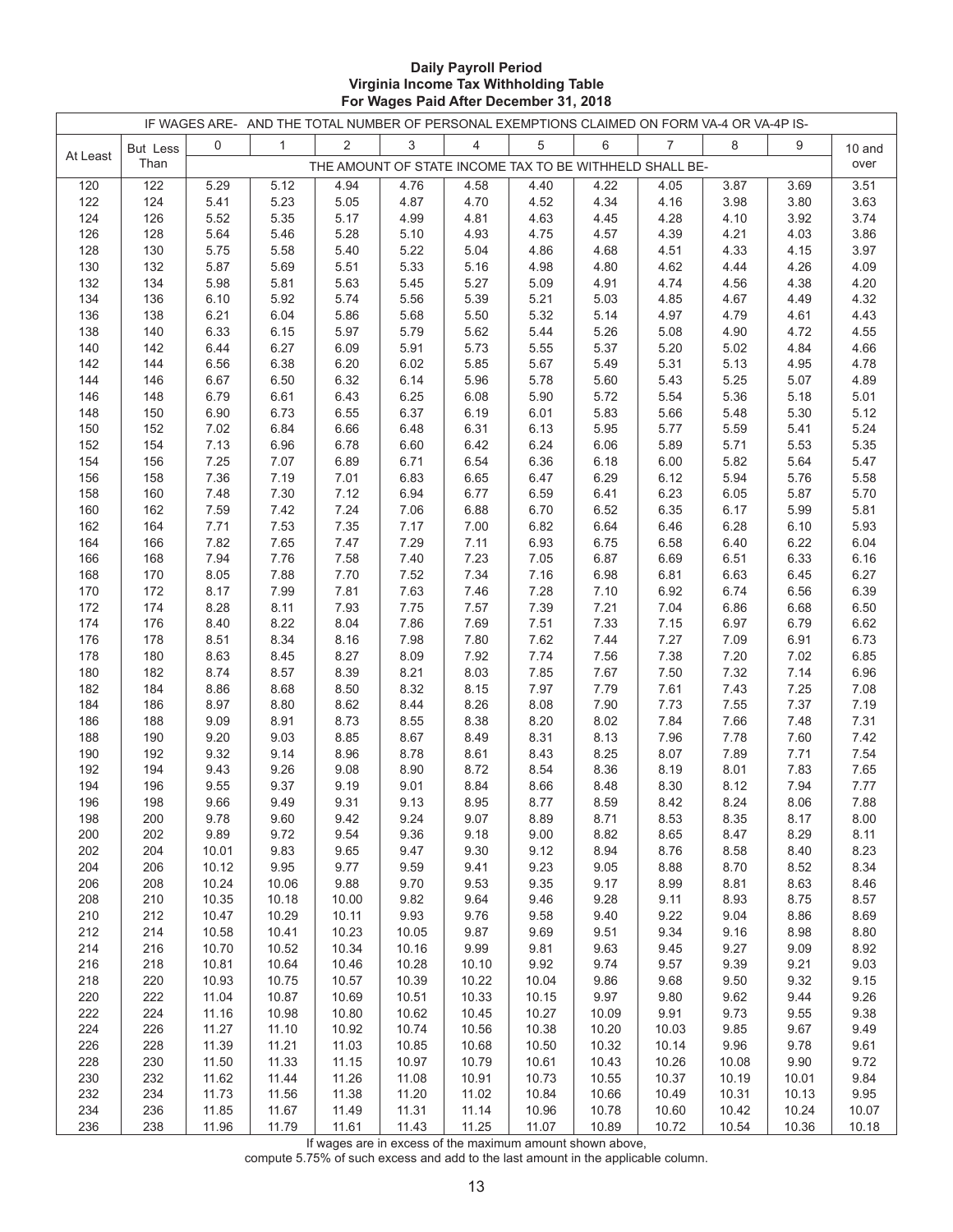#### **Weekly Payroll Period Virginia Income Tax Withholding Table For Wages Paid After December 31, 2018**

|            | IF WAGES ARE- AND THE TOTAL NUMBER OF PERSONAL EXEMPTIONS CLAIMED ON FORM VA-4 OR VA-4P IS- |                  |                |                                                         |                             |                            |                |              |                |            |                |                                       |
|------------|---------------------------------------------------------------------------------------------|------------------|----------------|---------------------------------------------------------|-----------------------------|----------------------------|----------------|--------------|----------------|------------|----------------|---------------------------------------|
|            | But Less                                                                                    | $\mathbf 0$      | $\mathbf{1}$   | $\overline{2}$                                          | 3                           | $\overline{4}$             | 5              | 6            | $\overline{7}$ | 8          | 9              | 10 and                                |
| At Least   | Than                                                                                        |                  |                | THE AMOUNT OF STATE INCOME TAX TO BE WITHHELD SHALL BE- |                             |                            |                |              |                |            |                | over                                  |
| \$0        | \$110                                                                                       | 0                | 0              | 0                                                       | 0                           | 0                          | 0              | 0            | 0              | 0          | 0              | 0                                     |
| 110        | 115                                                                                         | 1                | 0              | 0                                                       | $\pmb{0}$                   | 0                          | 0              | 0            | 0              | 0          | 0              | 0                                     |
| 115        | 120                                                                                         | 1                | 0              | 0                                                       | $\mathbf 0$                 | $\mathbf 0$                | 0              | 0            | 0              | 0          | 0              | 0                                     |
| 120        | 125                                                                                         | 1                | 0              | 0                                                       | $\mathbf 0$                 | $\mathbf 0$                | 0              | 0            | 0              | 0          | 0              | 0                                     |
| 125        | 130                                                                                         |                  | 1              | 0                                                       | $\mathbf 0$                 | $\mathbf 0$                | 0              | 0            | $\Omega$       | 0          | $\mathbf 0$    | $\mathbf 0$                           |
| 130        | 135                                                                                         | 1                | 1              | 0                                                       | $\mathbf 0$                 | 0                          | 0              | 0            | 0              | 0          | 0              | 0                                     |
| 135        | 140                                                                                         | 1                | 1              | 0                                                       | $\mathbf 0$                 | $\mathbf 0$                | 0              | 0            | 0              | 0          | 0              | 0                                     |
| 140        | 145                                                                                         | 1                | 1              | 0                                                       | $\mathbf 0$                 | $\mathbf 0$                | 0              | 0            | 0              | 0          | 0              | 0                                     |
| 145        | 150                                                                                         | 1                | 1              | 1                                                       | $\mathbf 0$                 | $\mathbf 0$                | 0              | 0            | 0              | 0          | $\mathbf 0$    | $\mathbf 0$                           |
| 150        | 155                                                                                         | 1                | 1              | 1                                                       | $\mathbf 0$                 | 0                          | 0              | 0            | 0              | 0          | 0              | 0                                     |
| 155        | 160                                                                                         | 2                |                | 1<br>1                                                  | $\mathbf 0$                 | $\mathbf 0$                | 0              | 0            | 0              | 0          | 0              | 0                                     |
| 160<br>165 | 165<br>170                                                                                  | 2<br>2           | 1<br>1         | 1                                                       | $\mathbf 0$<br>$\mathbf{1}$ | $\mathbf 0$<br>$\mathbf 0$ | 0<br>0         | 0<br>0       | 0<br>0         | 0<br>0     | 0<br>0         | 0<br>$\mathbf 0$                      |
| 170        | 175                                                                                         | $\overline{c}$   | 2              | 1                                                       | $\mathbf{1}$                | $\mathbf 0$                | 0              | 0            | 0              | 0          | 0              | 0                                     |
| 175        | 180                                                                                         | 2                | 2              | 1                                                       | $\mathbf 1$                 | $\mathbf 0$                | 0              | 0            | 0              | 0          | 0              | 0                                     |
| 180        | 185                                                                                         | 2                | 2              | 1                                                       | 1                           | 1                          | 0              | 0            | 0              | 0          | 0              | $\mathbf 0$                           |
| 185        | 190                                                                                         | 3                | 2              | 1                                                       | $\mathbf 1$                 | 1                          | 0              | 0            | 0              | 0          | 0              | $\mathbf 0$                           |
| 190        | 195                                                                                         | 3                | 2              | 2                                                       | 1                           | 1                          | 0              | 0            | 0              | 0          | 0              | 0                                     |
| 195        | 200                                                                                         | 3                | $\overline{2}$ | $\mathbf 2$                                             | $\mathbf{1}$                | 1                          | 0              | 0            | 0              | 0          | 0              | 0                                     |
| 200        | 210                                                                                         | 4                | 3              | 2                                                       | $\overline{2}$              |                            | 1              | 0            | $\Omega$       | 0          | $\mathbf 0$    | $\Omega$                              |
| 210        | 220                                                                                         | 4                | 3              | $\mathbf 2$                                             | $\sqrt{2}$                  | 1                          | 1              | 1            | 0              | 0          | 0              | $\mathbf 0$                           |
| 220        | 230                                                                                         | 5                | 4              | 3                                                       | $\sqrt{2}$                  | $\overline{c}$             | 1              | 1            | 0              | 0          | 0              | 0                                     |
| 230        | 240                                                                                         | 5                | 4              | 3                                                       | $\sqrt{2}$                  | 2                          | $\mathbf{1}$   | 1            | 1              | 0          | 0              | 0                                     |
| 240        | 250                                                                                         | 6                | 5              | 4                                                       | 3                           | 2                          | 2              | 1            | 1              | 0          | $\mathbf 0$    | $\Omega$                              |
| 250        | 260                                                                                         | 6                | 5              | 4                                                       | 3                           | 3                          | 2              | $\mathbf{1}$ | 1              | 1          | 0              | 0                                     |
| 260        | 270                                                                                         | 7                | 6              | 5                                                       | 4                           | 3                          | 2              | 2            | 1              |            | 0              | 0                                     |
| 270        | 280                                                                                         | 7                | 6              | 5                                                       | 4                           | 4                          | 3              | 2            | 1              | 1          | 1              | 0                                     |
| 280        | 290                                                                                         | 8                | $\overline{7}$ | 6                                                       | 5                           | 4                          | 3              | 2            | 2              | 1          | 1              | $\Omega$                              |
| 290        | 300                                                                                         | 8                | 7              | 6                                                       | 5                           | 5                          | 4              | 3            | 2              | 2          | 1              |                                       |
| 300        | 310                                                                                         | 9                | 8              | $\overline{7}$                                          | 6                           | 5                          | 4              | 3            | $\overline{2}$ | 2          | 1              | 1                                     |
| 310<br>320 | 320<br>330                                                                                  | 9<br>10          | 8<br>9         | $\overline{7}$<br>8                                     | 6<br>$\overline{7}$         | 6<br>6                     | 5<br>5         | 4<br>4       | 3<br>3         | 2<br>3     | 2<br>2         | 1<br>1                                |
| 330        | 340                                                                                         | 10               | 9              | 8                                                       | $\overline{7}$              | 7                          | 6              | 5            | 4              | 3          | 2              | $\overline{\mathbf{c}}$               |
| 340        | 350                                                                                         | 11               | 10             | 9                                                       | 8                           | $\overline{7}$             | 6              | 5            | 4              | 4          | 3              | $\overline{\mathbf{c}}$               |
| 350        | 360                                                                                         | 11               | 10             | 9                                                       | 8                           | 8                          | $\overline{7}$ | 6            | 5              | 4          | 3              | $\overline{\mathbf{c}}$               |
| 360        | 370                                                                                         | 12               | 11             | 10                                                      | 9                           | 8                          | $\overline{7}$ | 6            | 5              | 5          | 4              | 3                                     |
| 370        | 380                                                                                         | 12               | 11             | 10                                                      | 9                           | 9                          | 8              | 7            | 6              | 5          | 4              | 3                                     |
| 380        | 390                                                                                         | 13               | 12             | 11                                                      | 10                          | 9                          | 8              | 7            | 6              | 6          | 5              | 4                                     |
| 390        | 400                                                                                         | 13               | 12             | 11                                                      | 10                          | 10                         | 9              | 8            | $\overline{7}$ | 6          | 5              | 4                                     |
| 400        | 410                                                                                         | 14               | 13             | 12                                                      | 11                          | 10                         | 9              | 8            | 7              | 7          | 6              | 5                                     |
| 410        | 420                                                                                         | 14               | $13$           | 12                                                      | 11                          | 11                         | 10             | 9            | 8              | 7          | 6              | 5                                     |
| 420        | 430                                                                                         | 15               | 14             | 13                                                      | $12$                        | 11                         | 10             | 9            | 8              | 8          | $\overline{7}$ | $\begin{array}{c} 6 \\ 6 \end{array}$ |
| 430        | 440                                                                                         | 15               | 14             | 13                                                      | $12$                        | $12$                       | 11             | $10$         | 9              | 8          | $\overline{7}$ |                                       |
| 440        | 450                                                                                         | $16\,$           | 15             | 14                                                      | 13                          | $12$                       | 11             | $10$         | 9              | 9          | 8              | $\overline{7}$                        |
| 450        | 460                                                                                         | $17\,$           | 15             | 14                                                      | 13                          | $13$                       | 12             | 11           | $10$           | 9          | 8              | $\overline{7}$                        |
| 460        | 470                                                                                         | $17\,$           | $16\,$         | 15                                                      | 14                          | $13$                       | 12             | 11           | $10$           | $10$       | 9              | 8                                     |
| 470<br>480 | 480<br>490                                                                                  | $18\,$<br>$18\,$ | $17\,$<br>$17$ | 16<br>16                                                | 15<br>15                    | 14<br>14                   | $13\,$<br>13   | 12<br>12     | 11<br>11       | $10$<br>11 | 9<br>$10\,$    | 8<br>9                                |
| 490        | 500                                                                                         | $19$             | 18             | $17$                                                    | 16                          | 15                         | 14             | 13           | 12             | 11         | $10\,$         | 9                                     |
| 500        | 510                                                                                         | $19$             | 18             | 17                                                      | 16                          | 15                         | 14             | 13           | 12             | 12         | 11             | $10$                                  |
| 510        | 520                                                                                         | 20               | 19             | 18                                                      | 17                          | $16\,$                     | $15\,$         | 14           | 13             | 12         | 11             | $10$                                  |
| 520        | 530                                                                                         | 21               | $20\,$         | 18                                                      | 17                          | $16\,$                     | 15             | 14           | 13             | 13         | 12             | 11                                    |
| 530        | 540                                                                                         | 21               | 20             | 19                                                      | 18                          | $17\,$                     | 16             | 15           | 14             | 13         | 12             | 11                                    |
| 540        | 550                                                                                         | 22               | 21             | 20                                                      | 19                          | 18                         | $17\,$         | $16$         | 14             | 14         | $13$           | 12                                    |
| 550        | 560                                                                                         | 22               | 21             | 20                                                      | 19                          | $18$                       | $17\,$         | $16\,$       | 15             | 14         | 13             | $12\,$                                |
| 560        | 570                                                                                         | 23               | 22             | 21                                                      | 20                          | $19$                       | 18             | $17$         | $16\,$         | 15         | 14             | $13$                                  |
| 570        | 580                                                                                         | 23               | 22             | 21                                                      | 20                          | $19$                       | 18             | 17           | 16             | 15         | 14             | 13                                    |
| 580        | 590                                                                                         | 24               | 23             | 22                                                      | 21                          | 20                         | 19             | 18           | 17             | 16         | 15             | 14                                    |
| 590        | 600                                                                                         | 25               | 24             | 23                                                      | 21                          | 20                         | 19             | 18           | 17             | $16\,$     | 15             | 14                                    |
| 600        | 610                                                                                         | 25               | 24             | 23                                                      | 22                          | 21                         | $20\,$         | 19           | $18$           | $17\,$     | $16$           | $15\,$                                |
| 610        | 620                                                                                         | $26\,$           | 25             | 24                                                      | 23                          | 22                         | 21             | 20           | 19             | $17\,$     | $16\,$         | 15                                    |
| 620        | 630                                                                                         | 26               | 25             | 24                                                      | 23                          | 22                         | 21             | 20           | 19             | $18$       | $17\,$         | $16\,$                                |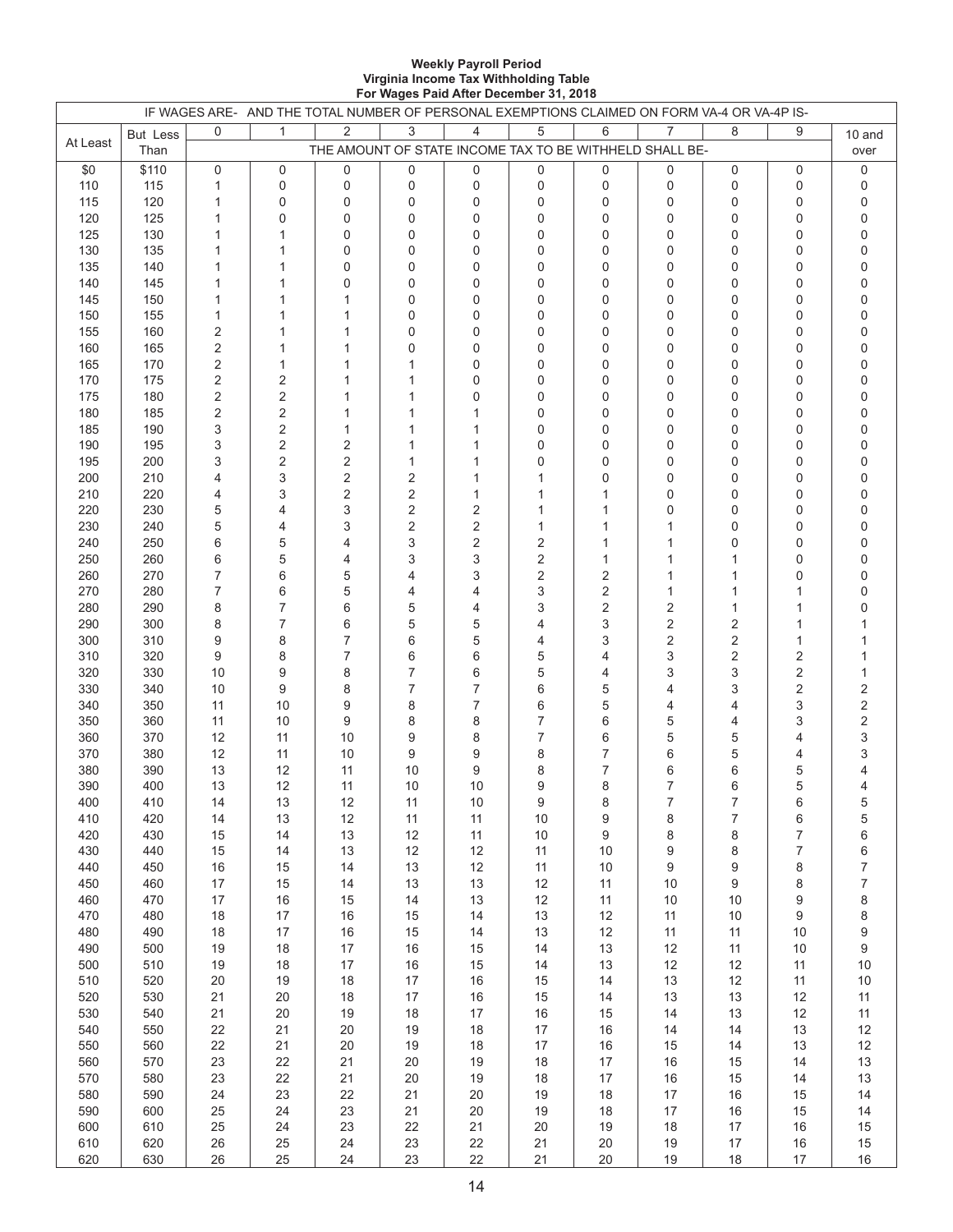#### **Weekly Payroll Period Virginia Income Tax Withholding Table For Wages Paid After December 31, 2018**

| 0<br>$\mathbf{1}$<br>$\overline{2}$<br>5<br>3<br>4<br>6<br>$\overline{7}$<br>8<br>9<br>But Less<br>10 and<br>At Least<br>THE AMOUNT OF STATE INCOME TAX TO BE WITHHELD SHALL BE-<br>Than<br>over<br>17<br>630<br>640<br>27<br>25<br>23<br>22<br>20<br>18<br>26<br>24<br>21<br>19<br>640<br>650<br>27<br>26<br>25<br>24<br>23<br>22<br>21<br>20<br>17<br>19<br>18<br>650<br>660<br>28<br>27<br>26<br>25<br>24<br>23<br>22<br>21<br>19<br>$18$<br>20<br>660<br>670<br>29<br>28<br>27<br>26<br>24<br>23<br>22<br>21<br>19<br>18<br>20<br>670<br>29<br>27<br>26<br>25<br>24<br>23<br>22<br>20<br>19<br>680<br>28<br>21<br>19<br>680<br>690<br>30<br>29<br>28<br>27<br>25<br>24<br>23<br>22<br>20<br>26<br>690<br>700<br>29<br>28<br>27<br>26<br>25<br>23<br>22<br>21<br>20<br>30<br>24<br>700<br>29<br>28<br>27<br>23<br>22<br>21<br>710<br>31<br>30<br>26<br>25<br>24<br>22<br>710<br>29<br>28<br>27<br>25<br>23<br>21<br>720<br>31<br>30<br>26<br>24<br>23<br>22<br>720<br>730<br>31<br>30<br>29<br>27<br>26<br>24<br>32<br>28<br>25<br>22<br>730<br>740<br>33<br>32<br>31<br>30<br>29<br>27<br>26<br>25<br>24<br>23<br>23<br>740<br>32<br>31<br>30<br>29<br>27<br>25<br>24<br>750<br>33<br>28<br>26<br>23<br>750<br>760<br>33<br>32<br>31<br>30<br>29<br>28<br>27<br>26<br>25<br>34<br>24<br>760<br>770<br>33<br>32<br>31<br>30<br>29<br>28<br>27<br>26<br>25<br>34<br>25<br>770<br>780<br>35<br>34<br>33<br>32<br>31<br>30<br>29<br>28<br>27<br>26<br>780<br>790<br>35<br>33<br>32<br>31<br>30<br>29<br>28<br>27<br>26<br>25<br>34<br>26<br>790<br>800<br>36<br>35<br>34<br>33<br>32<br>31<br>30<br>29<br>28<br>27<br>34<br>26<br>800<br>810<br>37<br>36<br>35<br>33<br>32<br>30<br>29<br>28<br>27<br>810<br>820<br>37<br>36<br>$35\,$<br>34<br>33<br>32<br>31<br>29<br>28<br>27<br>30<br>28<br>820<br>830<br>38<br>37<br>36<br>35<br>33<br>32<br>30<br>29<br>34<br>31<br>28<br>830<br>840<br>38<br>37<br>36<br>35<br>33<br>32<br>31<br>30<br>29<br>34<br>29<br>840<br>850<br>39<br>38<br>37<br>36<br>34<br>33<br>32<br>31<br>30<br>35<br>29<br>850<br>40<br>38<br>37<br>36<br>35<br>34<br>33<br>32<br>31<br>30<br>860<br>860<br>38<br>33<br>32<br>31<br>$30\,$<br>870<br>40<br>39<br>37<br>36<br>35<br>34<br>$30\,$<br>870<br>39<br>38<br>37<br>36<br>35<br>32<br>31<br>880<br>41<br>40<br>33<br>31<br>880<br>890<br>40<br>39<br>38<br>37<br>36<br>35<br>34<br>33<br>32<br>41<br>32<br>890<br>41<br>40<br>39<br>37<br>34<br>33<br>900<br>42<br>38<br>36<br>35<br>32<br>900<br>39<br>35<br>33<br>910<br>42<br>41<br>40<br>38<br>37<br>36<br>34<br>33<br>910<br>43<br>42<br>41<br>40<br>35<br>34<br>920<br>39<br>38<br>37<br>36<br>33<br>920<br>43<br>40<br>35<br>930<br>44<br>41<br>39<br>38<br>37<br>36<br>34<br>930<br>42<br>37<br>34<br>940<br>44<br>43<br>41<br>40<br>39<br>38<br>36<br>35<br>940<br>43<br>42<br>37<br>35<br>34<br>950<br>45<br>44<br>41<br>40<br>39<br>36<br>35<br>950<br>960<br>45<br>44<br>43<br>42<br>39<br>38<br>37<br>36<br>41<br>40<br>36<br>960<br>970<br>46<br>45<br>44<br>43<br>40<br>39<br>38<br>37<br>42<br>41<br>970<br>44<br>43<br>37<br>36<br>980<br>46<br>45<br>42<br>41<br>40<br>39<br>38<br>980<br>990<br>45<br>44<br>42<br>38<br>37<br>47<br>46<br>43<br>41<br>40<br>39<br>37<br>990<br>1000<br>48<br>47<br>46<br>42<br>38<br>44<br>43<br>41<br>40<br>39<br>38<br>1000<br>48<br>47<br>46<br>45<br>43<br>42<br>39<br>1010<br>44<br>41<br>40<br>38<br>1010<br>1020<br>49<br>48<br>47<br>46<br>43<br>42<br>39<br>45<br>44<br>40<br>39<br>1020<br>47<br>45<br>43<br>44<br>41<br>40<br>1030<br>49<br>48<br>46<br>42<br>1030<br>49<br>47<br>43<br>42<br>40<br>1040<br>50<br>48<br>46<br>45<br>44<br>41<br>1040<br>1050<br>49<br>48<br>47<br>44<br>43<br>42<br>41<br>40<br>50<br>46<br>45<br>1050<br>1060<br>49<br>48<br>43<br>42<br>41<br>51<br>50<br>47<br>46<br>45<br>44<br>1060<br>1070<br>52<br>51<br>$50\,$<br>49<br>47<br>46<br>45<br>43<br>42<br>41<br>44<br>42<br>1070<br>1080<br>52<br>51<br>$50\,$<br>49<br>48<br>47<br>46<br>45<br>44<br>43<br>42<br>1080<br>1090<br>53<br>52<br>50<br>51<br>49<br>48<br>47<br>46<br>45<br>43<br>1090<br>53<br>52<br>50<br>43<br>1100<br>51<br>49<br>48<br>47<br>46<br>45<br>44<br>1100<br>53<br>51<br>44<br>1110<br>54<br>52<br>49<br>48<br>50<br>47<br>46<br>45<br>51<br>1110<br>54<br>53<br>52<br>50<br>49<br>44<br>1120<br>48<br>47<br>46<br>45<br>1120<br>1130<br>55<br>54<br>53<br>52<br>51<br>49<br>48<br>45<br>50<br>47<br>46<br>53<br>45<br>1130<br>1140<br>56<br>55<br>54<br>52<br>50<br>47<br>49<br>48<br>46<br>53<br>1140<br>1150<br>56<br>55<br>54<br>52<br>51<br>47<br>46<br>50<br>49<br>48<br>46<br>1150<br>1160<br>57<br>56<br>55<br>54<br>53<br>52<br>51<br>49<br>50<br>48<br>1160<br>1170<br>57<br>54<br>53<br>52<br>47<br>56<br>55<br>51<br>50<br>49<br>48<br>1170<br>57<br>56<br>55<br>53<br>52<br>48<br>1180<br>58<br>54<br>51<br>50<br>49<br>1180<br>58<br>57<br>56<br>55<br>54<br>53<br>52<br>51<br>48<br>1190<br>50<br>49<br>1190<br>1200<br>59<br>58<br>57<br>56<br>55<br>54<br>53<br>52<br>51<br>49<br>50 |      | IF WAGES ARE- AND THE TOTAL NUMBER OF PERSONAL EXEMPTIONS CLAIMED ON FORM VA-4 OR VA-4P IS- |    |    |    |    |    |    |    |    |    |        |    |
|-----------------------------------------------------------------------------------------------------------------------------------------------------------------------------------------------------------------------------------------------------------------------------------------------------------------------------------------------------------------------------------------------------------------------------------------------------------------------------------------------------------------------------------------------------------------------------------------------------------------------------------------------------------------------------------------------------------------------------------------------------------------------------------------------------------------------------------------------------------------------------------------------------------------------------------------------------------------------------------------------------------------------------------------------------------------------------------------------------------------------------------------------------------------------------------------------------------------------------------------------------------------------------------------------------------------------------------------------------------------------------------------------------------------------------------------------------------------------------------------------------------------------------------------------------------------------------------------------------------------------------------------------------------------------------------------------------------------------------------------------------------------------------------------------------------------------------------------------------------------------------------------------------------------------------------------------------------------------------------------------------------------------------------------------------------------------------------------------------------------------------------------------------------------------------------------------------------------------------------------------------------------------------------------------------------------------------------------------------------------------------------------------------------------------------------------------------------------------------------------------------------------------------------------------------------------------------------------------------------------------------------------------------------------------------------------------------------------------------------------------------------------------------------------------------------------------------------------------------------------------------------------------------------------------------------------------------------------------------------------------------------------------------------------------------------------------------------------------------------------------------------------------------------------------------------------------------------------------------------------------------------------------------------------------------------------------------------------------------------------------------------------------------------------------------------------------------------------------------------------------------------------------------------------------------------------------------------------------------------------------------------------------------------------------------------------------------------------------------------------------------------------------------------------------------------------------------------------------------------------------------------------------------------------------------------------------------------------------------------------------------------------------------------------------------------------------------------------------------------------------------------------------------------------------------------------------------------------------------------------------------------------------------------------------------------------------------------------------------------------------------------------------------------------------------------------------------------------------------------------------------------------------------------------------------------------------------------------------------------------------------------------------------------------------------------------------------------------------------------------------------------------------------------------------------------------------------------------------------------------------------------------------------------------------------------------------------------------------------------------------------------------|------|---------------------------------------------------------------------------------------------|----|----|----|----|----|----|----|----|----|--------|----|
|                                                                                                                                                                                                                                                                                                                                                                                                                                                                                                                                                                                                                                                                                                                                                                                                                                                                                                                                                                                                                                                                                                                                                                                                                                                                                                                                                                                                                                                                                                                                                                                                                                                                                                                                                                                                                                                                                                                                                                                                                                                                                                                                                                                                                                                                                                                                                                                                                                                                                                                                                                                                                                                                                                                                                                                                                                                                                                                                                                                                                                                                                                                                                                                                                                                                                                                                                                                                                                                                                                                                                                                                                                                                                                                                                                                                                                                                                                                                                                                                                                                                                                                                                                                                                                                                                                                                                                                                                                                                                                                                                                                                                                                                                                                                                                                                                                                                                                                                                                                                                 |      |                                                                                             |    |    |    |    |    |    |    |    |    |        |    |
|                                                                                                                                                                                                                                                                                                                                                                                                                                                                                                                                                                                                                                                                                                                                                                                                                                                                                                                                                                                                                                                                                                                                                                                                                                                                                                                                                                                                                                                                                                                                                                                                                                                                                                                                                                                                                                                                                                                                                                                                                                                                                                                                                                                                                                                                                                                                                                                                                                                                                                                                                                                                                                                                                                                                                                                                                                                                                                                                                                                                                                                                                                                                                                                                                                                                                                                                                                                                                                                                                                                                                                                                                                                                                                                                                                                                                                                                                                                                                                                                                                                                                                                                                                                                                                                                                                                                                                                                                                                                                                                                                                                                                                                                                                                                                                                                                                                                                                                                                                                                                 |      |                                                                                             |    |    |    |    |    |    |    |    |    |        |    |
|                                                                                                                                                                                                                                                                                                                                                                                                                                                                                                                                                                                                                                                                                                                                                                                                                                                                                                                                                                                                                                                                                                                                                                                                                                                                                                                                                                                                                                                                                                                                                                                                                                                                                                                                                                                                                                                                                                                                                                                                                                                                                                                                                                                                                                                                                                                                                                                                                                                                                                                                                                                                                                                                                                                                                                                                                                                                                                                                                                                                                                                                                                                                                                                                                                                                                                                                                                                                                                                                                                                                                                                                                                                                                                                                                                                                                                                                                                                                                                                                                                                                                                                                                                                                                                                                                                                                                                                                                                                                                                                                                                                                                                                                                                                                                                                                                                                                                                                                                                                                                 |      |                                                                                             |    |    |    |    |    |    |    |    |    |        |    |
|                                                                                                                                                                                                                                                                                                                                                                                                                                                                                                                                                                                                                                                                                                                                                                                                                                                                                                                                                                                                                                                                                                                                                                                                                                                                                                                                                                                                                                                                                                                                                                                                                                                                                                                                                                                                                                                                                                                                                                                                                                                                                                                                                                                                                                                                                                                                                                                                                                                                                                                                                                                                                                                                                                                                                                                                                                                                                                                                                                                                                                                                                                                                                                                                                                                                                                                                                                                                                                                                                                                                                                                                                                                                                                                                                                                                                                                                                                                                                                                                                                                                                                                                                                                                                                                                                                                                                                                                                                                                                                                                                                                                                                                                                                                                                                                                                                                                                                                                                                                                                 |      |                                                                                             |    |    |    |    |    |    |    |    |    |        |    |
|                                                                                                                                                                                                                                                                                                                                                                                                                                                                                                                                                                                                                                                                                                                                                                                                                                                                                                                                                                                                                                                                                                                                                                                                                                                                                                                                                                                                                                                                                                                                                                                                                                                                                                                                                                                                                                                                                                                                                                                                                                                                                                                                                                                                                                                                                                                                                                                                                                                                                                                                                                                                                                                                                                                                                                                                                                                                                                                                                                                                                                                                                                                                                                                                                                                                                                                                                                                                                                                                                                                                                                                                                                                                                                                                                                                                                                                                                                                                                                                                                                                                                                                                                                                                                                                                                                                                                                                                                                                                                                                                                                                                                                                                                                                                                                                                                                                                                                                                                                                                                 |      |                                                                                             |    |    |    |    |    |    |    |    |    |        |    |
|                                                                                                                                                                                                                                                                                                                                                                                                                                                                                                                                                                                                                                                                                                                                                                                                                                                                                                                                                                                                                                                                                                                                                                                                                                                                                                                                                                                                                                                                                                                                                                                                                                                                                                                                                                                                                                                                                                                                                                                                                                                                                                                                                                                                                                                                                                                                                                                                                                                                                                                                                                                                                                                                                                                                                                                                                                                                                                                                                                                                                                                                                                                                                                                                                                                                                                                                                                                                                                                                                                                                                                                                                                                                                                                                                                                                                                                                                                                                                                                                                                                                                                                                                                                                                                                                                                                                                                                                                                                                                                                                                                                                                                                                                                                                                                                                                                                                                                                                                                                                                 |      |                                                                                             |    |    |    |    |    |    |    |    |    |        |    |
|                                                                                                                                                                                                                                                                                                                                                                                                                                                                                                                                                                                                                                                                                                                                                                                                                                                                                                                                                                                                                                                                                                                                                                                                                                                                                                                                                                                                                                                                                                                                                                                                                                                                                                                                                                                                                                                                                                                                                                                                                                                                                                                                                                                                                                                                                                                                                                                                                                                                                                                                                                                                                                                                                                                                                                                                                                                                                                                                                                                                                                                                                                                                                                                                                                                                                                                                                                                                                                                                                                                                                                                                                                                                                                                                                                                                                                                                                                                                                                                                                                                                                                                                                                                                                                                                                                                                                                                                                                                                                                                                                                                                                                                                                                                                                                                                                                                                                                                                                                                                                 |      |                                                                                             |    |    |    |    |    |    |    |    |    |        |    |
|                                                                                                                                                                                                                                                                                                                                                                                                                                                                                                                                                                                                                                                                                                                                                                                                                                                                                                                                                                                                                                                                                                                                                                                                                                                                                                                                                                                                                                                                                                                                                                                                                                                                                                                                                                                                                                                                                                                                                                                                                                                                                                                                                                                                                                                                                                                                                                                                                                                                                                                                                                                                                                                                                                                                                                                                                                                                                                                                                                                                                                                                                                                                                                                                                                                                                                                                                                                                                                                                                                                                                                                                                                                                                                                                                                                                                                                                                                                                                                                                                                                                                                                                                                                                                                                                                                                                                                                                                                                                                                                                                                                                                                                                                                                                                                                                                                                                                                                                                                                                                 |      |                                                                                             |    |    |    |    |    |    |    |    |    |        |    |
|                                                                                                                                                                                                                                                                                                                                                                                                                                                                                                                                                                                                                                                                                                                                                                                                                                                                                                                                                                                                                                                                                                                                                                                                                                                                                                                                                                                                                                                                                                                                                                                                                                                                                                                                                                                                                                                                                                                                                                                                                                                                                                                                                                                                                                                                                                                                                                                                                                                                                                                                                                                                                                                                                                                                                                                                                                                                                                                                                                                                                                                                                                                                                                                                                                                                                                                                                                                                                                                                                                                                                                                                                                                                                                                                                                                                                                                                                                                                                                                                                                                                                                                                                                                                                                                                                                                                                                                                                                                                                                                                                                                                                                                                                                                                                                                                                                                                                                                                                                                                                 |      |                                                                                             |    |    |    |    |    |    |    |    |    |        |    |
|                                                                                                                                                                                                                                                                                                                                                                                                                                                                                                                                                                                                                                                                                                                                                                                                                                                                                                                                                                                                                                                                                                                                                                                                                                                                                                                                                                                                                                                                                                                                                                                                                                                                                                                                                                                                                                                                                                                                                                                                                                                                                                                                                                                                                                                                                                                                                                                                                                                                                                                                                                                                                                                                                                                                                                                                                                                                                                                                                                                                                                                                                                                                                                                                                                                                                                                                                                                                                                                                                                                                                                                                                                                                                                                                                                                                                                                                                                                                                                                                                                                                                                                                                                                                                                                                                                                                                                                                                                                                                                                                                                                                                                                                                                                                                                                                                                                                                                                                                                                                                 |      |                                                                                             |    |    |    |    |    |    |    |    |    |        |    |
|                                                                                                                                                                                                                                                                                                                                                                                                                                                                                                                                                                                                                                                                                                                                                                                                                                                                                                                                                                                                                                                                                                                                                                                                                                                                                                                                                                                                                                                                                                                                                                                                                                                                                                                                                                                                                                                                                                                                                                                                                                                                                                                                                                                                                                                                                                                                                                                                                                                                                                                                                                                                                                                                                                                                                                                                                                                                                                                                                                                                                                                                                                                                                                                                                                                                                                                                                                                                                                                                                                                                                                                                                                                                                                                                                                                                                                                                                                                                                                                                                                                                                                                                                                                                                                                                                                                                                                                                                                                                                                                                                                                                                                                                                                                                                                                                                                                                                                                                                                                                                 |      |                                                                                             |    |    |    |    |    |    |    |    |    |        |    |
|                                                                                                                                                                                                                                                                                                                                                                                                                                                                                                                                                                                                                                                                                                                                                                                                                                                                                                                                                                                                                                                                                                                                                                                                                                                                                                                                                                                                                                                                                                                                                                                                                                                                                                                                                                                                                                                                                                                                                                                                                                                                                                                                                                                                                                                                                                                                                                                                                                                                                                                                                                                                                                                                                                                                                                                                                                                                                                                                                                                                                                                                                                                                                                                                                                                                                                                                                                                                                                                                                                                                                                                                                                                                                                                                                                                                                                                                                                                                                                                                                                                                                                                                                                                                                                                                                                                                                                                                                                                                                                                                                                                                                                                                                                                                                                                                                                                                                                                                                                                                                 |      |                                                                                             |    |    |    |    |    |    |    |    |    |        |    |
|                                                                                                                                                                                                                                                                                                                                                                                                                                                                                                                                                                                                                                                                                                                                                                                                                                                                                                                                                                                                                                                                                                                                                                                                                                                                                                                                                                                                                                                                                                                                                                                                                                                                                                                                                                                                                                                                                                                                                                                                                                                                                                                                                                                                                                                                                                                                                                                                                                                                                                                                                                                                                                                                                                                                                                                                                                                                                                                                                                                                                                                                                                                                                                                                                                                                                                                                                                                                                                                                                                                                                                                                                                                                                                                                                                                                                                                                                                                                                                                                                                                                                                                                                                                                                                                                                                                                                                                                                                                                                                                                                                                                                                                                                                                                                                                                                                                                                                                                                                                                                 |      |                                                                                             |    |    |    |    |    |    |    |    |    |        |    |
|                                                                                                                                                                                                                                                                                                                                                                                                                                                                                                                                                                                                                                                                                                                                                                                                                                                                                                                                                                                                                                                                                                                                                                                                                                                                                                                                                                                                                                                                                                                                                                                                                                                                                                                                                                                                                                                                                                                                                                                                                                                                                                                                                                                                                                                                                                                                                                                                                                                                                                                                                                                                                                                                                                                                                                                                                                                                                                                                                                                                                                                                                                                                                                                                                                                                                                                                                                                                                                                                                                                                                                                                                                                                                                                                                                                                                                                                                                                                                                                                                                                                                                                                                                                                                                                                                                                                                                                                                                                                                                                                                                                                                                                                                                                                                                                                                                                                                                                                                                                                                 |      |                                                                                             |    |    |    |    |    |    |    |    |    |        |    |
|                                                                                                                                                                                                                                                                                                                                                                                                                                                                                                                                                                                                                                                                                                                                                                                                                                                                                                                                                                                                                                                                                                                                                                                                                                                                                                                                                                                                                                                                                                                                                                                                                                                                                                                                                                                                                                                                                                                                                                                                                                                                                                                                                                                                                                                                                                                                                                                                                                                                                                                                                                                                                                                                                                                                                                                                                                                                                                                                                                                                                                                                                                                                                                                                                                                                                                                                                                                                                                                                                                                                                                                                                                                                                                                                                                                                                                                                                                                                                                                                                                                                                                                                                                                                                                                                                                                                                                                                                                                                                                                                                                                                                                                                                                                                                                                                                                                                                                                                                                                                                 |      |                                                                                             |    |    |    |    |    |    |    |    |    |        |    |
|                                                                                                                                                                                                                                                                                                                                                                                                                                                                                                                                                                                                                                                                                                                                                                                                                                                                                                                                                                                                                                                                                                                                                                                                                                                                                                                                                                                                                                                                                                                                                                                                                                                                                                                                                                                                                                                                                                                                                                                                                                                                                                                                                                                                                                                                                                                                                                                                                                                                                                                                                                                                                                                                                                                                                                                                                                                                                                                                                                                                                                                                                                                                                                                                                                                                                                                                                                                                                                                                                                                                                                                                                                                                                                                                                                                                                                                                                                                                                                                                                                                                                                                                                                                                                                                                                                                                                                                                                                                                                                                                                                                                                                                                                                                                                                                                                                                                                                                                                                                                                 |      |                                                                                             |    |    |    |    |    |    |    |    |    |        |    |
|                                                                                                                                                                                                                                                                                                                                                                                                                                                                                                                                                                                                                                                                                                                                                                                                                                                                                                                                                                                                                                                                                                                                                                                                                                                                                                                                                                                                                                                                                                                                                                                                                                                                                                                                                                                                                                                                                                                                                                                                                                                                                                                                                                                                                                                                                                                                                                                                                                                                                                                                                                                                                                                                                                                                                                                                                                                                                                                                                                                                                                                                                                                                                                                                                                                                                                                                                                                                                                                                                                                                                                                                                                                                                                                                                                                                                                                                                                                                                                                                                                                                                                                                                                                                                                                                                                                                                                                                                                                                                                                                                                                                                                                                                                                                                                                                                                                                                                                                                                                                                 |      |                                                                                             |    |    |    |    |    |    |    |    |    |        |    |
|                                                                                                                                                                                                                                                                                                                                                                                                                                                                                                                                                                                                                                                                                                                                                                                                                                                                                                                                                                                                                                                                                                                                                                                                                                                                                                                                                                                                                                                                                                                                                                                                                                                                                                                                                                                                                                                                                                                                                                                                                                                                                                                                                                                                                                                                                                                                                                                                                                                                                                                                                                                                                                                                                                                                                                                                                                                                                                                                                                                                                                                                                                                                                                                                                                                                                                                                                                                                                                                                                                                                                                                                                                                                                                                                                                                                                                                                                                                                                                                                                                                                                                                                                                                                                                                                                                                                                                                                                                                                                                                                                                                                                                                                                                                                                                                                                                                                                                                                                                                                                 |      |                                                                                             |    |    |    |    |    |    |    |    |    |        |    |
|                                                                                                                                                                                                                                                                                                                                                                                                                                                                                                                                                                                                                                                                                                                                                                                                                                                                                                                                                                                                                                                                                                                                                                                                                                                                                                                                                                                                                                                                                                                                                                                                                                                                                                                                                                                                                                                                                                                                                                                                                                                                                                                                                                                                                                                                                                                                                                                                                                                                                                                                                                                                                                                                                                                                                                                                                                                                                                                                                                                                                                                                                                                                                                                                                                                                                                                                                                                                                                                                                                                                                                                                                                                                                                                                                                                                                                                                                                                                                                                                                                                                                                                                                                                                                                                                                                                                                                                                                                                                                                                                                                                                                                                                                                                                                                                                                                                                                                                                                                                                                 |      |                                                                                             |    |    |    |    |    |    |    |    |    |        |    |
|                                                                                                                                                                                                                                                                                                                                                                                                                                                                                                                                                                                                                                                                                                                                                                                                                                                                                                                                                                                                                                                                                                                                                                                                                                                                                                                                                                                                                                                                                                                                                                                                                                                                                                                                                                                                                                                                                                                                                                                                                                                                                                                                                                                                                                                                                                                                                                                                                                                                                                                                                                                                                                                                                                                                                                                                                                                                                                                                                                                                                                                                                                                                                                                                                                                                                                                                                                                                                                                                                                                                                                                                                                                                                                                                                                                                                                                                                                                                                                                                                                                                                                                                                                                                                                                                                                                                                                                                                                                                                                                                                                                                                                                                                                                                                                                                                                                                                                                                                                                                                 |      |                                                                                             |    |    |    |    |    |    |    |    |    |        |    |
|                                                                                                                                                                                                                                                                                                                                                                                                                                                                                                                                                                                                                                                                                                                                                                                                                                                                                                                                                                                                                                                                                                                                                                                                                                                                                                                                                                                                                                                                                                                                                                                                                                                                                                                                                                                                                                                                                                                                                                                                                                                                                                                                                                                                                                                                                                                                                                                                                                                                                                                                                                                                                                                                                                                                                                                                                                                                                                                                                                                                                                                                                                                                                                                                                                                                                                                                                                                                                                                                                                                                                                                                                                                                                                                                                                                                                                                                                                                                                                                                                                                                                                                                                                                                                                                                                                                                                                                                                                                                                                                                                                                                                                                                                                                                                                                                                                                                                                                                                                                                                 |      |                                                                                             |    |    |    |    |    |    |    |    |    |        |    |
|                                                                                                                                                                                                                                                                                                                                                                                                                                                                                                                                                                                                                                                                                                                                                                                                                                                                                                                                                                                                                                                                                                                                                                                                                                                                                                                                                                                                                                                                                                                                                                                                                                                                                                                                                                                                                                                                                                                                                                                                                                                                                                                                                                                                                                                                                                                                                                                                                                                                                                                                                                                                                                                                                                                                                                                                                                                                                                                                                                                                                                                                                                                                                                                                                                                                                                                                                                                                                                                                                                                                                                                                                                                                                                                                                                                                                                                                                                                                                                                                                                                                                                                                                                                                                                                                                                                                                                                                                                                                                                                                                                                                                                                                                                                                                                                                                                                                                                                                                                                                                 |      |                                                                                             |    |    |    |    |    |    |    |    |    |        |    |
|                                                                                                                                                                                                                                                                                                                                                                                                                                                                                                                                                                                                                                                                                                                                                                                                                                                                                                                                                                                                                                                                                                                                                                                                                                                                                                                                                                                                                                                                                                                                                                                                                                                                                                                                                                                                                                                                                                                                                                                                                                                                                                                                                                                                                                                                                                                                                                                                                                                                                                                                                                                                                                                                                                                                                                                                                                                                                                                                                                                                                                                                                                                                                                                                                                                                                                                                                                                                                                                                                                                                                                                                                                                                                                                                                                                                                                                                                                                                                                                                                                                                                                                                                                                                                                                                                                                                                                                                                                                                                                                                                                                                                                                                                                                                                                                                                                                                                                                                                                                                                 |      |                                                                                             |    |    |    |    |    |    |    |    |    |        |    |
|                                                                                                                                                                                                                                                                                                                                                                                                                                                                                                                                                                                                                                                                                                                                                                                                                                                                                                                                                                                                                                                                                                                                                                                                                                                                                                                                                                                                                                                                                                                                                                                                                                                                                                                                                                                                                                                                                                                                                                                                                                                                                                                                                                                                                                                                                                                                                                                                                                                                                                                                                                                                                                                                                                                                                                                                                                                                                                                                                                                                                                                                                                                                                                                                                                                                                                                                                                                                                                                                                                                                                                                                                                                                                                                                                                                                                                                                                                                                                                                                                                                                                                                                                                                                                                                                                                                                                                                                                                                                                                                                                                                                                                                                                                                                                                                                                                                                                                                                                                                                                 |      |                                                                                             |    |    |    |    |    |    |    |    |    |        |    |
|                                                                                                                                                                                                                                                                                                                                                                                                                                                                                                                                                                                                                                                                                                                                                                                                                                                                                                                                                                                                                                                                                                                                                                                                                                                                                                                                                                                                                                                                                                                                                                                                                                                                                                                                                                                                                                                                                                                                                                                                                                                                                                                                                                                                                                                                                                                                                                                                                                                                                                                                                                                                                                                                                                                                                                                                                                                                                                                                                                                                                                                                                                                                                                                                                                                                                                                                                                                                                                                                                                                                                                                                                                                                                                                                                                                                                                                                                                                                                                                                                                                                                                                                                                                                                                                                                                                                                                                                                                                                                                                                                                                                                                                                                                                                                                                                                                                                                                                                                                                                                 |      |                                                                                             |    |    |    |    |    |    |    |    |    |        |    |
|                                                                                                                                                                                                                                                                                                                                                                                                                                                                                                                                                                                                                                                                                                                                                                                                                                                                                                                                                                                                                                                                                                                                                                                                                                                                                                                                                                                                                                                                                                                                                                                                                                                                                                                                                                                                                                                                                                                                                                                                                                                                                                                                                                                                                                                                                                                                                                                                                                                                                                                                                                                                                                                                                                                                                                                                                                                                                                                                                                                                                                                                                                                                                                                                                                                                                                                                                                                                                                                                                                                                                                                                                                                                                                                                                                                                                                                                                                                                                                                                                                                                                                                                                                                                                                                                                                                                                                                                                                                                                                                                                                                                                                                                                                                                                                                                                                                                                                                                                                                                                 |      |                                                                                             |    |    |    |    |    |    |    |    |    |        |    |
|                                                                                                                                                                                                                                                                                                                                                                                                                                                                                                                                                                                                                                                                                                                                                                                                                                                                                                                                                                                                                                                                                                                                                                                                                                                                                                                                                                                                                                                                                                                                                                                                                                                                                                                                                                                                                                                                                                                                                                                                                                                                                                                                                                                                                                                                                                                                                                                                                                                                                                                                                                                                                                                                                                                                                                                                                                                                                                                                                                                                                                                                                                                                                                                                                                                                                                                                                                                                                                                                                                                                                                                                                                                                                                                                                                                                                                                                                                                                                                                                                                                                                                                                                                                                                                                                                                                                                                                                                                                                                                                                                                                                                                                                                                                                                                                                                                                                                                                                                                                                                 |      |                                                                                             |    |    |    |    |    |    |    |    |    |        |    |
|                                                                                                                                                                                                                                                                                                                                                                                                                                                                                                                                                                                                                                                                                                                                                                                                                                                                                                                                                                                                                                                                                                                                                                                                                                                                                                                                                                                                                                                                                                                                                                                                                                                                                                                                                                                                                                                                                                                                                                                                                                                                                                                                                                                                                                                                                                                                                                                                                                                                                                                                                                                                                                                                                                                                                                                                                                                                                                                                                                                                                                                                                                                                                                                                                                                                                                                                                                                                                                                                                                                                                                                                                                                                                                                                                                                                                                                                                                                                                                                                                                                                                                                                                                                                                                                                                                                                                                                                                                                                                                                                                                                                                                                                                                                                                                                                                                                                                                                                                                                                                 |      |                                                                                             |    |    |    |    |    |    |    |    |    |        |    |
|                                                                                                                                                                                                                                                                                                                                                                                                                                                                                                                                                                                                                                                                                                                                                                                                                                                                                                                                                                                                                                                                                                                                                                                                                                                                                                                                                                                                                                                                                                                                                                                                                                                                                                                                                                                                                                                                                                                                                                                                                                                                                                                                                                                                                                                                                                                                                                                                                                                                                                                                                                                                                                                                                                                                                                                                                                                                                                                                                                                                                                                                                                                                                                                                                                                                                                                                                                                                                                                                                                                                                                                                                                                                                                                                                                                                                                                                                                                                                                                                                                                                                                                                                                                                                                                                                                                                                                                                                                                                                                                                                                                                                                                                                                                                                                                                                                                                                                                                                                                                                 |      |                                                                                             |    |    |    |    |    |    |    |    |    |        |    |
|                                                                                                                                                                                                                                                                                                                                                                                                                                                                                                                                                                                                                                                                                                                                                                                                                                                                                                                                                                                                                                                                                                                                                                                                                                                                                                                                                                                                                                                                                                                                                                                                                                                                                                                                                                                                                                                                                                                                                                                                                                                                                                                                                                                                                                                                                                                                                                                                                                                                                                                                                                                                                                                                                                                                                                                                                                                                                                                                                                                                                                                                                                                                                                                                                                                                                                                                                                                                                                                                                                                                                                                                                                                                                                                                                                                                                                                                                                                                                                                                                                                                                                                                                                                                                                                                                                                                                                                                                                                                                                                                                                                                                                                                                                                                                                                                                                                                                                                                                                                                                 |      |                                                                                             |    |    |    |    |    |    |    |    |    |        |    |
|                                                                                                                                                                                                                                                                                                                                                                                                                                                                                                                                                                                                                                                                                                                                                                                                                                                                                                                                                                                                                                                                                                                                                                                                                                                                                                                                                                                                                                                                                                                                                                                                                                                                                                                                                                                                                                                                                                                                                                                                                                                                                                                                                                                                                                                                                                                                                                                                                                                                                                                                                                                                                                                                                                                                                                                                                                                                                                                                                                                                                                                                                                                                                                                                                                                                                                                                                                                                                                                                                                                                                                                                                                                                                                                                                                                                                                                                                                                                                                                                                                                                                                                                                                                                                                                                                                                                                                                                                                                                                                                                                                                                                                                                                                                                                                                                                                                                                                                                                                                                                 |      |                                                                                             |    |    |    |    |    |    |    |    |    |        |    |
|                                                                                                                                                                                                                                                                                                                                                                                                                                                                                                                                                                                                                                                                                                                                                                                                                                                                                                                                                                                                                                                                                                                                                                                                                                                                                                                                                                                                                                                                                                                                                                                                                                                                                                                                                                                                                                                                                                                                                                                                                                                                                                                                                                                                                                                                                                                                                                                                                                                                                                                                                                                                                                                                                                                                                                                                                                                                                                                                                                                                                                                                                                                                                                                                                                                                                                                                                                                                                                                                                                                                                                                                                                                                                                                                                                                                                                                                                                                                                                                                                                                                                                                                                                                                                                                                                                                                                                                                                                                                                                                                                                                                                                                                                                                                                                                                                                                                                                                                                                                                                 |      |                                                                                             |    |    |    |    |    |    |    |    |    |        |    |
|                                                                                                                                                                                                                                                                                                                                                                                                                                                                                                                                                                                                                                                                                                                                                                                                                                                                                                                                                                                                                                                                                                                                                                                                                                                                                                                                                                                                                                                                                                                                                                                                                                                                                                                                                                                                                                                                                                                                                                                                                                                                                                                                                                                                                                                                                                                                                                                                                                                                                                                                                                                                                                                                                                                                                                                                                                                                                                                                                                                                                                                                                                                                                                                                                                                                                                                                                                                                                                                                                                                                                                                                                                                                                                                                                                                                                                                                                                                                                                                                                                                                                                                                                                                                                                                                                                                                                                                                                                                                                                                                                                                                                                                                                                                                                                                                                                                                                                                                                                                                                 |      |                                                                                             |    |    |    |    |    |    |    |    |    |        |    |
|                                                                                                                                                                                                                                                                                                                                                                                                                                                                                                                                                                                                                                                                                                                                                                                                                                                                                                                                                                                                                                                                                                                                                                                                                                                                                                                                                                                                                                                                                                                                                                                                                                                                                                                                                                                                                                                                                                                                                                                                                                                                                                                                                                                                                                                                                                                                                                                                                                                                                                                                                                                                                                                                                                                                                                                                                                                                                                                                                                                                                                                                                                                                                                                                                                                                                                                                                                                                                                                                                                                                                                                                                                                                                                                                                                                                                                                                                                                                                                                                                                                                                                                                                                                                                                                                                                                                                                                                                                                                                                                                                                                                                                                                                                                                                                                                                                                                                                                                                                                                                 |      |                                                                                             |    |    |    |    |    |    |    |    |    |        |    |
|                                                                                                                                                                                                                                                                                                                                                                                                                                                                                                                                                                                                                                                                                                                                                                                                                                                                                                                                                                                                                                                                                                                                                                                                                                                                                                                                                                                                                                                                                                                                                                                                                                                                                                                                                                                                                                                                                                                                                                                                                                                                                                                                                                                                                                                                                                                                                                                                                                                                                                                                                                                                                                                                                                                                                                                                                                                                                                                                                                                                                                                                                                                                                                                                                                                                                                                                                                                                                                                                                                                                                                                                                                                                                                                                                                                                                                                                                                                                                                                                                                                                                                                                                                                                                                                                                                                                                                                                                                                                                                                                                                                                                                                                                                                                                                                                                                                                                                                                                                                                                 |      |                                                                                             |    |    |    |    |    |    |    |    |    |        |    |
|                                                                                                                                                                                                                                                                                                                                                                                                                                                                                                                                                                                                                                                                                                                                                                                                                                                                                                                                                                                                                                                                                                                                                                                                                                                                                                                                                                                                                                                                                                                                                                                                                                                                                                                                                                                                                                                                                                                                                                                                                                                                                                                                                                                                                                                                                                                                                                                                                                                                                                                                                                                                                                                                                                                                                                                                                                                                                                                                                                                                                                                                                                                                                                                                                                                                                                                                                                                                                                                                                                                                                                                                                                                                                                                                                                                                                                                                                                                                                                                                                                                                                                                                                                                                                                                                                                                                                                                                                                                                                                                                                                                                                                                                                                                                                                                                                                                                                                                                                                                                                 |      |                                                                                             |    |    |    |    |    |    |    |    |    |        |    |
|                                                                                                                                                                                                                                                                                                                                                                                                                                                                                                                                                                                                                                                                                                                                                                                                                                                                                                                                                                                                                                                                                                                                                                                                                                                                                                                                                                                                                                                                                                                                                                                                                                                                                                                                                                                                                                                                                                                                                                                                                                                                                                                                                                                                                                                                                                                                                                                                                                                                                                                                                                                                                                                                                                                                                                                                                                                                                                                                                                                                                                                                                                                                                                                                                                                                                                                                                                                                                                                                                                                                                                                                                                                                                                                                                                                                                                                                                                                                                                                                                                                                                                                                                                                                                                                                                                                                                                                                                                                                                                                                                                                                                                                                                                                                                                                                                                                                                                                                                                                                                 |      |                                                                                             |    |    |    |    |    |    |    |    |    |        |    |
|                                                                                                                                                                                                                                                                                                                                                                                                                                                                                                                                                                                                                                                                                                                                                                                                                                                                                                                                                                                                                                                                                                                                                                                                                                                                                                                                                                                                                                                                                                                                                                                                                                                                                                                                                                                                                                                                                                                                                                                                                                                                                                                                                                                                                                                                                                                                                                                                                                                                                                                                                                                                                                                                                                                                                                                                                                                                                                                                                                                                                                                                                                                                                                                                                                                                                                                                                                                                                                                                                                                                                                                                                                                                                                                                                                                                                                                                                                                                                                                                                                                                                                                                                                                                                                                                                                                                                                                                                                                                                                                                                                                                                                                                                                                                                                                                                                                                                                                                                                                                                 |      |                                                                                             |    |    |    |    |    |    |    |    |    |        |    |
|                                                                                                                                                                                                                                                                                                                                                                                                                                                                                                                                                                                                                                                                                                                                                                                                                                                                                                                                                                                                                                                                                                                                                                                                                                                                                                                                                                                                                                                                                                                                                                                                                                                                                                                                                                                                                                                                                                                                                                                                                                                                                                                                                                                                                                                                                                                                                                                                                                                                                                                                                                                                                                                                                                                                                                                                                                                                                                                                                                                                                                                                                                                                                                                                                                                                                                                                                                                                                                                                                                                                                                                                                                                                                                                                                                                                                                                                                                                                                                                                                                                                                                                                                                                                                                                                                                                                                                                                                                                                                                                                                                                                                                                                                                                                                                                                                                                                                                                                                                                                                 |      |                                                                                             |    |    |    |    |    |    |    |    |    |        |    |
|                                                                                                                                                                                                                                                                                                                                                                                                                                                                                                                                                                                                                                                                                                                                                                                                                                                                                                                                                                                                                                                                                                                                                                                                                                                                                                                                                                                                                                                                                                                                                                                                                                                                                                                                                                                                                                                                                                                                                                                                                                                                                                                                                                                                                                                                                                                                                                                                                                                                                                                                                                                                                                                                                                                                                                                                                                                                                                                                                                                                                                                                                                                                                                                                                                                                                                                                                                                                                                                                                                                                                                                                                                                                                                                                                                                                                                                                                                                                                                                                                                                                                                                                                                                                                                                                                                                                                                                                                                                                                                                                                                                                                                                                                                                                                                                                                                                                                                                                                                                                                 |      |                                                                                             |    |    |    |    |    |    |    |    |    |        |    |
|                                                                                                                                                                                                                                                                                                                                                                                                                                                                                                                                                                                                                                                                                                                                                                                                                                                                                                                                                                                                                                                                                                                                                                                                                                                                                                                                                                                                                                                                                                                                                                                                                                                                                                                                                                                                                                                                                                                                                                                                                                                                                                                                                                                                                                                                                                                                                                                                                                                                                                                                                                                                                                                                                                                                                                                                                                                                                                                                                                                                                                                                                                                                                                                                                                                                                                                                                                                                                                                                                                                                                                                                                                                                                                                                                                                                                                                                                                                                                                                                                                                                                                                                                                                                                                                                                                                                                                                                                                                                                                                                                                                                                                                                                                                                                                                                                                                                                                                                                                                                                 |      |                                                                                             |    |    |    |    |    |    |    |    |    |        |    |
|                                                                                                                                                                                                                                                                                                                                                                                                                                                                                                                                                                                                                                                                                                                                                                                                                                                                                                                                                                                                                                                                                                                                                                                                                                                                                                                                                                                                                                                                                                                                                                                                                                                                                                                                                                                                                                                                                                                                                                                                                                                                                                                                                                                                                                                                                                                                                                                                                                                                                                                                                                                                                                                                                                                                                                                                                                                                                                                                                                                                                                                                                                                                                                                                                                                                                                                                                                                                                                                                                                                                                                                                                                                                                                                                                                                                                                                                                                                                                                                                                                                                                                                                                                                                                                                                                                                                                                                                                                                                                                                                                                                                                                                                                                                                                                                                                                                                                                                                                                                                                 |      |                                                                                             |    |    |    |    |    |    |    |    |    |        |    |
|                                                                                                                                                                                                                                                                                                                                                                                                                                                                                                                                                                                                                                                                                                                                                                                                                                                                                                                                                                                                                                                                                                                                                                                                                                                                                                                                                                                                                                                                                                                                                                                                                                                                                                                                                                                                                                                                                                                                                                                                                                                                                                                                                                                                                                                                                                                                                                                                                                                                                                                                                                                                                                                                                                                                                                                                                                                                                                                                                                                                                                                                                                                                                                                                                                                                                                                                                                                                                                                                                                                                                                                                                                                                                                                                                                                                                                                                                                                                                                                                                                                                                                                                                                                                                                                                                                                                                                                                                                                                                                                                                                                                                                                                                                                                                                                                                                                                                                                                                                                                                 |      |                                                                                             |    |    |    |    |    |    |    |    |    |        |    |
|                                                                                                                                                                                                                                                                                                                                                                                                                                                                                                                                                                                                                                                                                                                                                                                                                                                                                                                                                                                                                                                                                                                                                                                                                                                                                                                                                                                                                                                                                                                                                                                                                                                                                                                                                                                                                                                                                                                                                                                                                                                                                                                                                                                                                                                                                                                                                                                                                                                                                                                                                                                                                                                                                                                                                                                                                                                                                                                                                                                                                                                                                                                                                                                                                                                                                                                                                                                                                                                                                                                                                                                                                                                                                                                                                                                                                                                                                                                                                                                                                                                                                                                                                                                                                                                                                                                                                                                                                                                                                                                                                                                                                                                                                                                                                                                                                                                                                                                                                                                                                 |      |                                                                                             |    |    |    |    |    |    |    |    |    |        |    |
|                                                                                                                                                                                                                                                                                                                                                                                                                                                                                                                                                                                                                                                                                                                                                                                                                                                                                                                                                                                                                                                                                                                                                                                                                                                                                                                                                                                                                                                                                                                                                                                                                                                                                                                                                                                                                                                                                                                                                                                                                                                                                                                                                                                                                                                                                                                                                                                                                                                                                                                                                                                                                                                                                                                                                                                                                                                                                                                                                                                                                                                                                                                                                                                                                                                                                                                                                                                                                                                                                                                                                                                                                                                                                                                                                                                                                                                                                                                                                                                                                                                                                                                                                                                                                                                                                                                                                                                                                                                                                                                                                                                                                                                                                                                                                                                                                                                                                                                                                                                                                 |      |                                                                                             |    |    |    |    |    |    |    |    |    |        |    |
|                                                                                                                                                                                                                                                                                                                                                                                                                                                                                                                                                                                                                                                                                                                                                                                                                                                                                                                                                                                                                                                                                                                                                                                                                                                                                                                                                                                                                                                                                                                                                                                                                                                                                                                                                                                                                                                                                                                                                                                                                                                                                                                                                                                                                                                                                                                                                                                                                                                                                                                                                                                                                                                                                                                                                                                                                                                                                                                                                                                                                                                                                                                                                                                                                                                                                                                                                                                                                                                                                                                                                                                                                                                                                                                                                                                                                                                                                                                                                                                                                                                                                                                                                                                                                                                                                                                                                                                                                                                                                                                                                                                                                                                                                                                                                                                                                                                                                                                                                                                                                 |      |                                                                                             |    |    |    |    |    |    |    |    |    |        |    |
|                                                                                                                                                                                                                                                                                                                                                                                                                                                                                                                                                                                                                                                                                                                                                                                                                                                                                                                                                                                                                                                                                                                                                                                                                                                                                                                                                                                                                                                                                                                                                                                                                                                                                                                                                                                                                                                                                                                                                                                                                                                                                                                                                                                                                                                                                                                                                                                                                                                                                                                                                                                                                                                                                                                                                                                                                                                                                                                                                                                                                                                                                                                                                                                                                                                                                                                                                                                                                                                                                                                                                                                                                                                                                                                                                                                                                                                                                                                                                                                                                                                                                                                                                                                                                                                                                                                                                                                                                                                                                                                                                                                                                                                                                                                                                                                                                                                                                                                                                                                                                 |      |                                                                                             |    |    |    |    |    |    |    |    |    |        |    |
|                                                                                                                                                                                                                                                                                                                                                                                                                                                                                                                                                                                                                                                                                                                                                                                                                                                                                                                                                                                                                                                                                                                                                                                                                                                                                                                                                                                                                                                                                                                                                                                                                                                                                                                                                                                                                                                                                                                                                                                                                                                                                                                                                                                                                                                                                                                                                                                                                                                                                                                                                                                                                                                                                                                                                                                                                                                                                                                                                                                                                                                                                                                                                                                                                                                                                                                                                                                                                                                                                                                                                                                                                                                                                                                                                                                                                                                                                                                                                                                                                                                                                                                                                                                                                                                                                                                                                                                                                                                                                                                                                                                                                                                                                                                                                                                                                                                                                                                                                                                                                 |      |                                                                                             |    |    |    |    |    |    |    |    |    |        |    |
|                                                                                                                                                                                                                                                                                                                                                                                                                                                                                                                                                                                                                                                                                                                                                                                                                                                                                                                                                                                                                                                                                                                                                                                                                                                                                                                                                                                                                                                                                                                                                                                                                                                                                                                                                                                                                                                                                                                                                                                                                                                                                                                                                                                                                                                                                                                                                                                                                                                                                                                                                                                                                                                                                                                                                                                                                                                                                                                                                                                                                                                                                                                                                                                                                                                                                                                                                                                                                                                                                                                                                                                                                                                                                                                                                                                                                                                                                                                                                                                                                                                                                                                                                                                                                                                                                                                                                                                                                                                                                                                                                                                                                                                                                                                                                                                                                                                                                                                                                                                                                 |      |                                                                                             |    |    |    |    |    |    |    |    |    |        |    |
|                                                                                                                                                                                                                                                                                                                                                                                                                                                                                                                                                                                                                                                                                                                                                                                                                                                                                                                                                                                                                                                                                                                                                                                                                                                                                                                                                                                                                                                                                                                                                                                                                                                                                                                                                                                                                                                                                                                                                                                                                                                                                                                                                                                                                                                                                                                                                                                                                                                                                                                                                                                                                                                                                                                                                                                                                                                                                                                                                                                                                                                                                                                                                                                                                                                                                                                                                                                                                                                                                                                                                                                                                                                                                                                                                                                                                                                                                                                                                                                                                                                                                                                                                                                                                                                                                                                                                                                                                                                                                                                                                                                                                                                                                                                                                                                                                                                                                                                                                                                                                 |      |                                                                                             |    |    |    |    |    |    |    |    |    |        |    |
|                                                                                                                                                                                                                                                                                                                                                                                                                                                                                                                                                                                                                                                                                                                                                                                                                                                                                                                                                                                                                                                                                                                                                                                                                                                                                                                                                                                                                                                                                                                                                                                                                                                                                                                                                                                                                                                                                                                                                                                                                                                                                                                                                                                                                                                                                                                                                                                                                                                                                                                                                                                                                                                                                                                                                                                                                                                                                                                                                                                                                                                                                                                                                                                                                                                                                                                                                                                                                                                                                                                                                                                                                                                                                                                                                                                                                                                                                                                                                                                                                                                                                                                                                                                                                                                                                                                                                                                                                                                                                                                                                                                                                                                                                                                                                                                                                                                                                                                                                                                                                 |      |                                                                                             |    |    |    |    |    |    |    |    |    |        |    |
|                                                                                                                                                                                                                                                                                                                                                                                                                                                                                                                                                                                                                                                                                                                                                                                                                                                                                                                                                                                                                                                                                                                                                                                                                                                                                                                                                                                                                                                                                                                                                                                                                                                                                                                                                                                                                                                                                                                                                                                                                                                                                                                                                                                                                                                                                                                                                                                                                                                                                                                                                                                                                                                                                                                                                                                                                                                                                                                                                                                                                                                                                                                                                                                                                                                                                                                                                                                                                                                                                                                                                                                                                                                                                                                                                                                                                                                                                                                                                                                                                                                                                                                                                                                                                                                                                                                                                                                                                                                                                                                                                                                                                                                                                                                                                                                                                                                                                                                                                                                                                 |      |                                                                                             |    |    |    |    |    |    |    |    |    |        |    |
|                                                                                                                                                                                                                                                                                                                                                                                                                                                                                                                                                                                                                                                                                                                                                                                                                                                                                                                                                                                                                                                                                                                                                                                                                                                                                                                                                                                                                                                                                                                                                                                                                                                                                                                                                                                                                                                                                                                                                                                                                                                                                                                                                                                                                                                                                                                                                                                                                                                                                                                                                                                                                                                                                                                                                                                                                                                                                                                                                                                                                                                                                                                                                                                                                                                                                                                                                                                                                                                                                                                                                                                                                                                                                                                                                                                                                                                                                                                                                                                                                                                                                                                                                                                                                                                                                                                                                                                                                                                                                                                                                                                                                                                                                                                                                                                                                                                                                                                                                                                                                 |      |                                                                                             |    |    |    |    |    |    |    |    |    |        |    |
|                                                                                                                                                                                                                                                                                                                                                                                                                                                                                                                                                                                                                                                                                                                                                                                                                                                                                                                                                                                                                                                                                                                                                                                                                                                                                                                                                                                                                                                                                                                                                                                                                                                                                                                                                                                                                                                                                                                                                                                                                                                                                                                                                                                                                                                                                                                                                                                                                                                                                                                                                                                                                                                                                                                                                                                                                                                                                                                                                                                                                                                                                                                                                                                                                                                                                                                                                                                                                                                                                                                                                                                                                                                                                                                                                                                                                                                                                                                                                                                                                                                                                                                                                                                                                                                                                                                                                                                                                                                                                                                                                                                                                                                                                                                                                                                                                                                                                                                                                                                                                 |      |                                                                                             |    |    |    |    |    |    |    |    |    |        |    |
|                                                                                                                                                                                                                                                                                                                                                                                                                                                                                                                                                                                                                                                                                                                                                                                                                                                                                                                                                                                                                                                                                                                                                                                                                                                                                                                                                                                                                                                                                                                                                                                                                                                                                                                                                                                                                                                                                                                                                                                                                                                                                                                                                                                                                                                                                                                                                                                                                                                                                                                                                                                                                                                                                                                                                                                                                                                                                                                                                                                                                                                                                                                                                                                                                                                                                                                                                                                                                                                                                                                                                                                                                                                                                                                                                                                                                                                                                                                                                                                                                                                                                                                                                                                                                                                                                                                                                                                                                                                                                                                                                                                                                                                                                                                                                                                                                                                                                                                                                                                                                 |      |                                                                                             |    |    |    |    |    |    |    |    |    |        |    |
|                                                                                                                                                                                                                                                                                                                                                                                                                                                                                                                                                                                                                                                                                                                                                                                                                                                                                                                                                                                                                                                                                                                                                                                                                                                                                                                                                                                                                                                                                                                                                                                                                                                                                                                                                                                                                                                                                                                                                                                                                                                                                                                                                                                                                                                                                                                                                                                                                                                                                                                                                                                                                                                                                                                                                                                                                                                                                                                                                                                                                                                                                                                                                                                                                                                                                                                                                                                                                                                                                                                                                                                                                                                                                                                                                                                                                                                                                                                                                                                                                                                                                                                                                                                                                                                                                                                                                                                                                                                                                                                                                                                                                                                                                                                                                                                                                                                                                                                                                                                                                 |      |                                                                                             |    |    |    |    |    |    |    |    |    |        |    |
|                                                                                                                                                                                                                                                                                                                                                                                                                                                                                                                                                                                                                                                                                                                                                                                                                                                                                                                                                                                                                                                                                                                                                                                                                                                                                                                                                                                                                                                                                                                                                                                                                                                                                                                                                                                                                                                                                                                                                                                                                                                                                                                                                                                                                                                                                                                                                                                                                                                                                                                                                                                                                                                                                                                                                                                                                                                                                                                                                                                                                                                                                                                                                                                                                                                                                                                                                                                                                                                                                                                                                                                                                                                                                                                                                                                                                                                                                                                                                                                                                                                                                                                                                                                                                                                                                                                                                                                                                                                                                                                                                                                                                                                                                                                                                                                                                                                                                                                                                                                                                 |      |                                                                                             |    |    |    |    |    |    |    |    |    |        |    |
|                                                                                                                                                                                                                                                                                                                                                                                                                                                                                                                                                                                                                                                                                                                                                                                                                                                                                                                                                                                                                                                                                                                                                                                                                                                                                                                                                                                                                                                                                                                                                                                                                                                                                                                                                                                                                                                                                                                                                                                                                                                                                                                                                                                                                                                                                                                                                                                                                                                                                                                                                                                                                                                                                                                                                                                                                                                                                                                                                                                                                                                                                                                                                                                                                                                                                                                                                                                                                                                                                                                                                                                                                                                                                                                                                                                                                                                                                                                                                                                                                                                                                                                                                                                                                                                                                                                                                                                                                                                                                                                                                                                                                                                                                                                                                                                                                                                                                                                                                                                                                 |      |                                                                                             |    |    |    |    |    |    |    |    |    |        |    |
|                                                                                                                                                                                                                                                                                                                                                                                                                                                                                                                                                                                                                                                                                                                                                                                                                                                                                                                                                                                                                                                                                                                                                                                                                                                                                                                                                                                                                                                                                                                                                                                                                                                                                                                                                                                                                                                                                                                                                                                                                                                                                                                                                                                                                                                                                                                                                                                                                                                                                                                                                                                                                                                                                                                                                                                                                                                                                                                                                                                                                                                                                                                                                                                                                                                                                                                                                                                                                                                                                                                                                                                                                                                                                                                                                                                                                                                                                                                                                                                                                                                                                                                                                                                                                                                                                                                                                                                                                                                                                                                                                                                                                                                                                                                                                                                                                                                                                                                                                                                                                 | 1200 | 1210                                                                                        | 60 | 59 | 58 | 57 | 56 | 55 | 53 | 52 | 51 | $50\,$ | 49 |

If wages are in excess of the maximum amount shown above,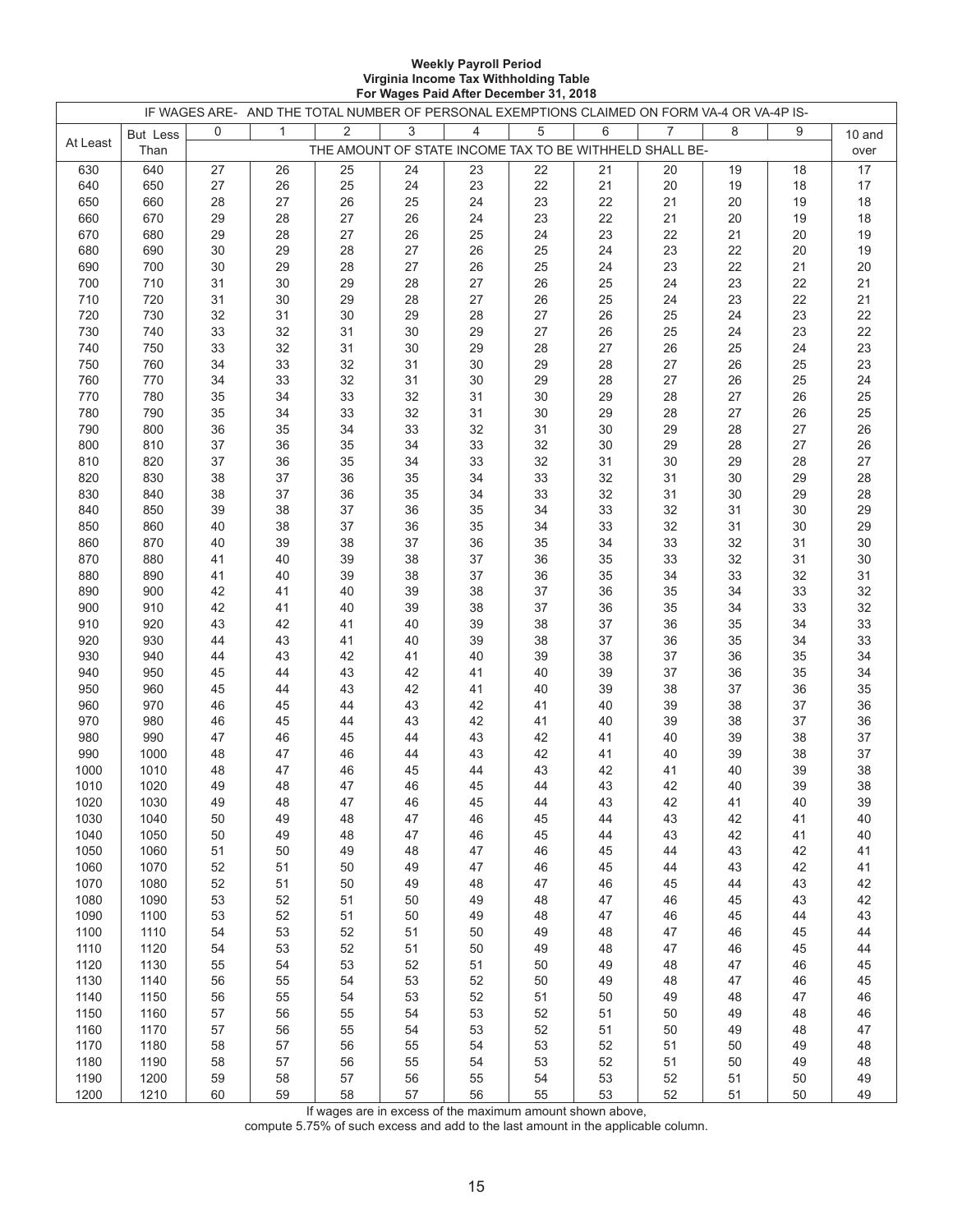#### **Semi-Monthly Payroll Period Virginia Income Tax Withholding Table For Wages Paid After December 31, 2018**

|            | IF WAGES ARE- AND THE TOTAL NUMBER OF PERSONAL EXEMPTIONS CLAIMED ON FORM VA-4 OR VA-4P IS- |                |                |                                  |                  |                |              |                                                         |                |        |                           |                                       |
|------------|---------------------------------------------------------------------------------------------|----------------|----------------|----------------------------------|------------------|----------------|--------------|---------------------------------------------------------|----------------|--------|---------------------------|---------------------------------------|
| At Least   | <b>But Less</b>                                                                             | $\mathbf 0$    | $\mathbf{1}$   | 2                                | 3                | 4              | 5            | 6                                                       | $\overline{7}$ | 8      | 9                         | 10 and                                |
|            | Than                                                                                        |                |                |                                  |                  |                |              | THE AMOUNT OF STATE INCOME TAX TO BE WITHHELD SHALL BE- |                |        |                           | over                                  |
| \$0        | \$210                                                                                       | $\mathbf 0$    | 0              | 0                                | $\pmb{0}$        | 0              | 0            | 0                                                       | 0              | 0      | 0                         | 0                                     |
| 210        | 220                                                                                         | 1              | 0              | 0                                | $\pmb{0}$        | 0              | 0            | 0                                                       | 0              | 0      | 0                         | 0                                     |
| 220        | 230                                                                                         | 1              | $\mathbf 0$    | 0                                | $\pmb{0}$        | 0              | 0            | 0                                                       | 0              | 0      | 0                         | 0                                     |
| 230        | 240                                                                                         | 1              | $\mathbf 0$    | 0                                | 0                | 0              | 0            | 0                                                       | 0              | 0      | 0                         | 0                                     |
| 240        | 250                                                                                         | 1              | $\mathbf 0$    | 0                                | $\pmb{0}$        | 0              | 0            | 0                                                       | 0              | 0      | $\mathbf 0$               | 0                                     |
| 250        | 260                                                                                         | 1              | $\mathbf{1}$   | 0                                | $\mathbf 0$      | $\Omega$       | 0            | $\Omega$                                                | $\Omega$       | 0      | $\mathbf 0$               | 0                                     |
| 260        | 270                                                                                         | $\overline{c}$ | $\mathbf{1}$   | 0                                | $\pmb{0}$        | 0              | $\mathbf 0$  | 0                                                       | 0              | 0      | 0                         | 0                                     |
| 270        | 280                                                                                         | $\sqrt{2}$     | $\mathbf{1}$   | 0                                | 0                | 0              | 0            | 0                                                       | 0              | 0      | 0                         | 0                                     |
| 280        | 290                                                                                         | $\overline{c}$ | $\mathbf{1}$   | $\mathbf{1}$                     | 0                | 0              | 0            | 0                                                       | 0              | 0      | 0                         | 0                                     |
| 290        | 300                                                                                         | 2              | $\mathbf{1}$   | $\mathbf{1}$                     | $\mathbf 0$      | 0              | 0            | $\Omega$                                                | $\Omega$       | 0      | $\mathbf 0$               | 0                                     |
| 300        | 310                                                                                         | $\overline{c}$ | $\overline{c}$ | $\mathbf{1}$                     | $\mathbf 0$      | 0              | 0            | 0                                                       | 0              | 0      | 0                         | 0                                     |
| 310        | 320                                                                                         | 3              | $\overline{2}$ | $\mathbf{1}$                     | 0                | 0              | 0            | 0                                                       | 0              | 0      | 0                         | 0                                     |
| 320        | 330                                                                                         | 3              | $\overline{2}$ | $\mathbf{1}$                     | $\mathbf{1}$     | 0              | 0            | 0                                                       | 0              | 0      | 0                         | 0                                     |
| 330        | 340                                                                                         | 3              | $\overline{2}$ | $\overline{2}$                   | $\mathbf{1}$     | 0              | 0            | 0                                                       | 0              | 0      | 0                         | 0                                     |
| 340        | 350                                                                                         | 4              | $\overline{2}$ | $\overline{2}$                   | $\mathbf{1}$     | 0              | 0            | 0                                                       | 0              | 0      | 0                         | 0                                     |
| 350        | 360                                                                                         | 4              | 3              | $\overline{2}$                   | $\mathbf{1}$     | 0              | 0            | 0                                                       | 0              | 0      | 0                         | 0                                     |
| 360        | 370                                                                                         | 4              | 3              | $\mathbf 2$                      | $\mathbf{1}$     | $\mathbf{1}$   | 0            | 0                                                       | 0              | 0      | 0                         | 0                                     |
| 370        | 380                                                                                         | 5              | 3              | $\overline{2}$                   | $\overline{2}$   | 1              | 0            | 0                                                       | 0              | 0      | 0                         | 0                                     |
| 380        | 390                                                                                         | $\,$ 5 $\,$    | 4              | 3                                | 2                | 1              | 0            | 0                                                       | 0              | 0      | 0                         | 0                                     |
| 390        | 400                                                                                         | 5              | 4              | 3                                | $\overline{2}$   | $\mathbf{1}$   | 0            | 0                                                       | 0              | 0      | 0                         | 0                                     |
| 400        | 410                                                                                         | 6              | 4              | 3                                | 2                | $\mathbf{1}$   | $\mathbf{1}$ | 0                                                       | 0              | 0      | 0                         | 0                                     |
| 410        | 420                                                                                         | 6              | 5              | 3                                | $\overline{2}$   | 2              | 1            | 0                                                       | 0              | 0      | 0                         | 0                                     |
| 420        | 430                                                                                         | 7              | 5              | 4                                | 3                | 2              | 1            | 0                                                       | 0              | 0      | 0                         | 0                                     |
| 430        | 440                                                                                         | 7              | 5              | 4                                | 3                | 2              | $\mathbf{1}$ | 0                                                       | 0              | 0      | 0                         | 0                                     |
| 440        | 450                                                                                         | 8              | 6              | 4                                | 3                | 2              | 1            | 1                                                       | 0              | 0      | $\mathbf 0$               | 0                                     |
| 450        | 460                                                                                         | 8              | 6              | 5                                | 3                | 2              | 2            | 1                                                       | 0              | 0      | 0                         | 0                                     |
| 460        | 470                                                                                         | 9              | $\overline{7}$ | 5                                | $\overline{4}$   | 3              | 2            | 1                                                       | 0              | 0      | 0                         | 0                                     |
| 470        | 480                                                                                         | 9              | $\overline{7}$ | 5                                | 4                | 3              | 2            | $\mathbf{1}$                                            | 0              | 0      | 0                         | 0                                     |
| 480        | 490                                                                                         | 10             | 8              | 6                                | 4                | 3              | 2            | $\mathbf{1}$                                            | 1              | 0      | $\mathbf 0$               | 0                                     |
| 490        | 500                                                                                         | 10             | 8              | 6                                | 5                | 3              | 2            | 2                                                       | 1              | 0      | 0                         | 0                                     |
| 500        | 510<br>520                                                                                  | 11<br>11       | 9              | $\overline{7}$<br>$\overline{7}$ | 5                | 4              | 3            | 2                                                       | 1              | 0      | 0                         | 0                                     |
| 510        |                                                                                             | 12             | 9              |                                  | 5                | 4              | 3<br>3       | 2                                                       | 1<br>1         | 0<br>1 | 0                         | 0                                     |
| 520<br>530 | 530<br>540                                                                                  | 12             | 10<br>10       | 8<br>8                           | 6<br>6           | 4<br>5         | 4            | 2<br>2                                                  | 2              |        | $\mathbf 0$<br>0          | 0<br>0                                |
| 540        | 550                                                                                         | 13             | 11             | 9                                | $\overline{7}$   | 5              | 4            | 3                                                       | 2              | 1      | $\mathbf 0$               | 0                                     |
| 550        | 560                                                                                         | 13             | 11             | 9                                | $\overline{7}$   | 5              | 4            | 3                                                       | 2              | 1      | 0                         | 0                                     |
| 560        | 570                                                                                         | 14             | 12             | 10                               | 8                | 6              | 4            | 3                                                       | 2              | 1      | 1                         | 0                                     |
| 570        | 580                                                                                         | 14             | 12             | 10                               | 8                | 6              | 5            | 4                                                       | 2              | 2      | 1                         | 0                                     |
| 580        | 590                                                                                         | 15             | 13             | 11                               | 9                | $\overline{7}$ | 5            | 4                                                       | 3              | 2      | $\mathbf{1}$              | 0                                     |
| 590        | 600                                                                                         | 15             | 13             | 11                               | $\boldsymbol{9}$ | 7              | 6            | 4                                                       | 3              | 2      | 1                         | 1                                     |
| 600        | 615                                                                                         | 16             | 14             | 12                               | $10$             | 8              | 6            | 5                                                       | 3              | 2      | $\sqrt{2}$                | 1                                     |
| 615        | 630                                                                                         | 17             | 15             | 13                               | 11               | 9              | 7            | 5                                                       | 4              | 3      | $\sqrt{2}$                | 1                                     |
| 630        | 645                                                                                         | 17             | 16             | 14                               | 12               | 10             | 8            | 6                                                       | 4              | 3      | $\overline{\mathbf{c}}$   | 1                                     |
| 645        | 660                                                                                         | 18             | 16             | 14                               | 12               | 10             | 9            | 7                                                       | 5              | 4      | $\sqrt{2}$                | $\overline{\mathbf{c}}$               |
| 660        | 675                                                                                         | 19             | 17             | 15                               | 13               | 11             | 9            | 7                                                       | 5              | 4      | $\ensuremath{\mathsf{3}}$ |                                       |
| 675        | 690                                                                                         | $20\,$         | 18             | 16                               | 14               | 12             | $10$         | 8                                                       | 6              | 5      | 3                         | $\begin{array}{c} 2 \\ 2 \end{array}$ |
| 690        | 705                                                                                         | 20             | 19             | 17                               | 15               | 13             | 11           | 9                                                       | 7              | 5      | 4                         | 3                                     |
| 705        | 720                                                                                         | 21             | 19             | $17$                             | 15               | 13             | 12           | 10                                                      | 8              | 6      | 4                         | 3                                     |
| 720        | 735                                                                                         | 22             | 20             | 18                               | 16               | 14             | 12           | 10                                                      | 8              | 6      | 5                         | 4                                     |
| 735        | 750                                                                                         | 23             | 21             | 19                               | 17               | 15             | 13           | 11                                                      | 9              | 7      | 5                         | 4                                     |
| 750        | 765                                                                                         | 23             | 22             | 20                               | 18               | $16$           | 14           | 12                                                      | 10             | 8      | 6                         | 4                                     |
| 765        | 780                                                                                         | 24             | 22             | $20\,$                           | 18               | 16             | 15           | 13                                                      | 11             | 9      | $\overline{7}$            | 5                                     |
| 780        | 795                                                                                         | 25             | 23             | 21                               | 19               | $17$           | 15           | 13                                                      | 11             | 9      | 8                         | 6                                     |
| 795        | 810                                                                                         | 26             | 24             | 22                               | 20               | 18             | $16$         | 14                                                      | 12             | 10     | 8                         | 6                                     |
| 810        | 825                                                                                         | 26             | 25             | 23                               | 21               | 19             | $17$         | 15                                                      | 13             | 11     | 9                         | 7                                     |
| 825        | 840                                                                                         | 27             | 25             | 23                               | 21               | 19             | 18           | 16                                                      | 14             | 12     | 10                        | 8                                     |
| 840        | 855                                                                                         | 28             | 26             | 24                               | 22               | $20\,$         | 18           | 16                                                      | 14             | 12     | 11                        | 9                                     |
| 855        | 870                                                                                         | 29             | 27             | 25                               | 23               | 21             | 19           | 17                                                      | 15             | 13     | 11                        | 9                                     |
| 870        | 885                                                                                         | 29             | 28             | 26                               | 24               | 22             | $20\,$       | 18                                                      | 16             | 14     | 12                        | 10                                    |
| 885        | 900                                                                                         | 30             | 28             | 26                               | 24               | 22             | 21           | 19                                                      | 17             | 15     | 13                        | 11                                    |
| 900        | 915                                                                                         | 31             | 29             | 27                               | 25               | 23             | 21           | 19                                                      | 17             | 15     | 14                        | 12                                    |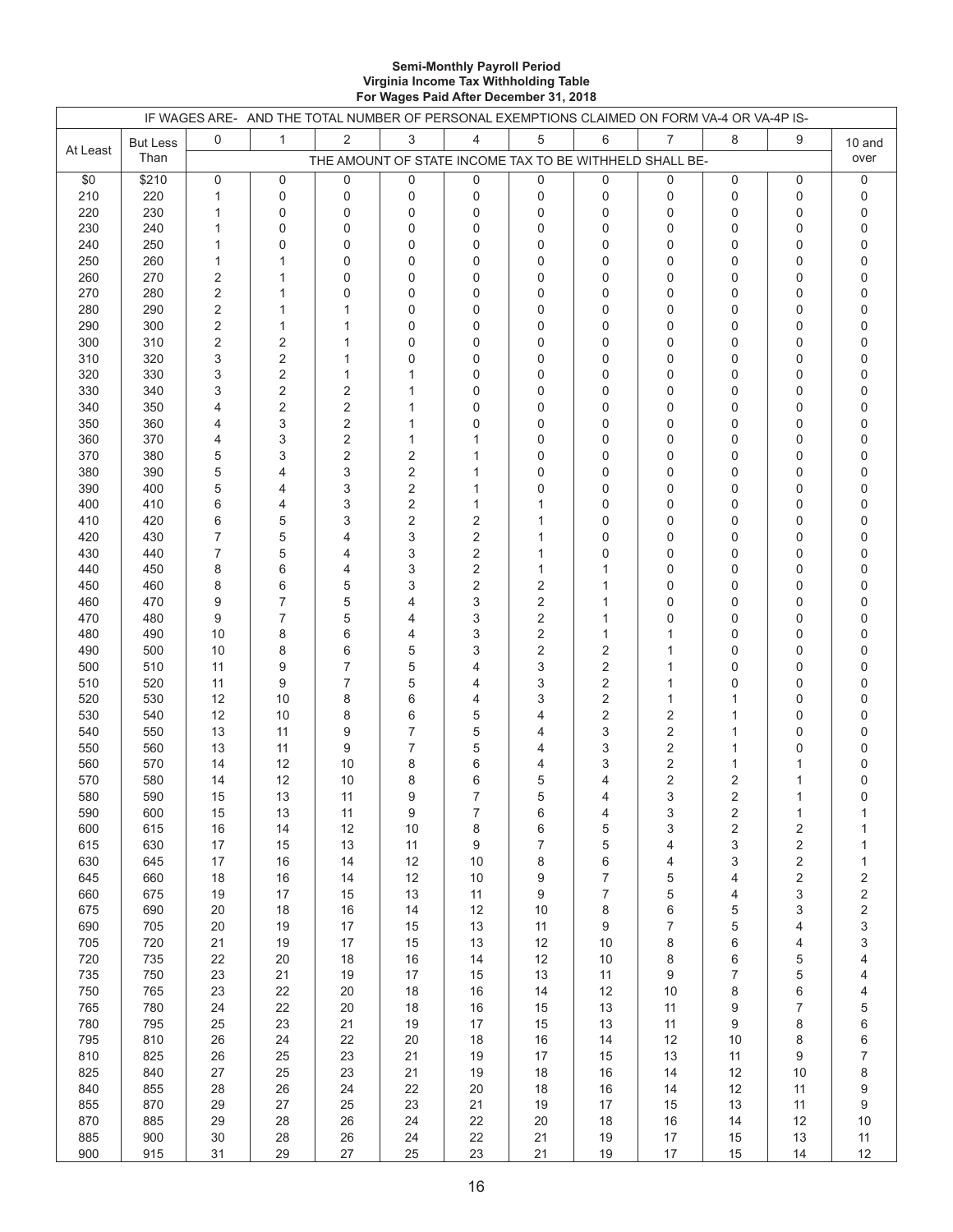#### **Semi-Monthly Payroll Period Virginia Income Tax Withholding Table For Wages Paid After December 31, 2018**

|              | IF WAGES ARE- AND THE TOTAL NUMBER OF PERSONAL EXEMPTIONS CLAIMED ON FORM VA-4 OR VA-4P IS- |          |              |                |          |                                                         |          |          |                |          |          |          |
|--------------|---------------------------------------------------------------------------------------------|----------|--------------|----------------|----------|---------------------------------------------------------|----------|----------|----------------|----------|----------|----------|
|              | <b>But Less</b>                                                                             | 0        | $\mathbf{1}$ | $\overline{2}$ | 3        | 4                                                       | 5        | 6        | $\overline{7}$ | 8        | 9        | 10 and   |
| At Least     | Than                                                                                        |          |              |                |          | THE AMOUNT OF STATE INCOME TAX TO BE WITHHELD SHALL BE- |          |          |                |          |          | over     |
| 915          | 930                                                                                         | 32       | 30           | 28             | 26       | 24                                                      | 22       | 20       | 18             | 16       | 14       | 12       |
| 930          | 945                                                                                         | 33       | 31           | 29             | 27       | 25                                                      | 23       | 21       | 19             | 17       | 15       | 13       |
| 945          | 960                                                                                         | 34       | 31           | 29             | 27       | 25                                                      | 24       | 22       | 20             | 18       | 16       | 14       |
| 960          | 975                                                                                         | 35       | 32           | 30             | 28       | 26                                                      | 24       | 22       | 20             | 18       | 17       | 15       |
| 975          | 990                                                                                         | 35       | 33           | 31             | 29       | 27                                                      | 25       | 23       | 21             | 19       | 17       | 15       |
| 990          | 1005                                                                                        | 36       | 34           | 32             | 30       | 28                                                      | 26       | 24       | 22             | 20       | 18       | $16\,$   |
| 1005         | 1020                                                                                        | 37       | 35           | 33             | 30       | 28                                                      | 27       | 25       | 23             | 21       | 19       | 17       |
| 1020         | 1035                                                                                        | 38       | 36           | 34             | 31       | 29                                                      | 27       | 25       | 23             | 21       | 20       | $18$     |
| 1035         | 1050                                                                                        | 39       | 37           | 34             | 32       | 30                                                      | 28       | 26       | 24             | 22       | 20       | 18       |
| 1050         | 1065                                                                                        | 40       | 37           | 35             | 33       | 31                                                      | 29       | 27       | 25             | 23       | 21       | $19$     |
| 1065         | 1080                                                                                        | 41       | 38           | 36             | 34       | 32                                                      | 30       | 28       | 26             | 24       | 22       | 20       |
| 1080         | 1095                                                                                        | 41       | 39           | 37             | 35       | 33                                                      | 30       | 28       | 26             | 24       | 23       | 21       |
| 1095         | 1110                                                                                        | 42       | 40           | 38             | 36       | 33                                                      | 31       | 29       | 27             | 25       | 23       | 21       |
| 1110         | 1125                                                                                        | 43       | 41           | 39<br>40       | 36       | 34                                                      | 32       | 30       | 28             | 26<br>27 | 24       | 22       |
| 1125<br>1140 | 1140<br>1155                                                                                | 44<br>45 | 42<br>43     | 40             | 37<br>38 | 35<br>36                                                | 33<br>34 | 31<br>32 | 29<br>29       | 27       | 25<br>26 | 23<br>24 |
| 1155         | 1170                                                                                        | 46       | 44           | 41             | 39       | 37                                                      | 35       | 32       | 30             | 28       | 26       | 24       |
| 1170         | 1185                                                                                        | 47       | 44           | 42             | 40       | 38                                                      | 35       | 33       | 31             | 29       | 27       | 25       |
| 1185         | 1200                                                                                        | 47       | 45           | 43             | 41       | 39                                                      | 36       | 34       | 32             | 30       | 28       | 26       |
| 1200         | 1215                                                                                        | 48       | 46           | 44             | 42       | 39                                                      | 37       | 35       | 33             | 31       | 29       | 27       |
| 1215         | 1230                                                                                        | 49       | 47           | 45             | 43       | 40                                                      | 38       | 36       | 34             | 31       | 29       | 27       |
| 1230         | 1245                                                                                        | 50       | 48           | 46             | 43       | 41                                                      | 39       | 37       | 34             | 32       | 30       | 28       |
| 1245         | 1260                                                                                        | 51       | 49           | 46             | 44       | 42                                                      | 40       | 38       | 35             | 33       | 31       | 29       |
| 1260         | 1275                                                                                        | 52       | 50           | 47             | 45       | 43                                                      | 41       | 38       | 36             | 34       | 32       | 30       |
| 1275         | 1290                                                                                        | 53       | 50           | 48             | 46       | 44                                                      | 42       | 39       | 37             | 35       | 33       | $30\,$   |
| 1290         | 1305                                                                                        | 54       | 51           | 49             | 47       | 45                                                      | 42       | 40       | 38             | 36       | 33       | 31       |
| 1305         | 1320                                                                                        | 54       | 52           | 50             | 48       | 45                                                      | 43       | 41       | 39             | 37       | 34       | 32       |
| 1320         | 1335                                                                                        | 55       | 53           | 51             | 49       | 46                                                      | 44       | 42       | 40             | 37       | 35       | 33       |
| 1335         | 1350                                                                                        | 56       | 54           | 52             | 49       | 47                                                      | 45       | 43       | 41             | 38       | 36       | 34       |
| 1350         | 1365                                                                                        | 57       | 55           | 53             | 50       | 48                                                      | 46       | 44       | 41             | 39       | 37       | 35       |
| 1365         | 1380                                                                                        | 58       | 56           | 53             | 51       | 49                                                      | 47       | 44       | 42             | 40       | 38       | 36       |
| 1380         | 1395                                                                                        | 59       | 56           | 54             | 52       | 50                                                      | 48       | 45       | 43             | 41       | 39       | 36       |
| 1395         | 1410                                                                                        | 60       | 57           | 55             | 53       | 51                                                      | 48       | 46       | 44             | 42       | 40       | 37       |
| 1410         | 1425                                                                                        | 60       | 58           | 56             | 54       | 52                                                      | 49       | 47       | 45             | 43       | 40       | 38       |
| 1425         | 1440                                                                                        | 61       | 59           | 57             | 55       | 52                                                      | 50       | 48       | 46             | 43       | 41       | 39       |
| 1440         | 1455                                                                                        | 62       | 60           | 58             | 55       | 53                                                      | 51       | 49       | 47             | 44       | 42       | 40       |
| 1455         | 1470                                                                                        | 63       | 61           | 59             | 56       | 54                                                      | 52       | 50       | 47             | 45       | 43       | 41       |
| 1470         | 1485                                                                                        | 64       | 62           | 59             | 57       | 55                                                      | 53       | 51       | 48             | 46       | 44       | 42       |
| 1485         | 1500                                                                                        | 65       | 63           | 60             | 58       | 56                                                      | 54       | 51       | 49             | 47       | 45       | 42       |
| 1500         | 1515                                                                                        | 66       | 63           | 61             | 59       | 57                                                      | 54       | 52       | 50             | 48       | 46       | 43       |
| 1515         | 1530                                                                                        | 66       | 64           | 62             | 60       | 58                                                      | 55       | 53       | 51             | 49       | 46       | 44       |
| 1530         | 1545                                                                                        | 67       | 65           | 63             | 61       | 58                                                      | 56       | 54       | 52             | 50       | 47       | 45       |
| 1545<br>1560 | 1560<br>1575                                                                                | 68<br>69 | 66<br>67     | 64             | 62<br>62 | 59<br>60                                                | 57<br>58 | 55<br>56 | 53<br>53       | 50<br>51 | 48<br>49 | 46<br>47 |
| 1575         | 1590                                                                                        | 70       | 68           | 65<br>65       | 63       | 61                                                      | 59       | 57       | 54             | 52       | 50       | 48       |
| 1590         | 1605                                                                                        | 71       | 69           | 66             | 64       | 62                                                      | 60       | 57       | 55             | 53       | 51       | 48       |
| 1605         | 1620                                                                                        | 72       | 69           | 67             | 65       | 63                                                      | 60       | 58       | 56             | 54       | 52       | 49       |
| 1620         | 1635                                                                                        | 73       | 70           | 68             | 66       | 64                                                      | 61       | 59       | 57             | 55       | 52       | 50       |
| 1635         | 1650                                                                                        | 73       | $71$         | 69             | 67       | 64                                                      | 62       | 60       | 58             | 56       | 53       | 51       |
| 1650         | 1665                                                                                        | 74       | 72           | 70             | 68       | 65                                                      | 63       | 61       | 59             | 56       | 54       | 52       |
| 1665         | 1680                                                                                        | 75       | 73           | 71             | 68       | 66                                                      | 64       | 62       | 59             | 57       | 55       | 53       |
| 1680         | 1695                                                                                        | 76       | 74           | 71             | 69       | 67                                                      | 65       | 63       | 60             | 58       | 56       | 54       |
| 1695         | 1710                                                                                        | 77       | 75           | 72             | 70       | 68                                                      | 66       | 63       | 61             | 59       | 57       | 55       |
| 1710         | 1725                                                                                        | 78       | 75           | 73             | $71$     | 69                                                      | 67       | 64       | 62             | 60       | 58       | 55       |
| 1725         | 1740                                                                                        | 79       | 76           | 74             | 72       | 70                                                      | 67       | 65       | 63             | 61       | 58       | 56       |
| 1740         | 1755                                                                                        | 79       | $77 \,$      | 75             | 73       | $70\,$                                                  | 68       | 66       | 64             | 62       | 59       | 57       |
| 1755         | 1770                                                                                        | 80       | 78           | 76             | 74       | 71                                                      | 69       | 67       | 65             | 62       | 60       | 58       |
| 1770         | 1785                                                                                        | 81       | 79           | $77 \,$        | 74       | 72                                                      | 70       | 68       | 66             | 63       | 61       | 59       |
| 1785         | 1800                                                                                        | 82       | 80           | 78             | 75       | 73                                                      | 71       | 69       | 66             | 64       | 62       | 60       |

If wages are in excess of the maximum amount shown above,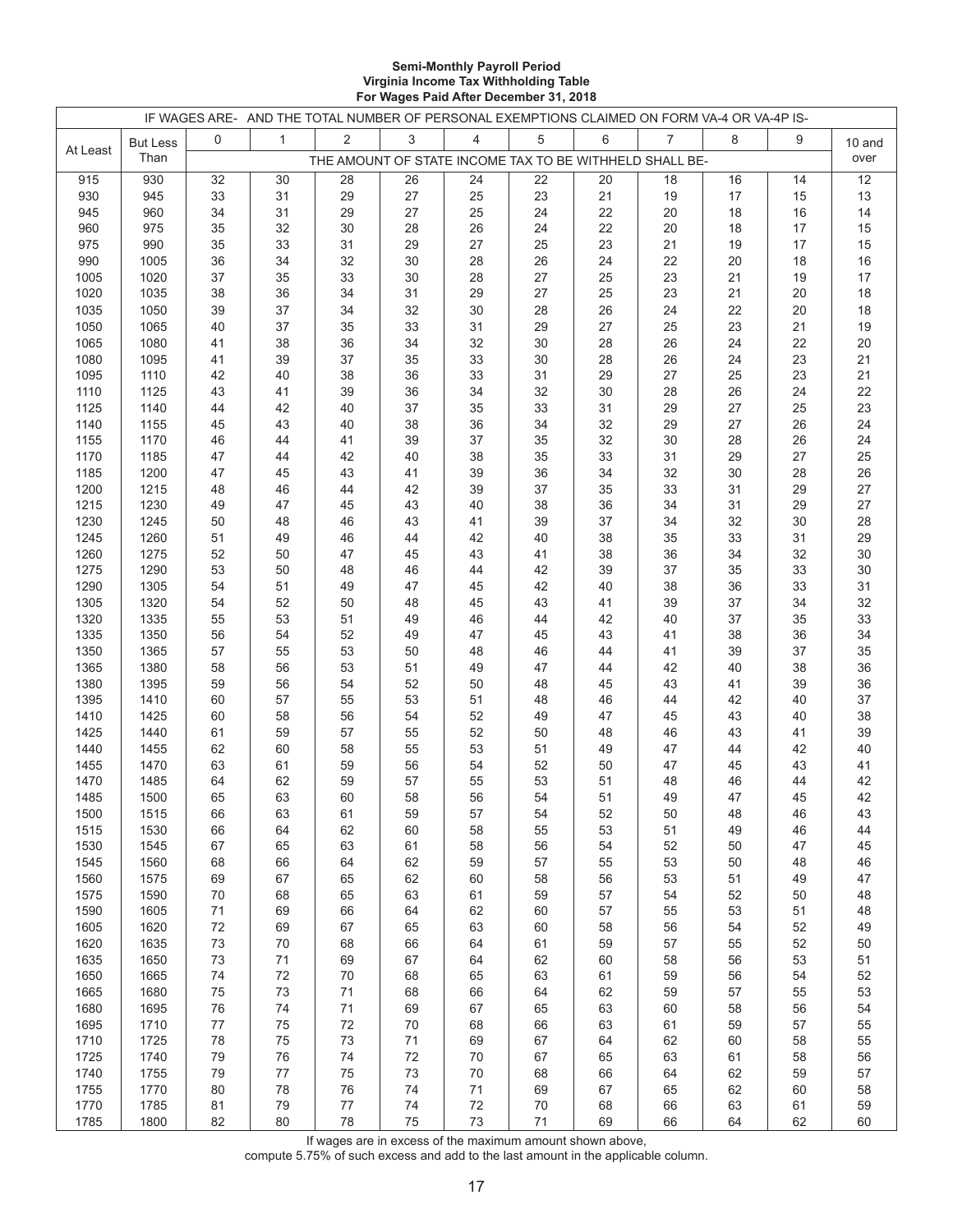#### **Biweekly Payroll Period Virginia Income Tax Withholding Table For Wages Paid After December 31, 2018**

|          |                 |                | IF WAGES ARE- AND THE TOTAL NUMBER OF PERSONAL EXEMPTIONS CLAIMED ON FORM VA-4 OR VA-4P IS- |                           |                |                |                |                                                         |                |                  |                         |                                       |
|----------|-----------------|----------------|---------------------------------------------------------------------------------------------|---------------------------|----------------|----------------|----------------|---------------------------------------------------------|----------------|------------------|-------------------------|---------------------------------------|
| at Least | <b>But Less</b> | 0              | $\mathbf{1}$                                                                                | 2                         | 3              | $\overline{4}$ | 5              | 6                                                       | $\overline{7}$ | 8                | 9                       | 10 and                                |
|          | Than            |                |                                                                                             |                           |                |                |                | THE AMOUNT OF STATE INCOME TAX TO BE WITHHELD SHALL BE- |                |                  |                         | Over                                  |
| \$0      | \$190           | 0              | 0                                                                                           | 0                         | 0              | 0              | 0              | 0                                                       | 0              | $\mathbf 0$      | 0                       | 0                                     |
| 190      | 200             | $\mathbf{1}$   | $\mathbf 0$                                                                                 | $\boldsymbol{0}$          | 0              | 0              | 0              | $\boldsymbol{0}$                                        | $\mathbf 0$    | $\pmb{0}$        | $\mathbf 0$             | $\mathsf 0$                           |
| 200      | 210             | 1              | $\mathbf 0$                                                                                 | $\mathbf 0$               | 0              | 0              | 0              | $\mathbf 0$                                             | $\mathbf 0$    | $\mathbf 0$      | 0                       | 0                                     |
| 210      | 220             | 1              | $\mathbf 0$                                                                                 | 0                         | 0              | 0              | 0              | $\Omega$                                                | $\mathbf 0$    | $\mathbf 0$      | $\mathbf 0$             | 0                                     |
| 220      | 230             | 1              | $\mathbf 0$                                                                                 | 0                         | 0              | 0              | 0              | 0                                                       | $\mathbf 0$    | $\mathbf 0$      | 0                       | 0                                     |
| 230      | 240             | $\mathbf{1}$   | $\mathbf{1}$                                                                                | 0                         | 0              | 0              | 0              | $\mathbf 0$                                             | 0              | $\mathbf 0$      | 0                       | 0                                     |
|          |                 |                | 1                                                                                           |                           |                |                |                |                                                         |                |                  |                         |                                       |
| 240      | 250             | 2              |                                                                                             | 0                         | 0              | 0              | 0              | 0                                                       | $\mathbf 0$    | 0                | 0                       | 0                                     |
| 250      | 260             | 2              | $\mathbf{1}$                                                                                | 0                         | 0              | 0              | 0              | $\mathbf 0$                                             | $\mathbf 0$    | $\mathbf 0$      | $\mathbf 0$             | 0                                     |
| 260      | 270             | $\sqrt{2}$     | $\mathbf{1}$                                                                                | $\mathbf{1}$              | 0              | 0              | 0              | $\mathbf 0$                                             | $\mathbf 0$    | $\mathbf 0$      | 0                       | 0                                     |
| 270      | 280             | $\sqrt{2}$     | $\mathbf{1}$                                                                                | $\mathbf{1}$              | 0              | 0              | 0              | $\mathbf 0$                                             | $\mathbf 0$    | $\mathbf 0$      | $\mathbf 0$             | 0                                     |
| 280      | 290             | $\sqrt{2}$     | $\sqrt{2}$                                                                                  | 1                         | $\mathbf 0$    | 0              | $\mathbf{0}$   | $\mathbf 0$                                             | $\mathbf 0$    | $\mathbf 0$      | 0                       | 0                                     |
| 290      | 300             | 3              | $\sqrt{2}$                                                                                  | 1                         | 0              | 0              | 0              | $\mathbf 0$                                             | $\mathbf 0$    | $\mathbf 0$      | 0                       | 0                                     |
| 300      | 310             | 3              | $\sqrt{2}$                                                                                  | 1                         | 1              | 0              | 0              | $\mathbf 0$                                             | 0              | 0                | 0                       | 0                                     |
| 310      | 320             | 3              | $\overline{2}$                                                                              | $\mathbf 2$               | $\mathbf{1}$   | 0              | 0              | $\mathbf 0$                                             | $\mathbf 0$    | $\mathbf 0$      | 0                       | 0                                     |
| 320      | 330             | 4              | $\sqrt{2}$                                                                                  | $\mathbf 2$               | $\mathbf{1}$   | 0              | 0              | $\mathbf 0$                                             | $\mathbf 0$    | $\mathbf 0$      | 0                       | 0                                     |
| 330      | 340             | 4              | 3                                                                                           | $\overline{\mathbf{c}}$   | 1              | 0              | 0              | $\mathbf 0$                                             | 0              | 0                | $\mathbf 0$             | 0                                     |
|          |                 |                |                                                                                             |                           | $\mathbf{1}$   | $\mathbf{1}$   | 0              | $\overline{0}$                                          | 0              | $\mathbf 0$      | 0                       |                                       |
| 340      | 350             | 4              | 3                                                                                           | $\mathbf 2$               |                |                |                |                                                         |                |                  |                         | 0                                     |
| 350      | 360             | 4              | 3                                                                                           | $\mathbf 2$               | 2              | 1              | 0              | 0                                                       | $\overline{0}$ | $\mathbf 0$      | $\mathbf 0$             | 0                                     |
| 360      | 370             | 5              | $\overline{4}$                                                                              | 3                         | 2              | 1              | 0              | $\Omega$                                                | $\Omega$       | $\mathbf 0$      | 0                       | $\mathbf 0$                           |
| 370      | 380             | 5              | 4                                                                                           | $\ensuremath{\mathsf{3}}$ | $\overline{c}$ | 1              | 1              | $\mathbf 0$                                             | $\overline{0}$ | 0                | $\mathbf 0$             | 0                                     |
| 380      | 390             | 6              | 4                                                                                           | 3                         | $\overline{c}$ | $\mathbf{1}$   | 1              | $\overline{0}$                                          | 0              | $\mathbf 0$      | 0                       | 0                                     |
| 390      | 400             | 6              | 5                                                                                           | 4                         | $\overline{2}$ | 2              | 1              | 0                                                       | $\overline{0}$ | $\mathbf 0$      | 0                       | 0                                     |
| 400      | 410             | $\overline{7}$ | 5                                                                                           | 4                         | 3              | 2              | 1              | 0                                                       | 0              | $\mathbf 0$      | $\mathbf 0$             | 0                                     |
| 410      | 420             | $\overline{7}$ | 6                                                                                           | 4                         | 3              | 2              | 1              | 1                                                       | $\overline{0}$ | 0                | $\mathbf 0$             | 0                                     |
| 420      | 430             | 8              | 6                                                                                           | 4                         | 3              | 2              | $\overline{2}$ | $\mathbf{1}$                                            | 0              | $\mathbf 0$      | $\mathbf 0$             | 0                                     |
| 430      | 440             | 8              | $\overline{7}$                                                                              | 5                         | 4              | 3              | $\overline{2}$ | 1                                                       | 0              | $\mathbf 0$      | $\mathbf 0$             | 0                                     |
| 440      | 450             | 9              | $\overline{7}$                                                                              | 5                         | 4              | 3              | 2              | $\mathbf{1}$                                            | 1              | $\mathbf 0$      | 0                       | 0                                     |
|          |                 |                |                                                                                             |                           |                |                |                |                                                         |                |                  |                         |                                       |
| 450      | 460             | 9              | 8                                                                                           | 6                         | 4              | 3              | $\overline{c}$ | $\mathbf{1}$                                            | 1              | $\mathbf 0$      | 0                       | 0                                     |
| 460      | 470             | 10             | 8                                                                                           | 6                         | 5              | 3              | $\overline{2}$ | $\sqrt{2}$                                              | 1              | $\mathbf 0$      | 0                       | 0                                     |
| 470      | 480             | 10             | 9                                                                                           | $\overline{7}$            | 5              | 4              | 3              | $\sqrt{2}$                                              | 1              | 0                | 0                       | 0                                     |
| 480      | 490             | 11             | 9                                                                                           | $\overline{7}$            | 5              | 4              | 3              | $\overline{2}$                                          | 1              | 1                | $\mathbf 0$             | 0                                     |
| 490      | 500             | 11             | 10                                                                                          | 8                         | 6              | 4              | 3              | $\overline{2}$                                          | $\sqrt{2}$     | 1                | 0                       | 0                                     |
| 500      | 510             | 12             | 10                                                                                          | 8                         | 6              | 5              | 4              | 3                                                       | 2              | 1                | 0                       | 0                                     |
| 510      | 520             | 12             | 11                                                                                          | 9                         | 7              | 5              | $\overline{4}$ | 3                                                       | 2              | 1                | 1                       | 0                                     |
| 520      | 530             | 13             | 11                                                                                          | 9                         | 7              | 6              | 4              | 3                                                       | 2              | 1                | 1                       | 0                                     |
| 530      | 540             | 13             | 12                                                                                          | 10                        | 8              | 6              | 4              | 3                                                       | 2              | $\overline{c}$   | 1                       | 0                                     |
| 540      | 550             | 14             | 12                                                                                          | 10                        | 8              | 7              | 5              | 4                                                       | 3              | 2                | 1                       | 0                                     |
|          |                 |                |                                                                                             |                           |                |                |                |                                                         |                |                  |                         |                                       |
| 550      | 560             | 14             | 13                                                                                          | 11                        | 9              | 7              | 5              | 4                                                       | 3              | 2                | 1                       | 1                                     |
| 560      | 570             | 15             | 13                                                                                          | 11                        | 9              | 8              | 6              | 4                                                       | 3              | 2                | 2                       | 1                                     |
| 570      | 580             | 15             | 14                                                                                          | 12                        | 10             | 8              | 6              | 5                                                       | 4              | 2                | $\overline{2}$          | $\mathbf{1}$                          |
| 580      | 590             | 16             | 14                                                                                          | 12                        | 10             | 9              | 7              | 5                                                       | 4              | 3                | 2                       | 1                                     |
| 590      | 600             | 16             | 15                                                                                          | 13                        | 11             | 9              | $\overline{7}$ | 6                                                       | 4              | 3                | $\overline{\mathbf{c}}$ | $\mathbf{1}$                          |
| 600      | 610             | 17             | 15                                                                                          | 13                        | 11             | $10$           | 8              | 6                                                       | 4              | 3                | $\overline{c}$          | $\boldsymbol{2}$                      |
| 610      | 620             | 17             | 16                                                                                          | 14                        | 12             | 10             | 8              | 7                                                       | 5              | 4                | 3                       | $\overline{\mathbf{c}}$               |
| 620      | 630             | 18             | 16                                                                                          | 14                        | 12             | 11             | 9              | 7                                                       | 5              | 4                | 3                       | $\overline{\mathbf{c}}$               |
| 630      | 640             | 18             | 17                                                                                          | 15                        | 13             | 11             | 9              | 8                                                       | 6              | 4                | 3                       |                                       |
| 640      | 650             | 19             | 17                                                                                          | 15                        | 13             | 12             | 10             | 8                                                       | 6              | 5                | 3                       | $\begin{array}{c} 2 \\ 2 \end{array}$ |
| 650      | 660             | 19             | 18                                                                                          | 16                        | 14             | 12             | 10             | 9                                                       | $\overline{7}$ | 5                | 4                       | 3                                     |
| 660      | 670             | 20             | 18                                                                                          | 16                        | 14             | 13             |                | 9                                                       | $\overline{7}$ | 6                |                         | 3                                     |
|          |                 |                |                                                                                             |                           |                |                | 11             |                                                         |                |                  | 4                       |                                       |
| 670      | 680             | 20             | 19                                                                                          | 17                        | 15             | 13             | 11             | 10                                                      | 8              | 6                | 4                       | 3                                     |
| 680      | 690             | 21             | 19                                                                                          | 17                        | 15             | 14             | 12             | $10$                                                    | 8              | $\boldsymbol{7}$ | 5                       | $\overline{\mathcal{A}}$              |
| 690      | 700             | 21             | 20                                                                                          | 18                        | 16             | 14             | 12             | 11                                                      | 9              | $\boldsymbol{7}$ | 5                       | 4                                     |
| 700      | 710             | 22             | 20                                                                                          | 18                        | 16             | 15             | 13             | 11                                                      | 9              | 8                | 6                       | $\overline{\mathcal{L}}$              |
| 710      | 720             | 22             | 21                                                                                          | 19                        | 17             | 15             | 13             | 12                                                      | 10             | 8                | 6                       | 5                                     |
| 720      | 730             | 23             | 21                                                                                          | 19                        | 17             | $16$           | 14             | 12                                                      | 10             | 9                | 7                       | 5                                     |
| 730      | 740             | 23             | 22                                                                                          | 20                        | 18             | $16$           | 14             | 13                                                      | 11             | 9                | $\overline{7}$          |                                       |
| 740      | 750             | 24             | 22                                                                                          | 20                        | 18             | $17\,$         | 15             | 13                                                      | 11             | 10               | 8                       | $\begin{array}{c} 5 \\ 6 \end{array}$ |
| 750      | 760             | 24             | 23                                                                                          | 21                        | 19             | $17\,$         | 15             | 14                                                      | 12             | 10               | 8                       | $\overline{6}$                        |
|          |                 |                |                                                                                             |                           |                |                |                |                                                         |                |                  |                         |                                       |
| 760      | 770             | 25             | 23                                                                                          | 21                        | 19             | 18             | $16$           | 14                                                      | 12             | 11               | 9                       | $\overline{7}$                        |
| 770      | 780             | 25             | 24                                                                                          | 22                        | 20             | 18             | 16             | 15                                                      | 13             | 11               | 9                       | $\boldsymbol{7}$                      |
| 780      | 790             | 26             | 24                                                                                          | 22                        | 20             | 19             | 17             | 15                                                      | 13             | 12               | 10                      | 8                                     |
| 790      | 800             | 26             | 25                                                                                          | 23                        | 21             | 19             | $17$           | $16\,$                                                  | 14             | 12               | $10$                    | 8                                     |
| 800      | 810             | 27             | 25                                                                                          | 23                        | 21             | 20             | $18$           | 16                                                      | 14             | 13               | 11                      | 9                                     |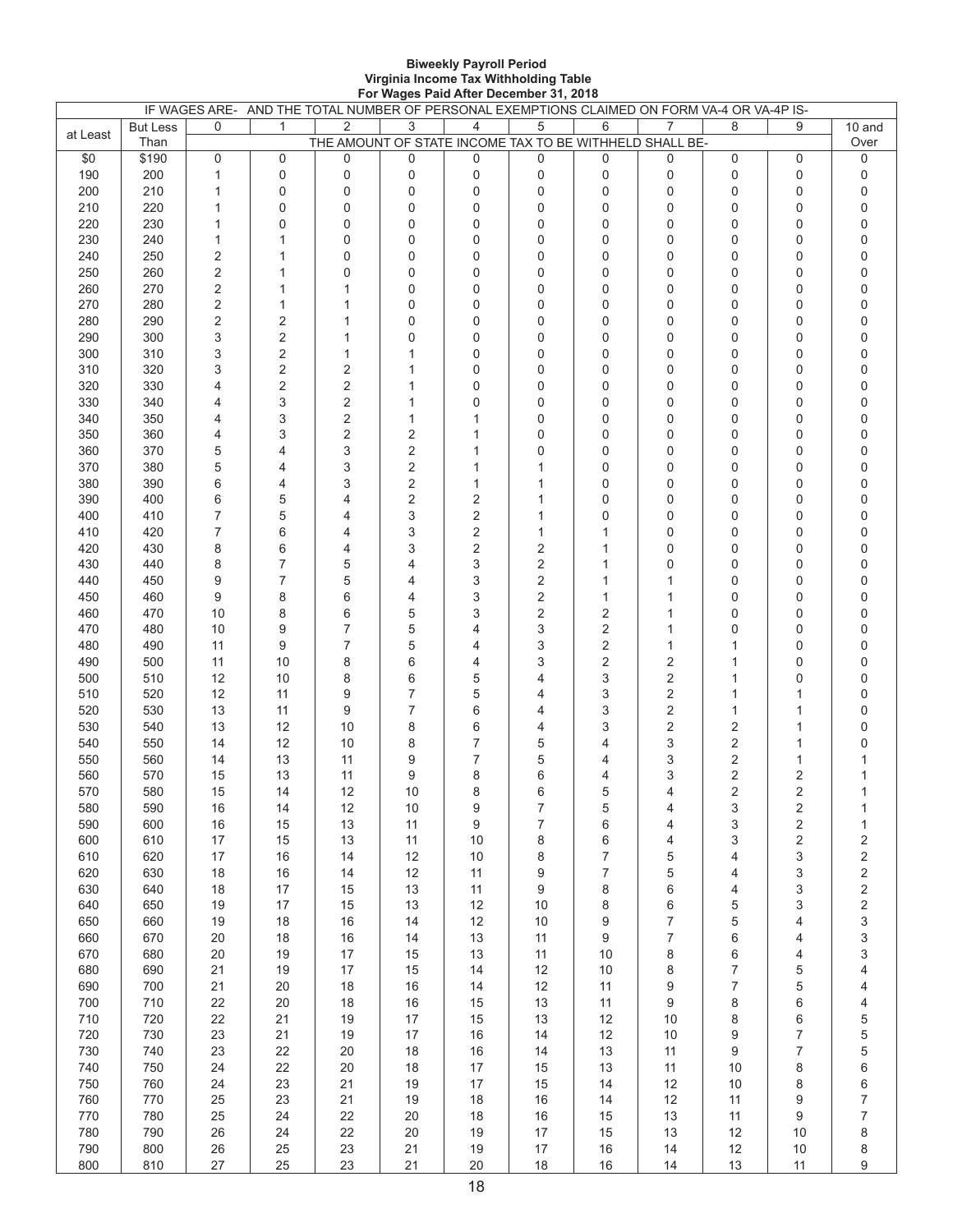#### **Biweekly Payroll Period Virginia Income Tax Withholding Table For Wages Paid After December 31, 2018**

|          | IF WAGES ARE- AND THE TOTAL NUMBER OF PERSONAL EXEMPTIONS CLAIMED ON FORM VA-4 OR VA-4P IS- |    |              |                                                         |    |                |    |    |                |    |    |        |
|----------|---------------------------------------------------------------------------------------------|----|--------------|---------------------------------------------------------|----|----------------|----|----|----------------|----|----|--------|
| at Least | <b>But Less</b>                                                                             | 0  | $\mathbf{1}$ | 2                                                       | 3  | $\overline{4}$ | 5  | 6  | $\overline{7}$ | 8  | 9  | 10 and |
|          | Than                                                                                        |    |              | THE AMOUNT OF STATE INCOME TAX TO BE WITHHELD SHALL BE- |    |                |    |    |                |    |    | Over   |
| 810      | 820                                                                                         | 27 | 26           | 24                                                      | 22 | 20             | 18 | 17 | 15             | 13 | 11 | 9      |
| 820      | 830                                                                                         | 28 | 26           | 24                                                      | 22 | 21             | 19 | 17 | 15             | 14 | 12 | $10$   |
| 830      | 840                                                                                         | 28 | 27           | 25                                                      | 23 | 21             | 19 | 18 | 16             | 14 | 12 | 10     |
| 840      | 850                                                                                         | 29 | 27           | 25                                                      | 23 | 22             | 20 | 18 | 16             | 15 | 13 | 11     |
| 850      | 860                                                                                         | 30 | 28           | 26                                                      | 24 | 22             | 20 | 19 | 17             | 15 | 13 | 11     |
| 860      | 870                                                                                         | 30 | 28           | 26                                                      | 24 | 23             | 21 | 19 | 17             | 16 | 14 | 12     |
| 870      | 880                                                                                         | 31 | 29           | 27                                                      | 25 | 23             | 21 | 20 | 18             | 16 | 14 | 12     |
| 880      | 890                                                                                         | 31 | 29           | 27                                                      | 25 | 24             | 22 | 20 | 18             | 17 | 15 | 13     |
| 890      | 900                                                                                         | 32 | 30           | 28                                                      | 26 | 24             | 22 | 21 | 19             | 17 | 15 | 13     |
|          |                                                                                             |    |              |                                                         |    |                |    |    |                |    |    |        |
| 900      | 910                                                                                         | 32 | 30           | 28                                                      | 26 | 25             | 23 | 21 | 19             | 18 | 16 | 14     |
| 910      | 920                                                                                         | 33 | 31           | 29                                                      | 27 | 25             | 23 | 22 | 20             | 18 | 16 | 14     |
| 920      | 930                                                                                         | 34 | 32           | 30                                                      | 27 | 26             | 24 | 22 | 20             | 19 | 17 | 15     |
| 930      | 940                                                                                         | 34 | 32           | 30                                                      | 28 | 26             | 24 | 23 | 21             | 19 | 17 | 15     |
| 940      | 950                                                                                         | 35 | 33           | 31                                                      | 29 | 27             | 25 | 23 | 21             | 20 | 18 | $16\,$ |
| 950      | 960                                                                                         | 35 | 33           | 31                                                      | 29 | 27             | 25 | 24 | 22             | 20 | 18 | $16$   |
| 960      | 970                                                                                         | 36 | 34           | 32                                                      | 30 | 28             | 26 | 24 | 22             | 21 | 19 | 17     |
| 970      | 980                                                                                         | 36 | 34           | 32                                                      | 30 | 28             | 26 | 25 | 23             | 21 | 19 | 17     |
| 980      | 990                                                                                         | 37 | 35           | 33                                                      | 31 | 29             | 27 | 25 | 23             | 22 | 20 | 18     |
| 990      | 1000                                                                                        | 38 | 36           | 34                                                      | 31 | 29             | 27 | 26 | 24             | 22 | 20 | $18$   |
| 1000     | 1010                                                                                        | 38 | 36           | 34                                                      | 32 | 30             | 28 | 26 | 24             | 23 | 21 | $19$   |
| 1010     | 1020                                                                                        | 39 | 37           | 35                                                      | 33 | 31             | 29 | 27 | 25             | 23 | 21 | $19$   |
| 1020     | 1030                                                                                        | 39 | 37           | 35                                                      | 33 | 31             | 29 | 27 | 25             | 24 | 22 | $20\,$ |
| 1030     | 1040                                                                                        | 40 | 38           | 36                                                      | 34 | 32             | 30 | 28 | 26             | 24 | 22 | $20\,$ |
| 1040     | 1050                                                                                        | 41 | 38           | 36                                                      | 34 | 32             | 30 | 28 | 26             | 25 | 23 | 21     |
|          |                                                                                             |    |              |                                                         |    |                |    |    |                |    |    |        |
| 1050     | 1060                                                                                        | 41 | 39           | 37                                                      | 35 | 33             | 31 | 29 | 27             | 25 | 23 | 21     |
| 1060     | 1070                                                                                        | 42 | 40           | 38                                                      | 35 | 33             | 31 | 29 | 27             | 26 | 24 | 22     |
| 1070     | 1080                                                                                        | 42 | 40           | 38                                                      | 36 | 34             | 32 | 30 | 28             | 26 | 24 | 22     |
| 1080     | 1090                                                                                        | 43 | 41           | 39                                                      | 37 | 35             | 33 | 30 | 28             | 27 | 25 | 23     |
| 1090     | 1100                                                                                        | 43 | 41           | 39                                                      | 37 | 35             | 33 | 31 | 29             | 27 | 25 | 23     |
| 1100     | 1110                                                                                        | 44 | 42           | 40                                                      | 38 | 36             | 34 | 32 | 30             | 28 | 26 | 24     |
| 1110     | 1120                                                                                        | 45 | 42           | 40                                                      | 38 | 36             | 34 | 32 | 30             | 28 | 26 | 24     |
| 1120     | 1130                                                                                        | 45 | 43           | 41                                                      | 39 | 37             | 35 | 33 | 31             | 29 | 27 | 25     |
| 1130     | 1140                                                                                        | 46 | 44           | 42                                                      | 40 | 37             | 35 | 33 | 31             | 29 | 27 | 25     |
| 1140     | 1150                                                                                        | 46 | 44           | 42                                                      | 40 | 38             | 36 | 34 | 32             | 30 | 28 | $26\,$ |
| 1150     | 1160                                                                                        | 47 | 45           | 43                                                      | 41 | 39             | 37 | 35 | 32             | 30 | 28 | 26     |
| 1160     | 1170                                                                                        | 47 | 45           | 43                                                      | 41 | 39             | 37 | 35 | 33             | 31 | 29 | 27     |
| 1170     | 1180                                                                                        | 48 | 46           | 44                                                      | 42 | 40             | 38 | 36 | 34             | 32 | 29 | 27     |
| 1180     | 1190                                                                                        | 49 | 47           | 44                                                      | 42 | 40             | 38 | 36 | 34             | 32 | 30 | 28     |
| 1190     | 1200                                                                                        | 49 | 47           | 45                                                      | 43 | 41             | 39 | 37 | 35             | 33 | 31 | 29     |
|          |                                                                                             |    |              |                                                         |    |                |    |    |                |    |    |        |
| 1200     | 1210                                                                                        | 50 | 48           | 46                                                      | 44 | 41             | 39 | 37 | 35             | 33 | 31 | 29     |
| 1210     | 1220                                                                                        | 50 | 48           | 46                                                      | 44 | 42             | 40 | 38 | 36             | 34 | 32 | 30     |
| 1220     | 1230                                                                                        | 51 | 49           | 47                                                      | 45 | 43             | 41 | 39 | 36             | 34 | 32 | 30     |
| 1230     | 1240                                                                                        | 51 | 49           | 47                                                      | 45 | 43             | 41 | 39 | 37             | 35 | 33 | 31     |
| 1240     | 1250                                                                                        | 52 | 50           | 48                                                      | 46 | 44             | 42 | 40 | 38             | 36 | 34 | 31     |
| 1250     | 1260                                                                                        | 53 | 51           | 48                                                      | 46 | 44             | 42 | 40 | 38             | 36 | 34 | 32     |
| 1260     | 1270                                                                                        | 53 | 51           | 49                                                      | 47 | 45             | 43 | 41 | 39             | 37 | 35 | 33     |
| 1270     | 1280                                                                                        | 54 | 52           | 50                                                      | 48 | 46             | 43 | 41 | 39             | 37 | 35 | 33     |
| 1280     | 1290                                                                                        | 54 | 52           | 50                                                      | 48 | 46             | 44 | 42 | 40             | 38 | 36 | 34     |
| 1290     | 1300                                                                                        | 55 | 53           | 51                                                      | 49 | 47             | 45 | 43 | 40             | 38 | 36 | 34     |
| 1300     | 1310                                                                                        | 55 | 53           | 51                                                      | 49 | 47             | 45 | 43 | 41             | 39 | 37 | 35     |
| 1310     | 1320                                                                                        | 56 | 54           | 52                                                      | 50 | 48             | 46 | 44 | 42             | 40 | 38 | 35     |
| 1320     | 1330                                                                                        | 57 | 55           | 53                                                      | 50 | 48             | 46 | 44 | 42             | 40 | 38 | 36     |
| 1330     | 1340                                                                                        | 57 | 55           | 53                                                      | 51 | 49             | 47 | 45 | 43             | 41 | 39 | 37     |
|          |                                                                                             |    |              |                                                         |    |                |    |    |                |    |    |        |
| 1340     | 1350                                                                                        | 58 | 56           | 54                                                      | 52 | 50             | 47 | 45 | 43             | 41 | 39 | 37     |
| 1350     | 1360                                                                                        | 58 | 56           | 54                                                      | 52 | 50             | 48 | 46 | 44             | 42 | 40 | 38     |
| 1360     | 1370                                                                                        | 59 | 57           | 55                                                      | 53 | 51             | 49 | 47 | 45             | 42 | 40 | 38     |
| 1370     | 1380                                                                                        | 59 | 57           | 55                                                      | 53 | 51             | 49 | 47 | 45             | 43 | 41 | 39     |

If wages are in excess of the maximum amount shown above,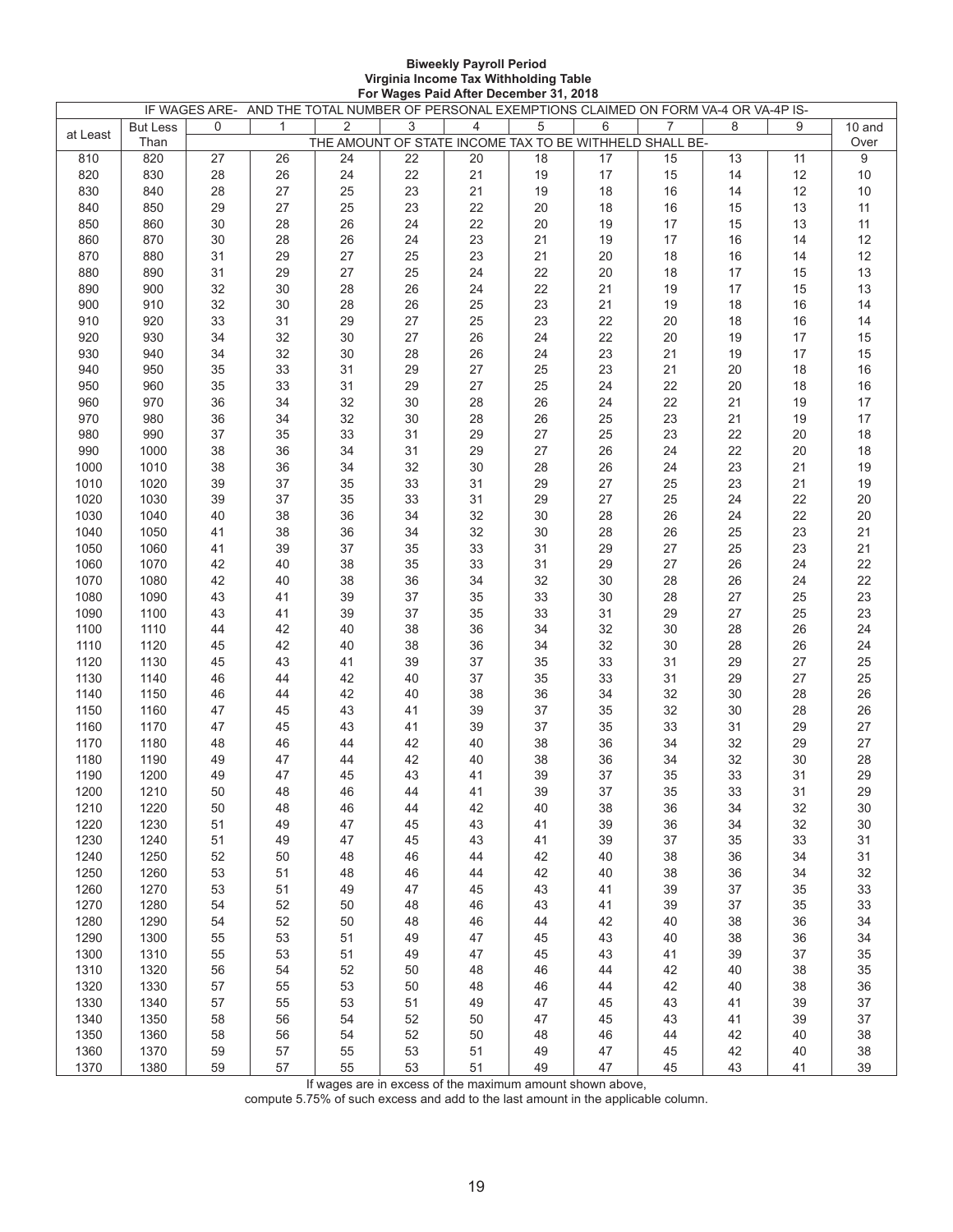#### **Monthly Payroll Period Virginia Income Tax Withholding Table For Wages Paid After December 31, 2018**

|          |                 |                         | IF WAGES ARE- AND THE TOTAL NUMBER OF PERSONAL EXEMPTIONS CLAIMED ON FORM VA-4 OR VA-4P IS- |                                                         |                  |                  |                |                |                |                |                         |                  |
|----------|-----------------|-------------------------|---------------------------------------------------------------------------------------------|---------------------------------------------------------|------------------|------------------|----------------|----------------|----------------|----------------|-------------------------|------------------|
| At Least | <b>But Less</b> | 0                       | $\mathbf{1}$                                                                                | 2                                                       | 3                | $\overline{4}$   | 5              | 6              | 7              | 8              | 9                       | 10 and           |
|          | Than            |                         |                                                                                             | THE AMOUNT OF STATE INCOME TAX TO BE WITHHELD SHALL BE- |                  |                  |                |                |                |                |                         | over             |
| \$0      | \$380           | 0                       | 0                                                                                           | 0                                                       | 0                | $\pmb{0}$        | 0              | 0              | 0              | 0              | 0                       | 0                |
| 380      | 400             | 1                       | 0                                                                                           | 0                                                       | $\boldsymbol{0}$ | $\boldsymbol{0}$ | 0              | 0              | 0              | 0              | 0                       | 0                |
| 400      | 420             | 1                       | $\mathbf 0$                                                                                 | 0                                                       | $\mathbf 0$      | 0                | 0              | $\mathbf 0$    | 0              | 0              | 0                       | 0                |
| 420      | 440             | 1                       | $\mathbf 0$                                                                                 | 0                                                       | $\mathbf 0$      | 0                | $\mathbf 0$    | 0              | 0              | 0              | 0                       | 0                |
| 440      | 460             | $\overline{\mathbf{c}}$ | $\mathbf 0$                                                                                 | 0                                                       | $\pmb{0}$        | 0                | 0              | 0              | 0              | 0              | 0                       | 0                |
| 460      | 450             | 2                       | $\mathbf 0$                                                                                 | 0                                                       | $\pmb{0}$        | 0                | $\mathbf 0$    | 0              | $\overline{0}$ | $\overline{0}$ | 0                       | $\mathbf 0$      |
| 450      | 500             | 3                       | $\mathbf{1}$                                                                                | 0                                                       | $\mathbf 0$      | 0                | 0              | 0              | 0              | 0              | 0                       | 0                |
| 500      | 520             | 3                       | $\mathbf{1}$                                                                                | 0                                                       | $\pmb{0}$        | 0                | $\mathbf 0$    | 0              | 0              | 0              | 0                       | 0                |
|          |                 |                         |                                                                                             |                                                         |                  |                  |                | 0              |                |                |                         |                  |
| 520      | 540             | 3                       | $\sqrt{2}$                                                                                  | 0                                                       | $\pmb{0}$        | 0                | 0              |                | 0              | 0              | 0                       | 0                |
| 540      | 560             | 4                       | $\overline{2}$                                                                              | $\mathbf{1}$                                            | $\pmb{0}$        | $\mathbf 0$      | $\mathbf 0$    | 0              | 0              | $\mathbf 0$    | 0                       | 0                |
| 560      | 580             | 4                       | 3                                                                                           | 1                                                       | $\mathbf 0$      | 0                | $\mathbf 0$    | 0              | 0              | 0              | 0                       | $\mathbf 0$      |
| 580      | 600             | 5                       | 3                                                                                           | $\mathbf{1}$                                            | 0                | 0                | $\mathbf 0$    | 0              | 0              | 0              | 0                       | 0                |
| 600      | 620             | 5                       | 3                                                                                           | $\mathbf 2$                                             | 0                | 0                | $\mathbf 0$    | 0              | 0              | 0              | 0                       | $\mathbf 0$      |
| 620      | 640             | 5                       | 4                                                                                           | $\mathbf 2$                                             | $\mathbf{1}$     | 0                | $\mathbf 0$    | 0              | 0              | 0              | 0                       | 0                |
| 640      | 660             | 6                       | 4                                                                                           | 3                                                       | 1                | 0                | $\mathbf 0$    | 0              | 0              | 0              | 0                       | $\mathbf 0$      |
| 660      | 680             | 7                       | 5                                                                                           | 3                                                       | $\mathbf{1}$     | 0                | $\mathbf 0$    | 0              | 0              | 0              | 0                       | 0                |
| 680      | 700             | 7                       | 5                                                                                           | 3                                                       | $\sqrt{2}$       | 0                | $\mathbf 0$    | 0              | $\overline{0}$ | 0              | 0                       | 0                |
| 700      | 725             | 8                       | 6                                                                                           | 4                                                       | $\overline{2}$   | $\mathbf{1}$     | $\mathbf 0$    | 0              | 0              | 0              | 0                       | 0                |
| 725      | 750             | 9                       | 6                                                                                           | 4                                                       | 3                | 1                | $\mathbf 0$    | 0              | 0              | 0              | 0                       | 0                |
| 750      | 775             | 10                      | 7                                                                                           | 5                                                       | 3                | $\sqrt{2}$       | $\mathbf 0$    | 0              | 0              | 0              | 0                       | 0                |
| 775      | 800             | 10                      | 8                                                                                           | 6                                                       | $\overline{4}$   | $\sqrt{2}$       | 1              | 0              | $\overline{0}$ | 0              | 0                       | 0                |
| 800      | 825             | 12                      | 9                                                                                           | 6                                                       | 4                | 3                | 1              | 0              | 0              | 0              | 0                       | 0                |
| 825      | 850             | 13                      | 9                                                                                           | $\overline{7}$                                          | 5                | 3                | $\overline{2}$ | 0              | 0              | 0              | 0                       | $\mathbf 0$      |
|          |                 | 14                      |                                                                                             | 8                                                       | 6                | $\overline{4}$   | $\overline{c}$ |                |                |                |                         |                  |
| 850      | 875             |                         | 10                                                                                          |                                                         |                  |                  |                | 1              | 0              | 0              | 0                       | 0                |
| 875      | 900             | 15                      | 12                                                                                          | 9                                                       | 6                | 4                | 3              | 1              | 0              | 0              | 0                       | 0                |
| 900      | 925             | 17                      | 13                                                                                          | 9                                                       | $\overline{7}$   | 5                | 3              | 2              | 0              | 0              | 0                       | 0                |
| 925      | 950             | 18                      | 14                                                                                          | 10                                                      | 8                | 5                | 4              | 2              | 1              | 0              | 0                       | $\mathbf 0$      |
| 950      | 975             | 19                      | 15                                                                                          | 11                                                      | 9                | 6                | 4              | 3              | 1              | $\mathbf 0$    | 0                       | 0                |
| 975      | 1000            | 20                      | 17                                                                                          | 13                                                      | 9                | 7                | 5              | 3              | 2              | 0              | 0                       | $\mathbf 0$      |
| 1000     | 1025            | 22                      | 18                                                                                          | 14                                                      | 10               | 8                | 5              | 4              | 2              | 1              | 0                       | 0                |
| 1025     | 1050            | 23                      | 19                                                                                          | 15                                                      | 11               | 8                | 6              | 4              | 3              | 1              | 0                       | $\mathbf 0$      |
| 1050     | 1075            | 24                      | 20                                                                                          | 16                                                      | 13               | 9                | 7              | 5              | 3              | 2              | 0                       | 0                |
| 1075     | 1100            | 25                      | 22                                                                                          | 18                                                      | 14               | 10               | 8              | 5              | 4              | 2              | 1                       | 0                |
| 1100     | 1125            | 27                      | 23                                                                                          | 19                                                      | 15               | 11               | 8              | 6              | 4              | 3              | 1                       | 0                |
| 1125     | 1150            | 28                      | 24                                                                                          | 20                                                      | 16               | 12               | 9              | $\overline{7}$ | 5              | 3              | 2                       | $\mathbf 0$      |
| 1150     | 1175            | 29                      | 25                                                                                          | 21                                                      | 18               | 14               | 10             | 8              | 5              | 4              | $\overline{\mathbf{c}}$ | 1                |
| 1175     | 1200            | 30                      | 27                                                                                          | 23                                                      | 19               | 15               | 11             | 8              | 6              | 4              | 3                       | 1                |
| 1200     | 1225            | 32                      | 28                                                                                          | 24                                                      | 20               | 16               | 12             | 9              | 7              | 5              | 3                       | $\sqrt{2}$       |
| 1225     | 1250            | 33                      | 29                                                                                          | 25                                                      | 21               | 17               | 14             | 10             | 7              | 5              | 4                       | $\mathbf 2$      |
| 1250     | 1275            | 34                      | 30                                                                                          | 26                                                      | 23               | 19               | 15             | 11             | 8              | 6              | 4                       | 3                |
|          |                 |                         |                                                                                             |                                                         |                  |                  |                |                |                |                |                         |                  |
| 1275     | 1300            | 35                      | 32                                                                                          | 28                                                      | 24               | 20               | 16             | 12             | 9              | 7              | 5                       | 3                |
| 1300     | 1325            | 37                      | 33                                                                                          | 29                                                      | 25               | 21               | 17             | 13             | 10             | 7              | 5                       | 4                |
| 1325     | 1350            | 38                      | 34                                                                                          | 30                                                      | 26               | 22               | 19             | 15             | 11             | 8              | 6                       | 4                |
| 1350     | 1375            | 39                      | 35                                                                                          | 31                                                      | 28               | 24               | 20             | 16             | 12             | 9              | $\overline{7}$          | 5                |
| 1375     | 1400            | 40                      | 37                                                                                          | 33                                                      | 29               | 25               | 21             | 17             | 13             | 10             | 7                       | 5                |
| 1400     | 1425            | 42                      | 38                                                                                          | 34                                                      | $30\,$           | 26               | 22             | 18             | 15             | 11             | 8                       | 6                |
| 1425     | 1450            | 43                      | 39                                                                                          | 35                                                      | 31               | 27               | 24             | 20             | 16             | 12             | 9                       | $\overline{7}$   |
| 1450     | 1475            | 44                      | 40                                                                                          | 36                                                      | 33               | 29               | 25             | 21             | 17             | 13             | 10                      | $\boldsymbol{7}$ |
| 1475     | 1500            | 45                      | 42                                                                                          | 38                                                      | 34               | 30               | 26             | 22             | 18             | 14             | 11                      | 8                |
| 1500     | 1525            | 47                      | 43                                                                                          | 39                                                      | 35               | 31               | 27             | 23             | 20             | 16             | 12                      | 9                |
| 1525     | 1550            | 48                      | 44                                                                                          | 40                                                      | 36               | 32               | 29             | 25             | 21             | 17             | 13                      | 10               |
| 1550     | 1575            | 49                      | 45                                                                                          | 41                                                      | 38               | 34               | 30             | 26             | 22             | 18             | 14                      | 10               |
| 1575     | 1600            | 50                      | 47                                                                                          | 43                                                      | 39               | 35               | 31             | 27             | 23             | 19             | 16                      | 12               |
| 1600     | 1625            | 52                      | 48                                                                                          | 44                                                      | 40               | 36               | 32             | 28             | 25             | 21             | $17$                    | 13               |
| 1625     | 1650            | 53                      | 49                                                                                          | 45                                                      | 41               | 37               | 34             | $30\,$         | 26             | 22             | 18                      | 14               |
| 1650     | 1675            | 54                      | 50                                                                                          | 46                                                      | 43               | 39               | 35             | 31             | 27             | 23             | 19                      | 15               |
|          |                 |                         |                                                                                             |                                                         |                  |                  |                |                |                |                |                         |                  |
| 1675     | 1700            | 55                      | 52                                                                                          | 48                                                      | 44               | 40               | 36             | 32             | 28             | 24             | 21                      | $17$             |
| 1700     | 1725            | 57                      | 53                                                                                          | 49                                                      | 45               | 41               | 37             | 33             | 30             | 26             | 22                      | 18               |
| 1725     | 1750            | 58                      | 54                                                                                          | 50                                                      | 46               | 42               | 39             | 35             | 31             | 27             | 23                      | 19               |
| 1750     | 1775            | 59                      | 55                                                                                          | 51                                                      | 48               | 44               | 40             | 36             | 32             | 28             | 24                      | 20               |
| 1775     | 1800            | 60                      | 57                                                                                          | 53                                                      | 49               | 45               | 41             | 37             | 33             | 29             | 26                      | 22               |
| 1800     | 1825            | 62                      | 58                                                                                          | 54                                                      | 50               | 46               | 42             | 38             | 35             | 31             | 27                      | 23               |
| 1825     | 1850            | 63                      | 59                                                                                          | 55                                                      | 51               | 47               | 44             | 40             | 36             | 32             | 28                      | 24               |